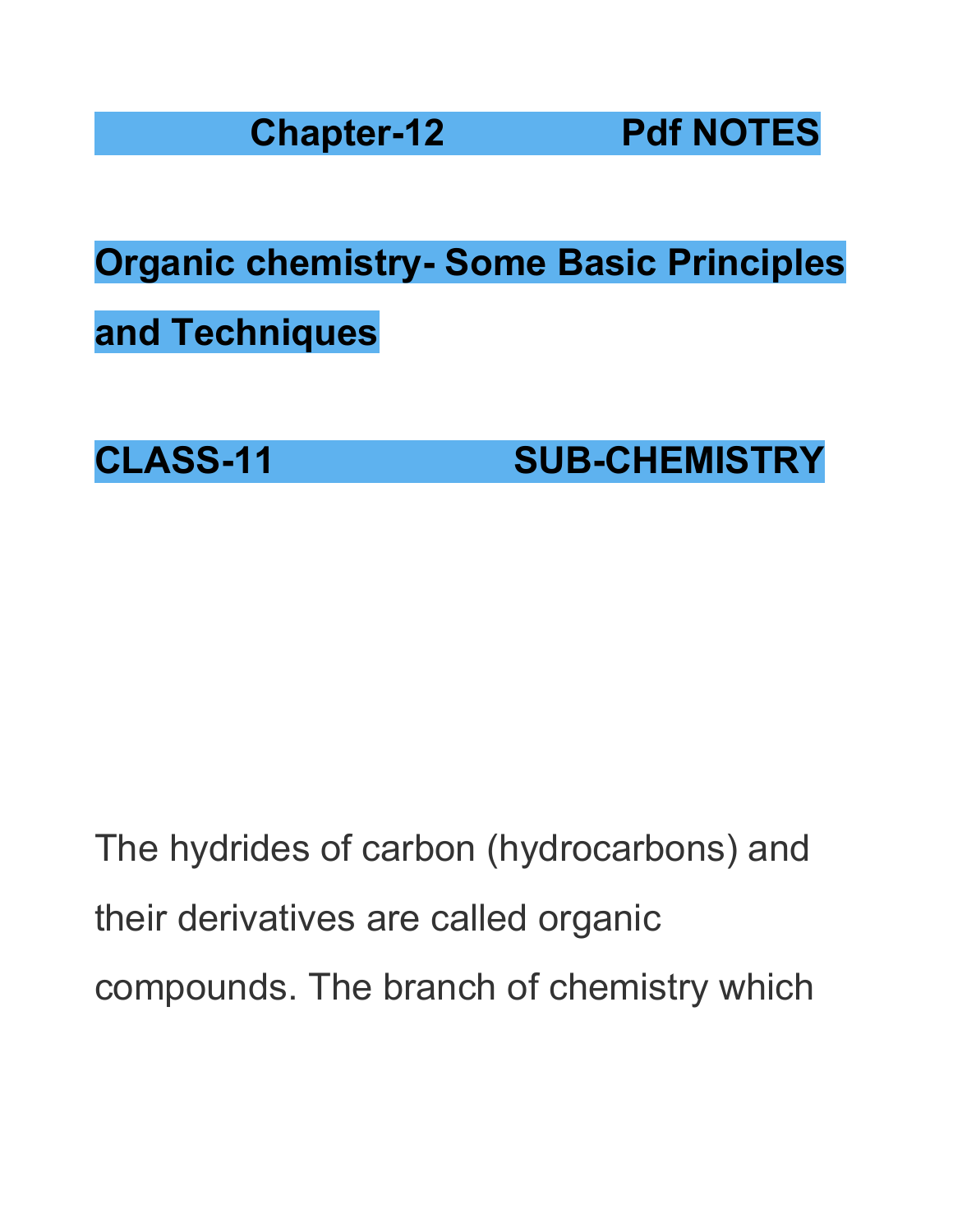deals with these compounds is called organic chemistry.

Berzelius (1808) defined organic chemistry as the chemistry of substances found in living matter and gave the vital force theory. Synthesis of urea. The first organic compound synthesised in laboratory, by Wohler.

# **Reasons for Large Number of Organic Compounds**

(a) **Catenation** It is the tendency of self combination and is maximum in carbon. A carbon atom can combine with other carbon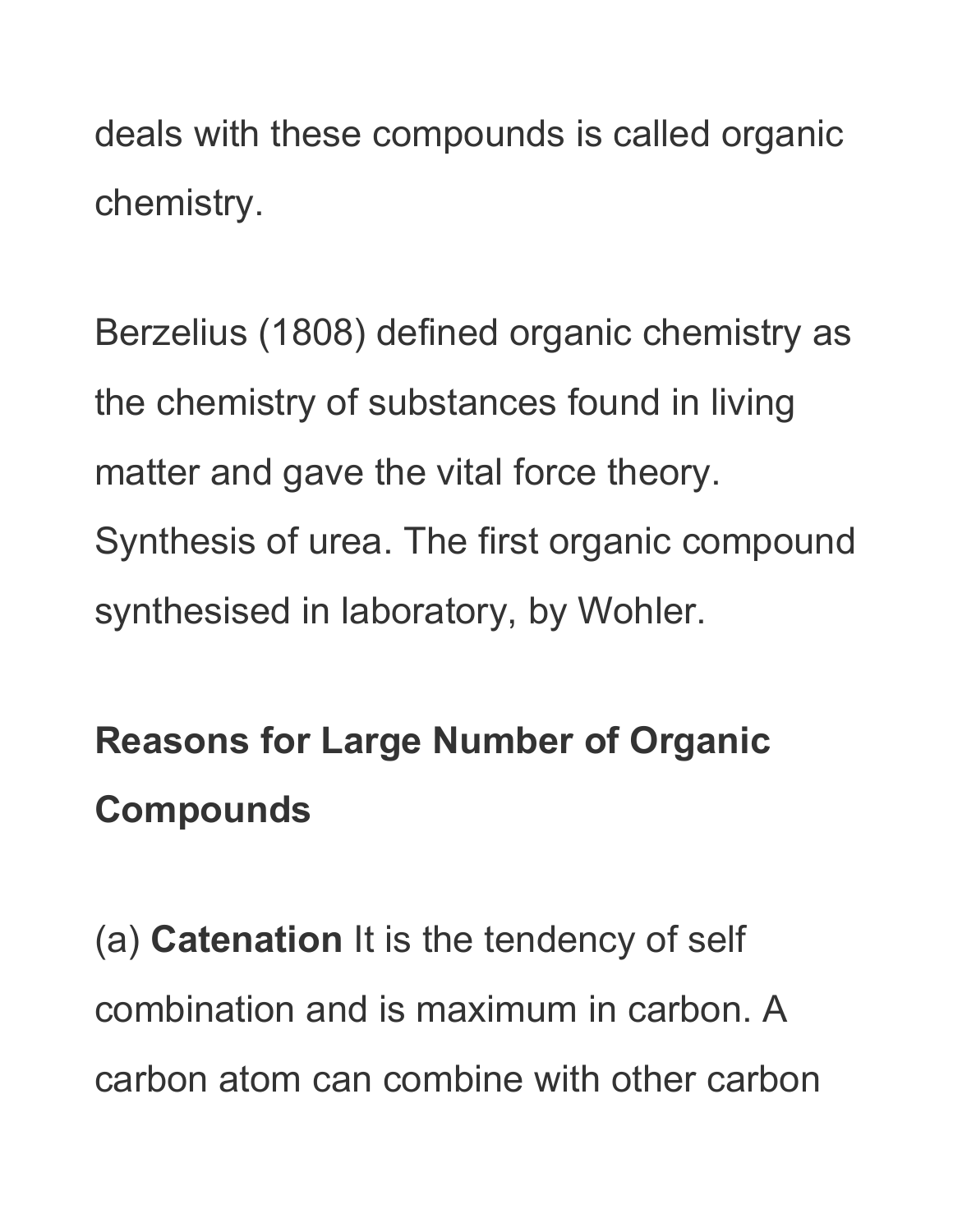atoms by single, double or triple bonds. Thus, it forms more compounds than the others.

(b) **Tetravalency and small size** Carbon being tetravalent, is capable of bonding with four other C atoms or some other monovalent atoms. Carbon can form compound with oxygen. hydrogen. chlorine, sulphur, nitrogen and phosphorus. These compounds have specific properties depending upon the nature of the element or group attached with the carbon.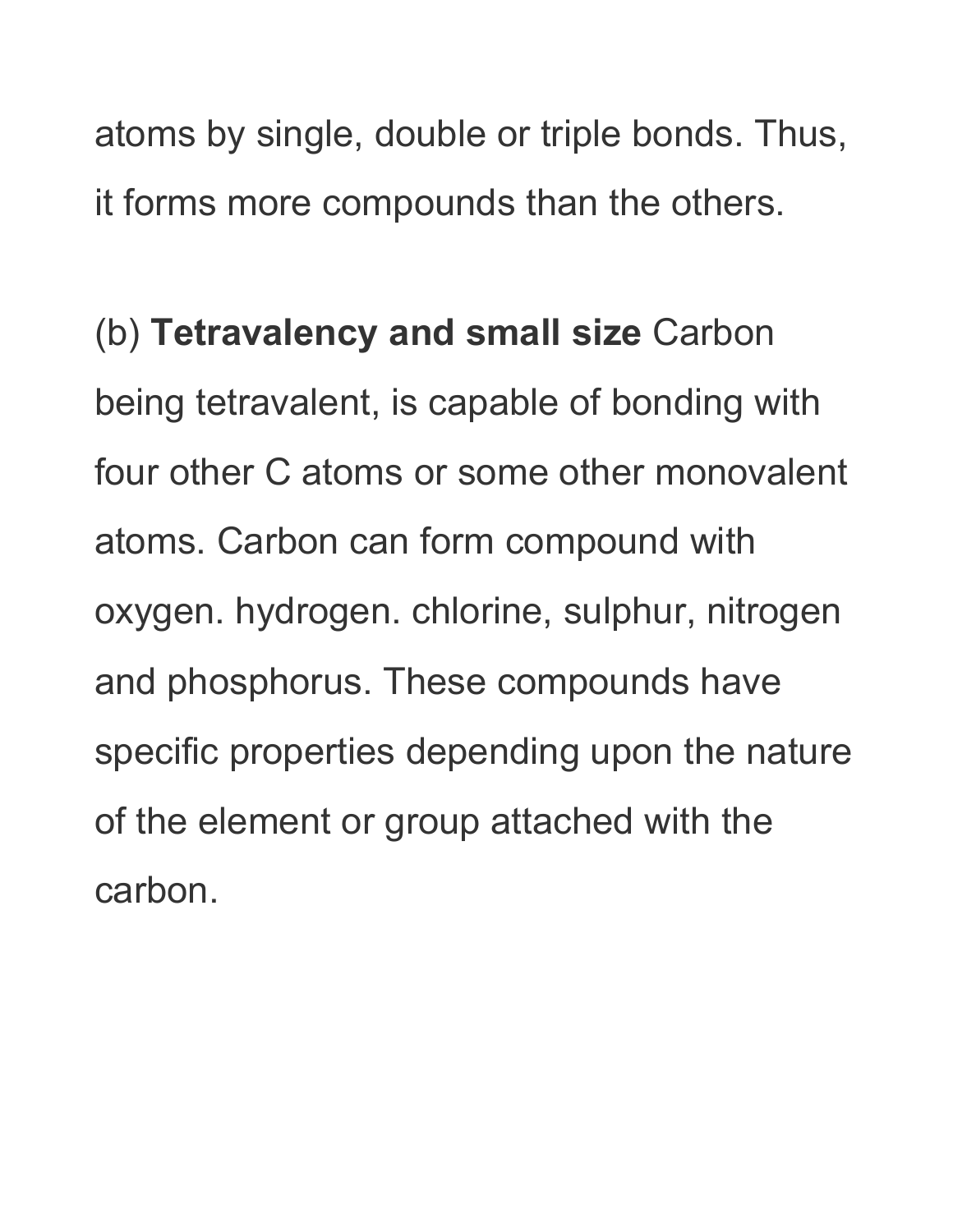Furthermore, these compounds are exceptionally stable because of the small size of carbon.

## **General Characteristics of Organic Compounds**

1. These are the compounds of carbon with H, 0, N, S, P, F, CI, Br and I.

2. These are generally found in living organisms. e.g., carbohydrates, proteins etc.

3. These may be gases, liquids or solids.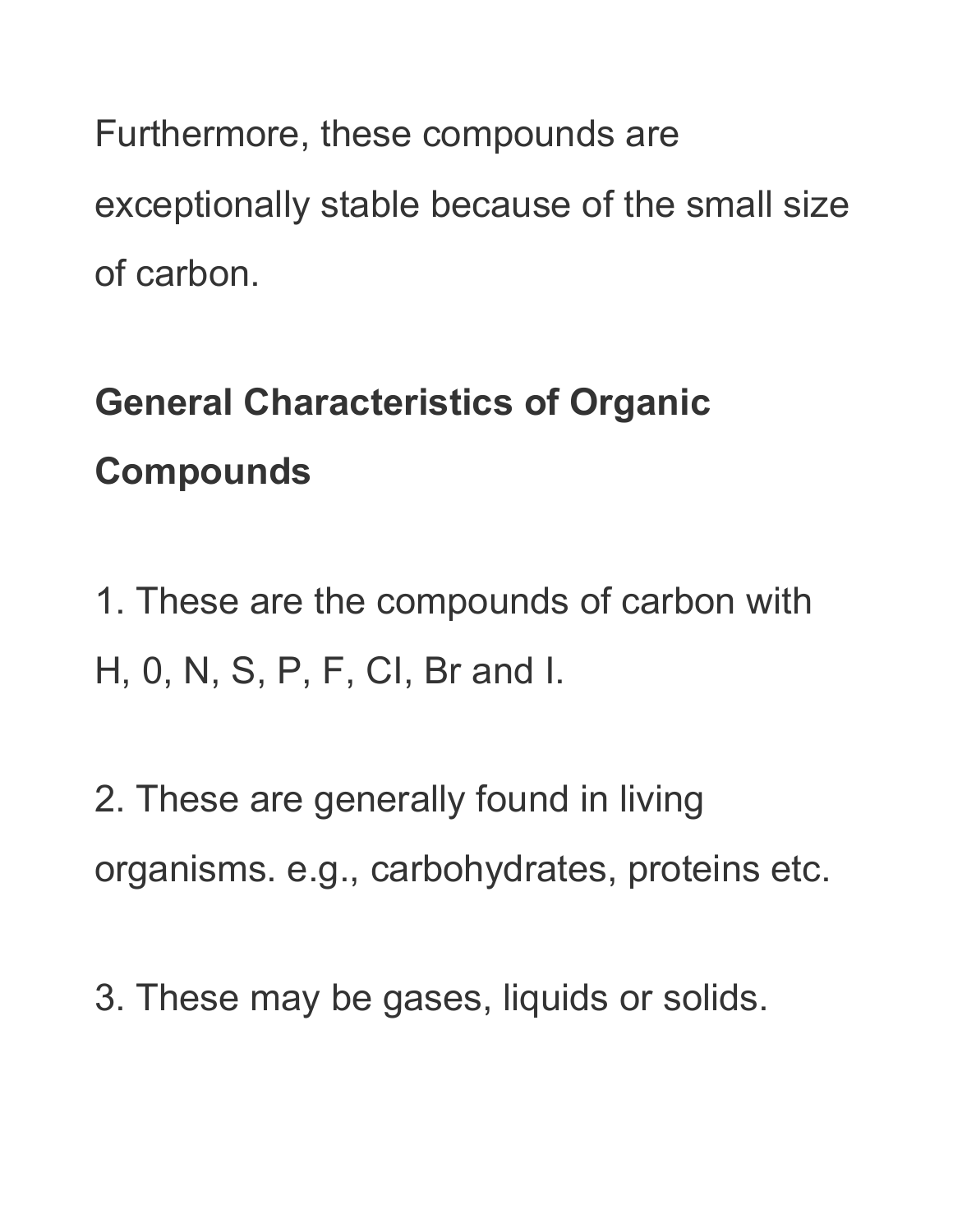4. Being covalent in nature, these have low boiling point and melting point and soluble in organic solvents.

5. These are generally volatile and inflammable.

6. They do not conduct electricity because of the absence of free ions.

7. They possess distinct colour and odour.

**Classification of Organic Compounds**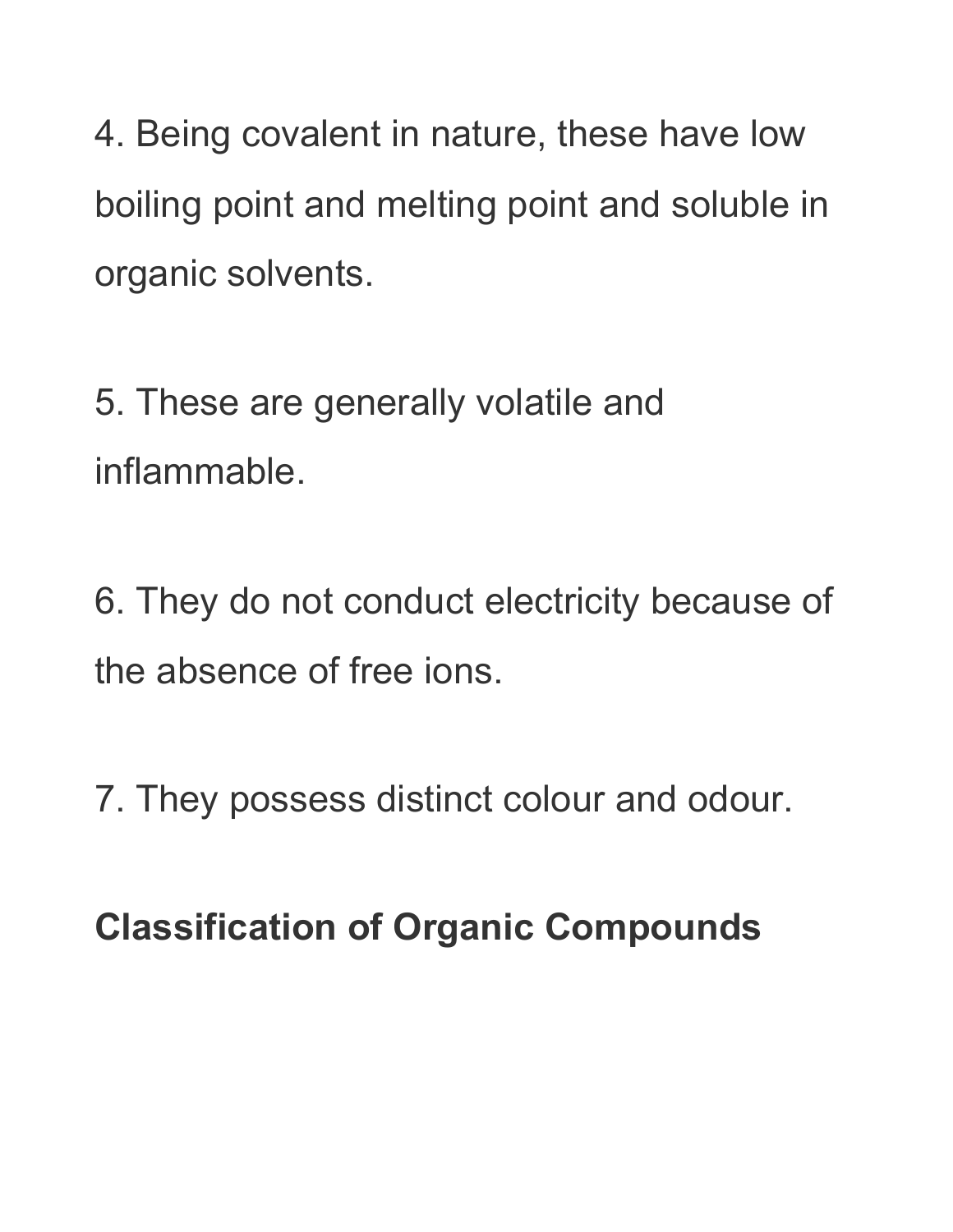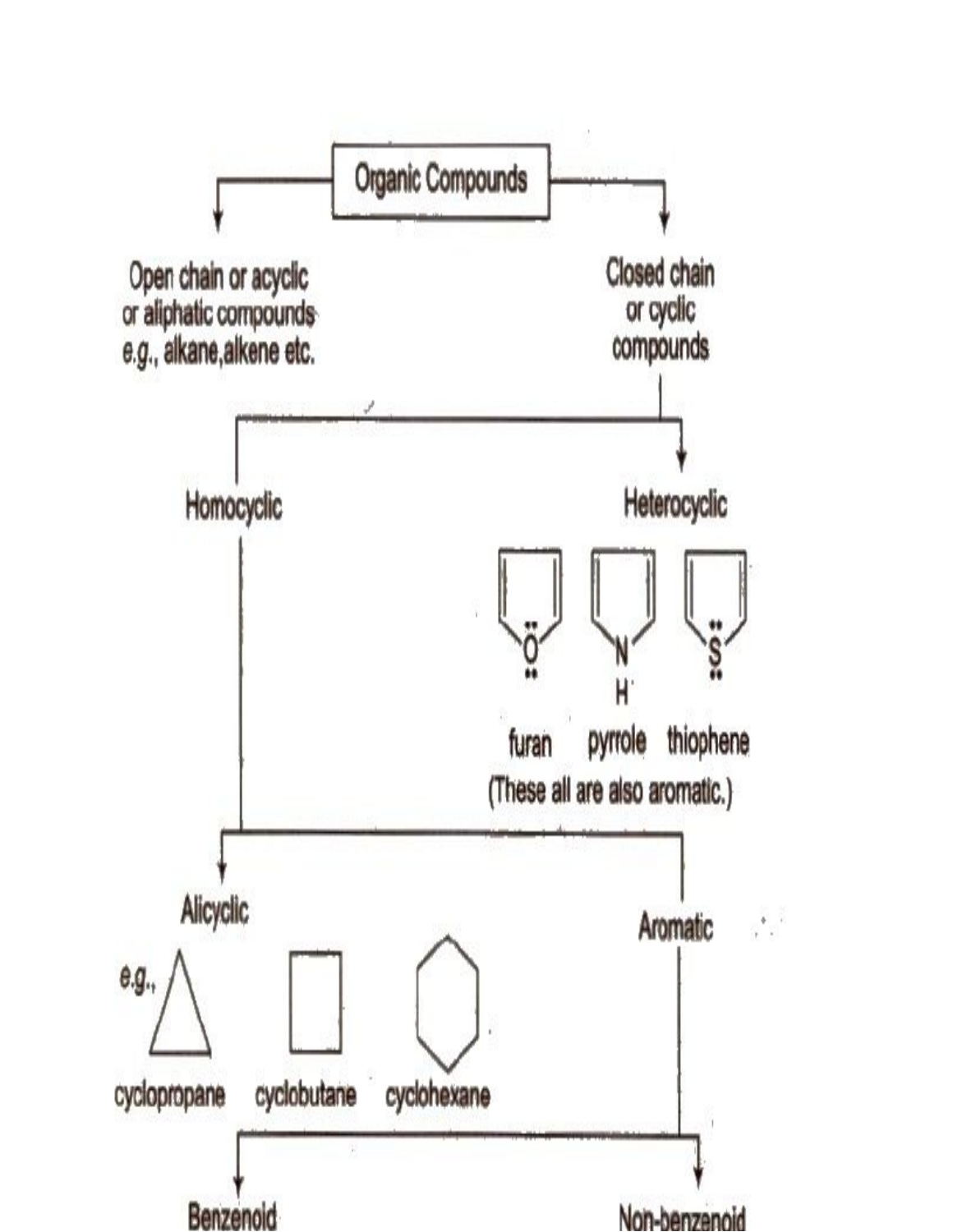**Classification of Carbon Atoms**

1. **On the Basis of Number of C Attached**

(i) **Primary carbon atom** When carbon atom is attached with one other carbon atom only, it is called primary or 1° carbon atom.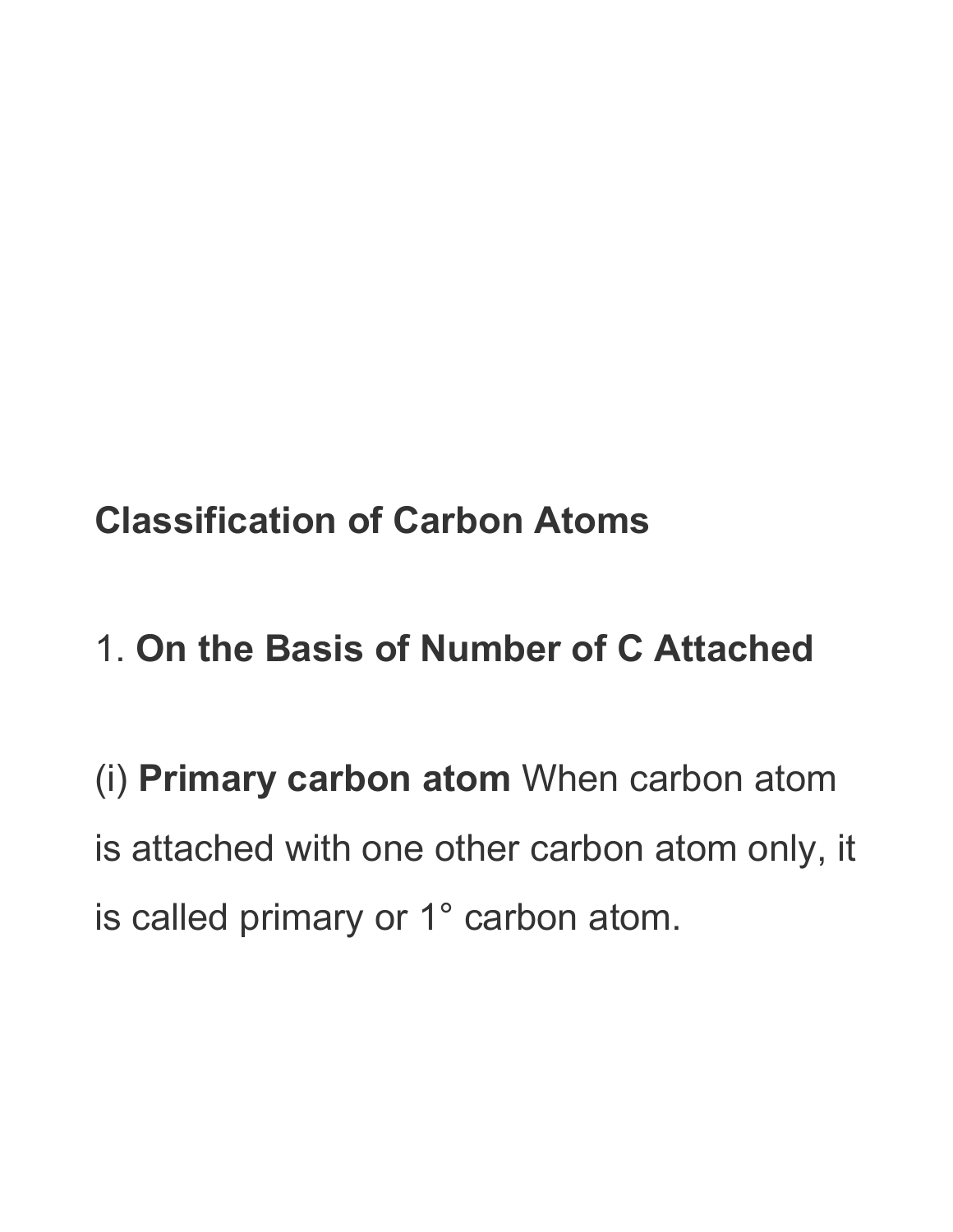(ii) **Secondary carbon atom** When carbon atom is attached with two other carbon atoms, it is called secondary or 2°carbon atom.

(iii) **Tertiary carbon atom** When carbon atom is attached with three other carbon atoms, it is called tertiary or 3° carbon atom.

(iv) **Quaternary carbon atom** When carbon atom is attached with four other carbon atoms, it is called quaternary or 40 carbon atom.

Reactivity order of carbon atoms is as follows  $3^{\circ} > 2^{\circ} > 1^{\circ}$ .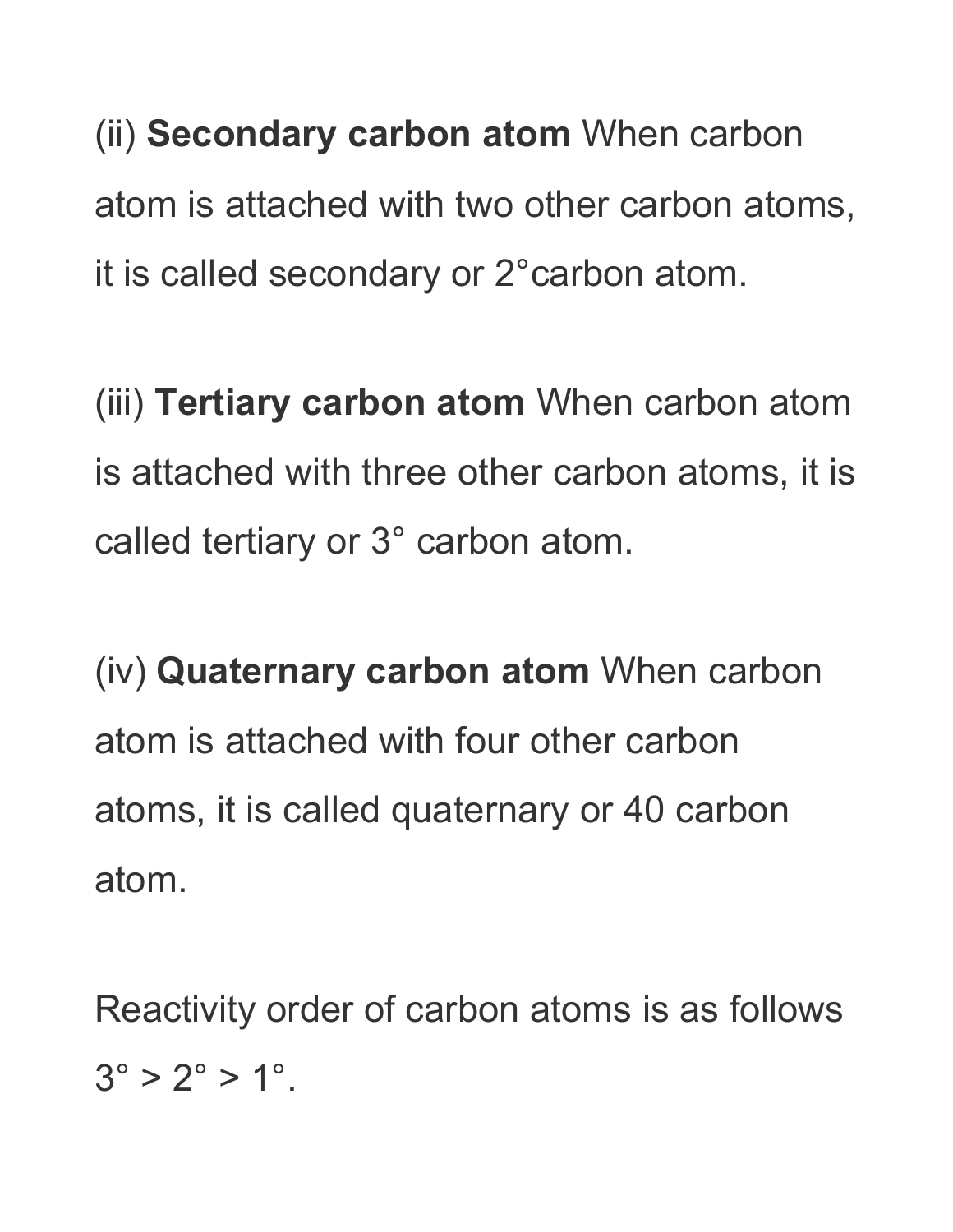$$
\begin{array}{ccc}\n & {}^{l^o}\!\!\!\!\!\!\text{CH}_3\\ \n & {}^{l^o}\!\!\!\!\!\text{CH}_3\\ \n & {}^{l^o}\!\!\!\!\text{CH}_3 \longrightarrow \overset{\circ}{\text{CH}_2} \longrightarrow \overset{\circ}{\text{CH}} \overset{\circ}{\text{CH}} \longrightarrow \overset{\circ}{\text{CH}} \longrightarrow \overset{\circ}{\text{CH}}_3\\ \n & {}^{l^o}\!\!\!\!\text{CH}_3 \quad \overset{\circ}{\text{CH}}_3 \quad \overset{\circ}{\text{CH}}_3\\ \n & {}^{l^o}\!\!\!\!\!\text{CH}_3 \quad \overset{\circ}{\text{CH}}_3\quad \overset{\circ}{\text{CH}} \longrightarrow \overset{\circ}{\text{CH}} \longrightarrow \overset{\circ}{\text{CH}} \longrightarrow \overset{\circ}{\text{CH}} \longrightarrow \overset{\circ}{\text{CH}} \longrightarrow \overset{\circ}{\text{CH}} \longrightarrow \overset{\circ}{\text{CH}} \longrightarrow \overset{\circ}{\text{CH}} \longrightarrow \overset{\circ}{\text{CH}} \longrightarrow \overset{\circ}{\text{CH}} \longrightarrow \overset{\circ}{\text{CH}} \longrightarrow \overset{\circ}{\text{CH}} \longrightarrow \overset{\circ}{\text{CH}} \longrightarrow \overset{\circ}{\text{CH}} \longrightarrow \overset{\circ}{\text{CH}} \longrightarrow \overset{\circ}{\text{CH}} \longrightarrow \overset{\circ}{\text{CH}} \longrightarrow \overset{\circ}{\text{CH}} \longrightarrow \overset{\circ}{\text{CH}} \longrightarrow \overset{\circ}{\text{CH}} \longrightarrow \overset{\circ}{\text{CH}} \longrightarrow \overset{\circ}{\text{CH}} \longrightarrow \overset{\circ}{\text{CH}} \longrightarrow \overset{\circ}{\text{CH}} \longrightarrow \overset{\circ}{\text{CH}} \longrightarrow \overset{\circ}{\text{CH}} \longrightarrow \overset{\circ}{\text{CH}} \longrightarrow \overset{\circ}{\text{CH}} \longrightarrow \overset{\circ}{\text{CH}} \longrightarrow \overset{\circ}{\text{CH}} \longrightarrow \overset{\circ}{\text{CH}} \longrightarrow \overset{\circ}{\text{CH}} \longrightarrow \overset{\circ}{\text{CH}} \longrightarrow \overset{\circ}{\text{CH}} \longrightarrow \overset{\circ}{\text{CH}} \longrightarrow \overset{\circ}{\text{CH}} \longrightarrow \overset{\circ}{\text{CH}} \longrightarrow \overset{\circ}{\text{CH}} \longrightarrow \overset{\circ}{\text{CH}} \longrightarrow \overset{\circ}{\text{CH}} \longrightarrow \overset{\circ}{\text{CH}} \longrightarrow \overset{\circ}{\text{
$$

## **On the Basis of Position of Functional Group**

(i) **α – carbon** Carbon which is directly attached to the functional group.

(ii) **β- carbon** Carbon which is directly attached to the n-carbon.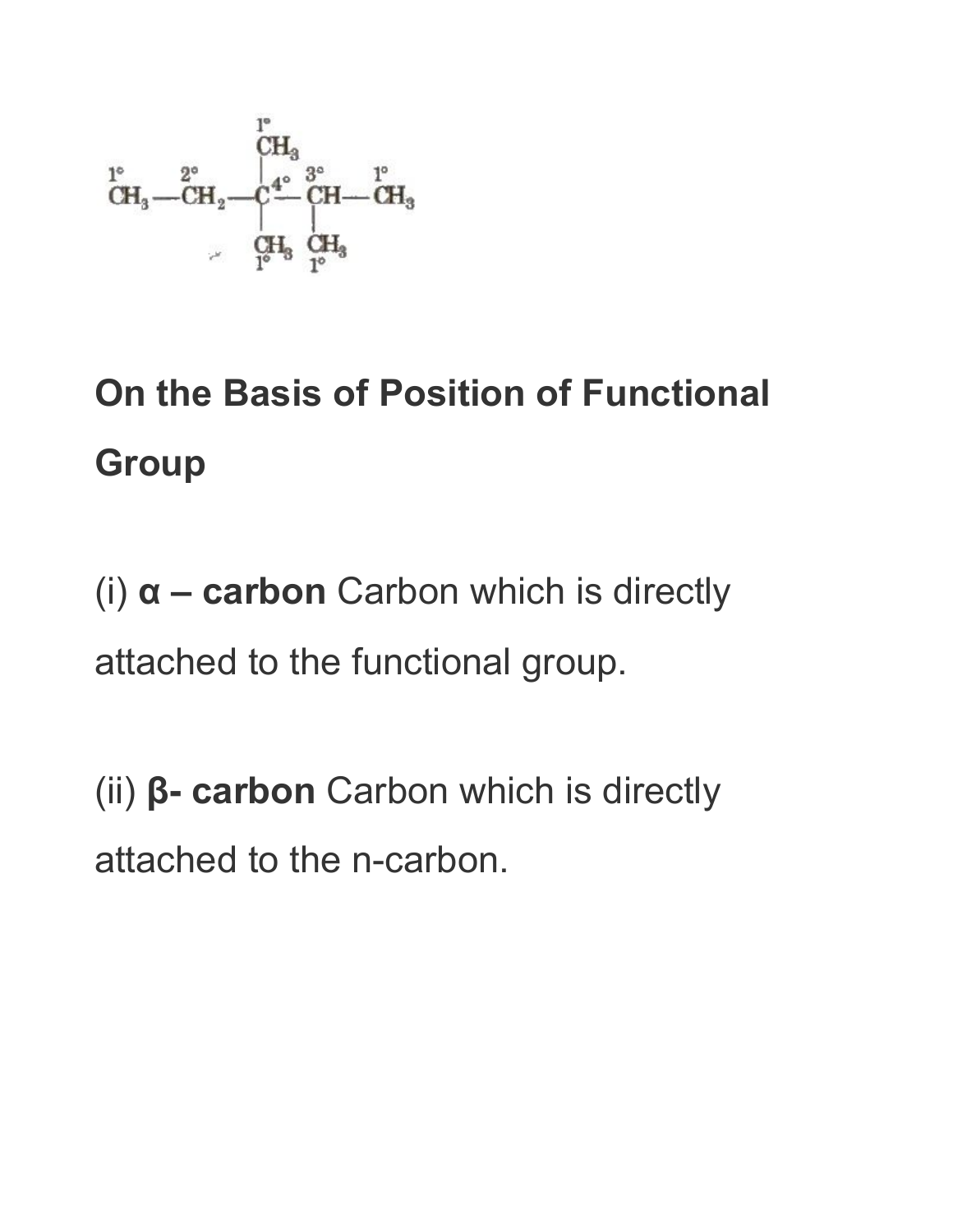#### **Functional Group**

The atom e.g., -CI, -Br etc., or group of atoms e.g., -COOH, – CHO, which is responsible for the chemical properties of the molecule, is

called functional group

Double and triple bonds are also functional groups.

 $R - F \leftarrow$  functional group.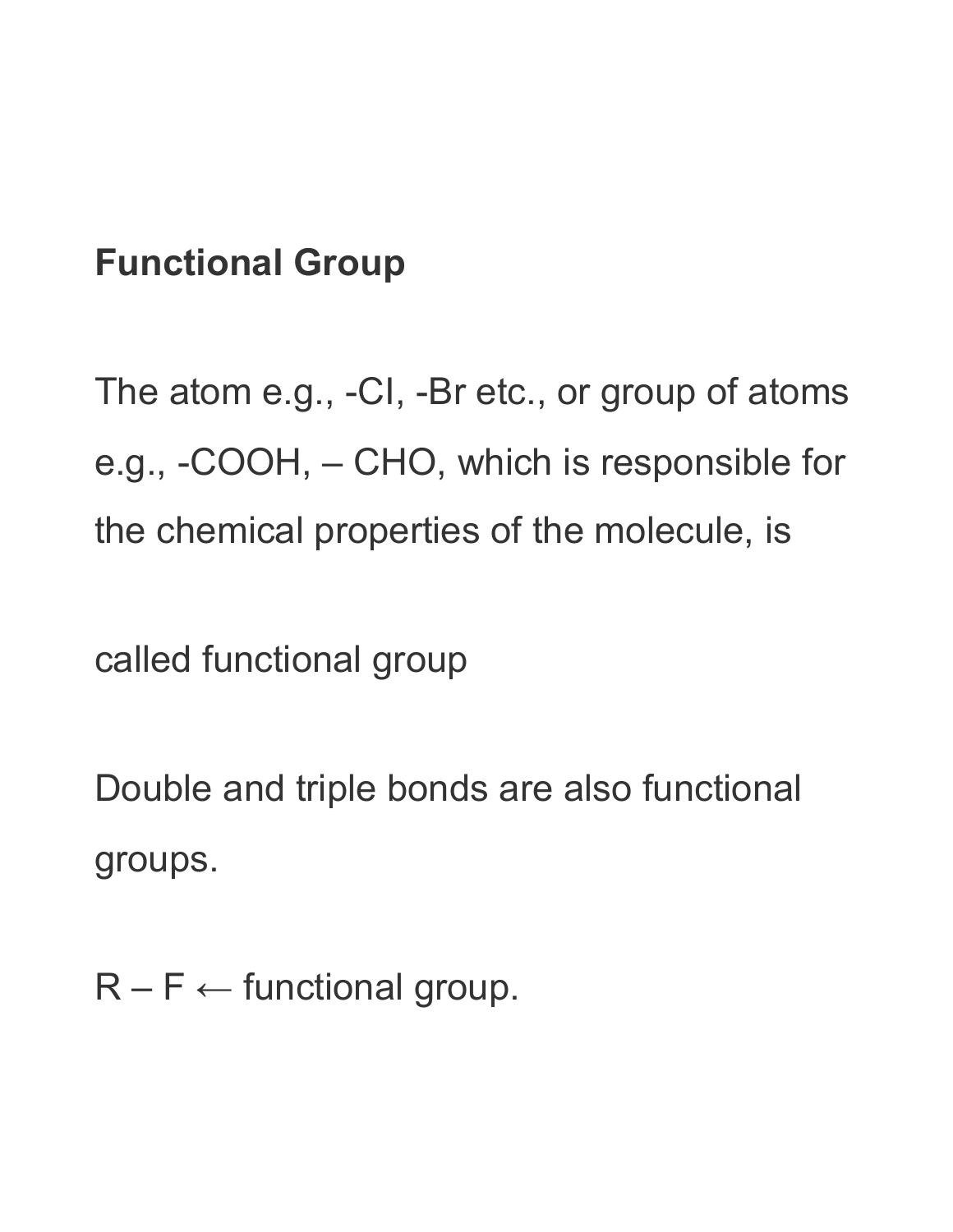R is called alkyl group, it contains only single bond; alkenyl group if contains double bond and alkynyl group if contains triple bond.

#### **Homologous Series**

The series in which the molecular formula of adjacent members differ by a – CH<sub>2</sub> unit, is called homologous series and the individual members are called homologous. e.g., The homologous series of alkene group is

 $C_2H_A$  $\begin{array}{c}\n\text{C}_3\text{H}_6 \\
\text{C}_4\text{H}_8\n\end{array}$  difference of  $-\text{CH}_2$  unit or 14 unit mass  $C_4H_8$  $C_5H_{10}$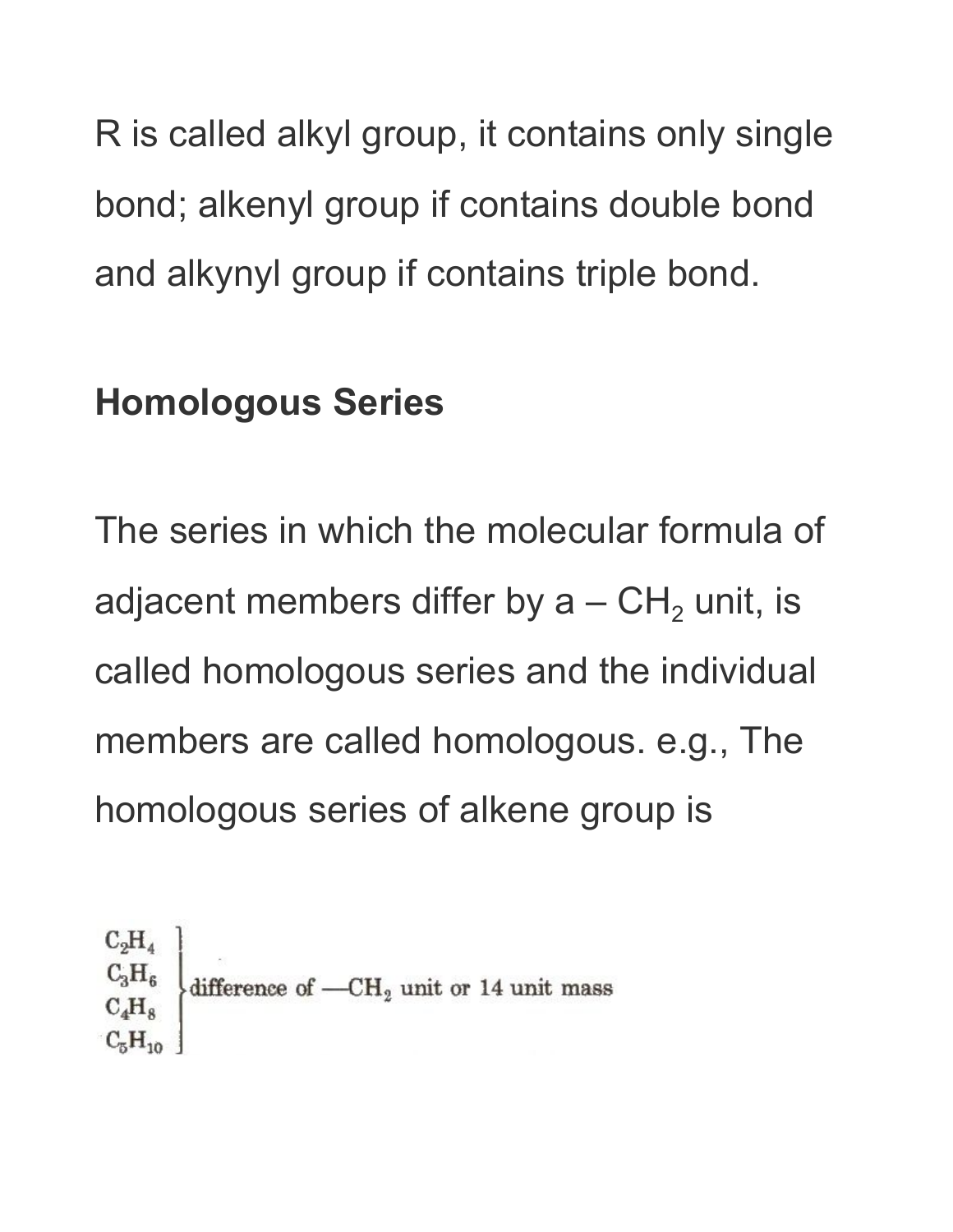The general characteristics of this series are :

1. All the homologues contain same functional group. That's why their chemical properties are almost similar.

2. All the members of a series have same general formula, e.g.,

| <b>Series</b>       | <b>General formula</b>                |  |
|---------------------|---------------------------------------|--|
| Alkanes             | $C_nH_{2n+2}$                         |  |
| Alkenes             | $C_nH_{2n}$                           |  |
| Alkynes             | $C_nH_{2n-2}$                         |  |
| Alcohol and ether   | 있는 것이다.<br>$C_nH_{2n+2}O$             |  |
| Aldehyde and ketone | $C_0H_{2n}O$<br>支出中<br>$\sim 10^{-1}$ |  |
| Acid and ester      | $C_nH_2$ <sub>n</sub> O <sub>2</sub>  |  |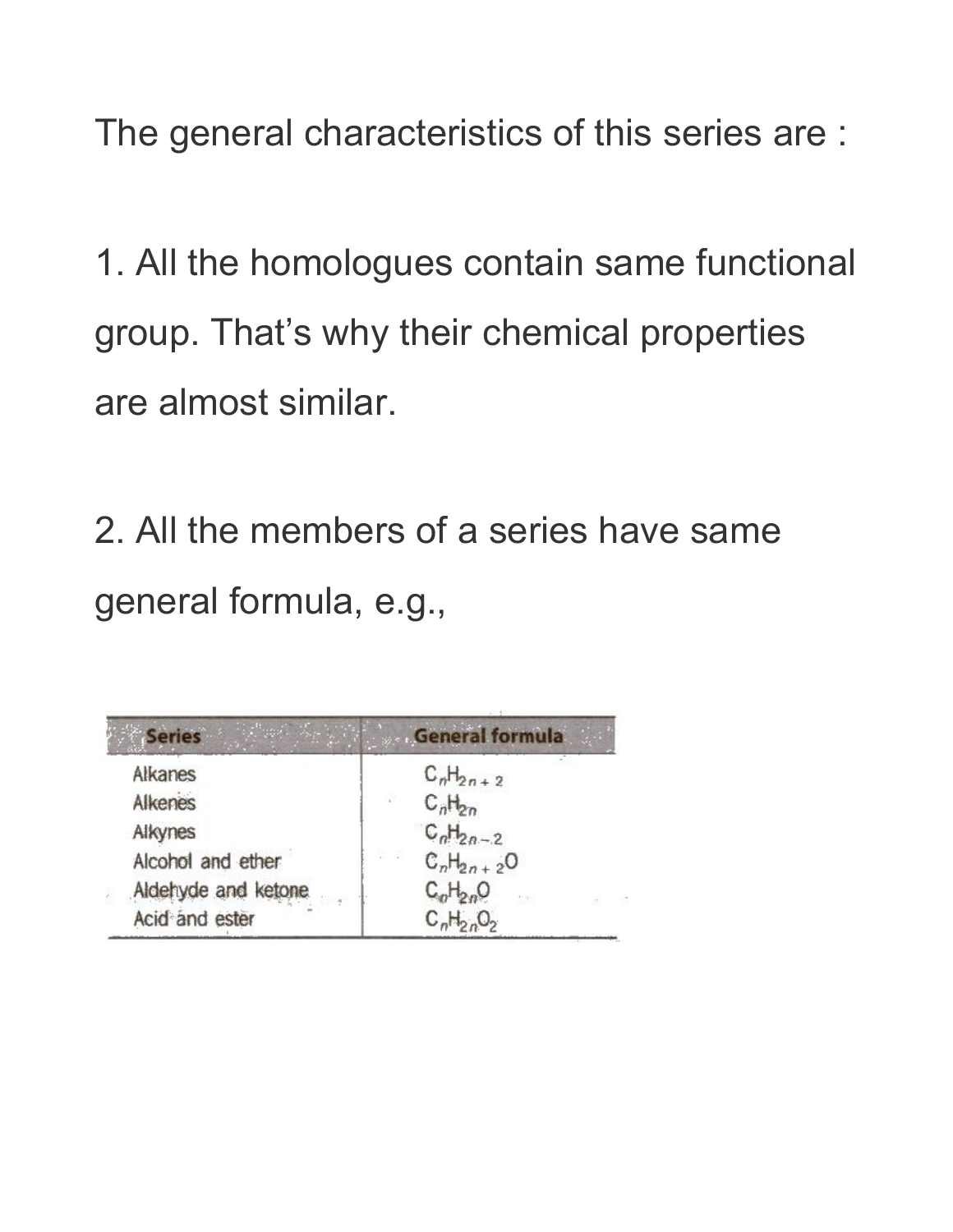3. All the members can be prepared by almost similar methods.

4. With increase in the molecular weight of a series, the physical properties varies gradually.

### **Representation of Different Formulae**

An organic compounds can be represented by the following ways :

## 1. **Complete formula**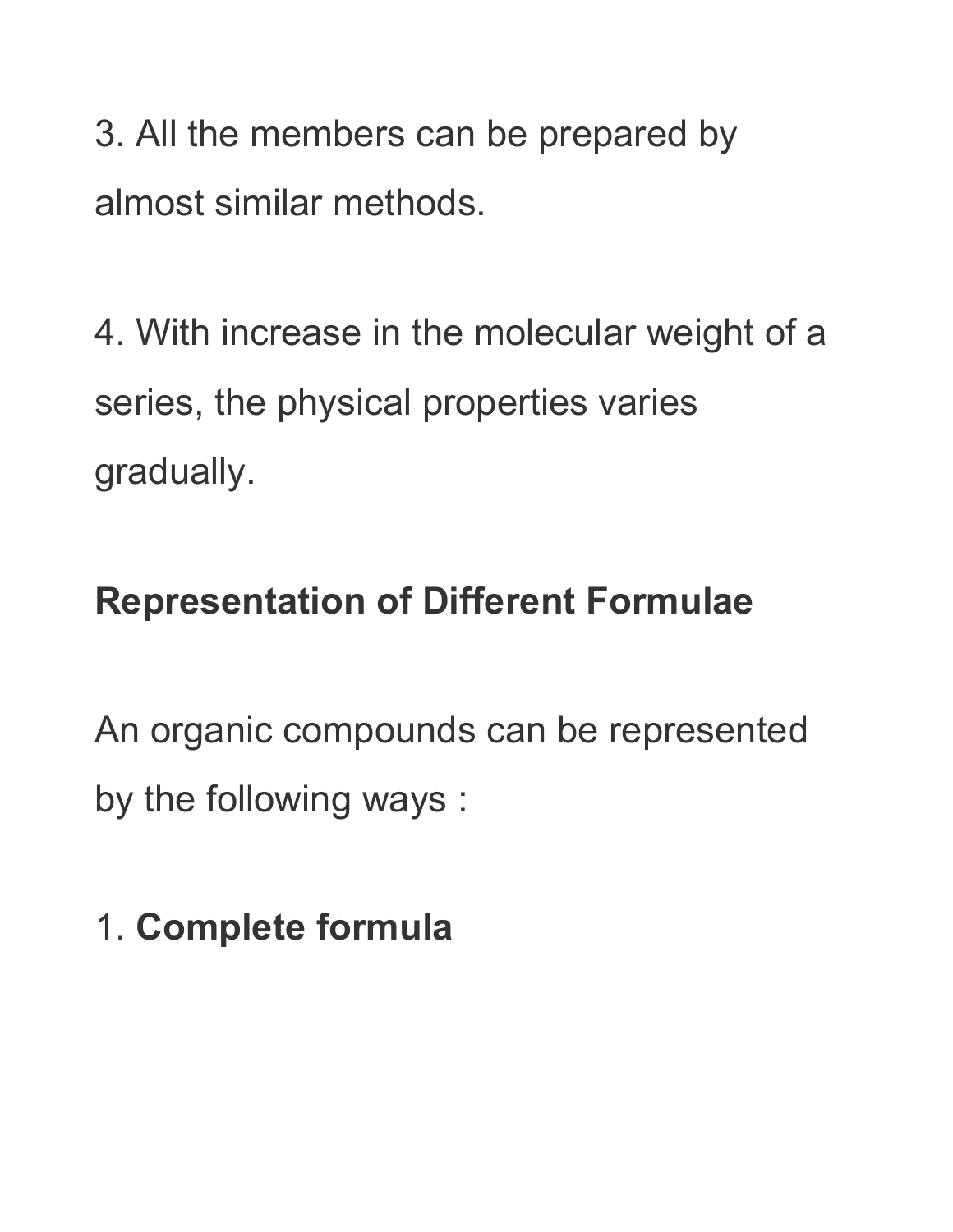In it, all the bonds present between any two atoms are shown clearly.

### 2. **Condensed Formula**

In it, all the bonds are not shown clearly.

```
CH<sub>3</sub>CHCH<sub>2</sub>CH<sub>3</sub>Ċ1
CH<sub>3</sub>CH(Cl)CH<sub>2</sub>CH<sub>3</sub>
```
### 3. **Bond Line Formula**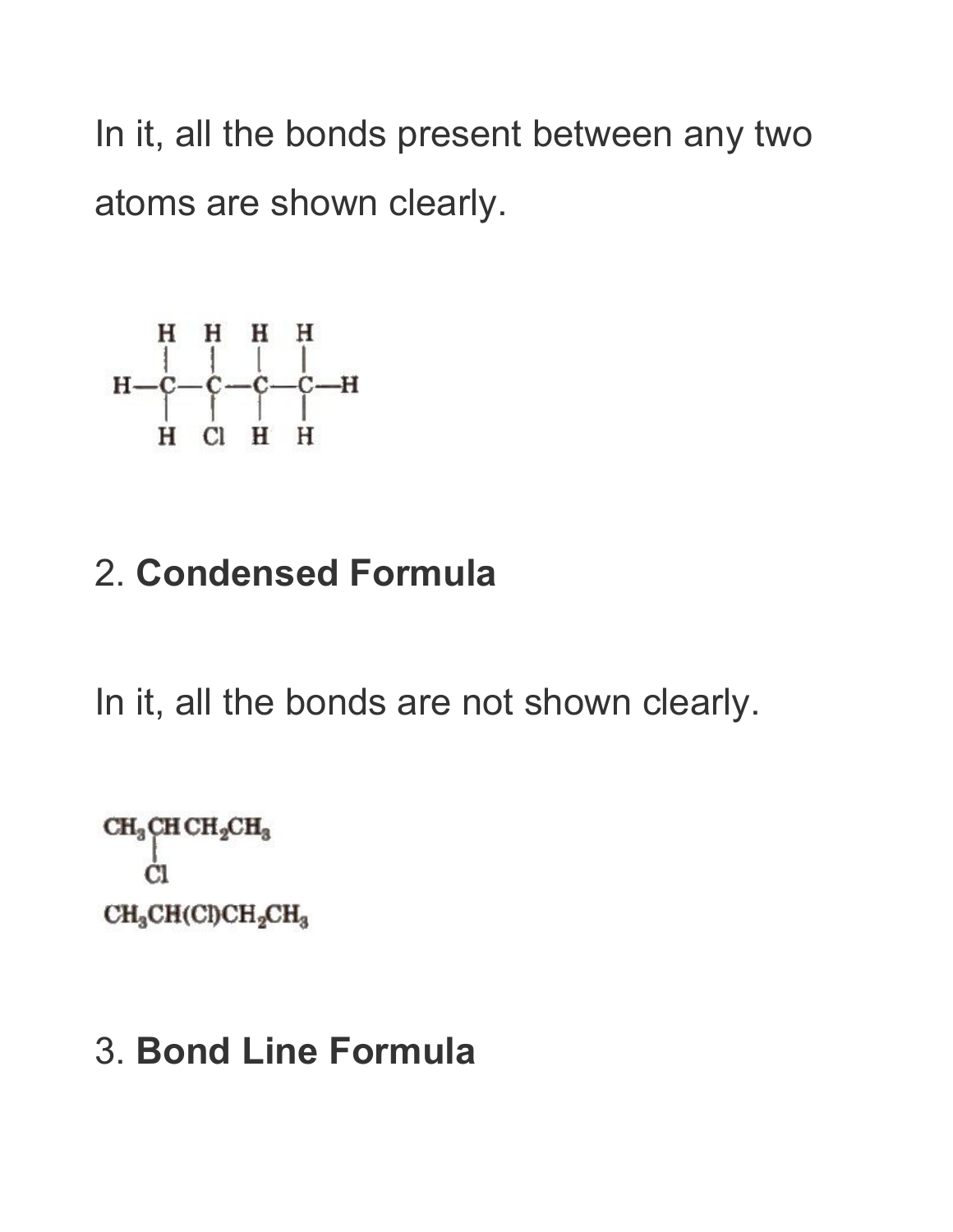In it, every fold and free terminal represents a carbon and lines represent the bonds. e.g.,



In such formulae, it is assumed that required number of H-atoms are present, where ever, they are necessary (to satisfy tetravalency of carbon) e.g.,

$$
CH_3-C=CH-CH_2CH_3 \equiv \leftarrow
$$
  
\n
$$
CH_3
$$
  
\n
$$
CH_2=CH-C=C-OH \equiv \leftarrow
$$
  
\n
$$
CH_2=CH-C=C-OH \equiv \leftarrow
$$
  
\n
$$
CH_3-CH_2-COOH \equiv \leftarrow
$$
  
\n
$$
OH
$$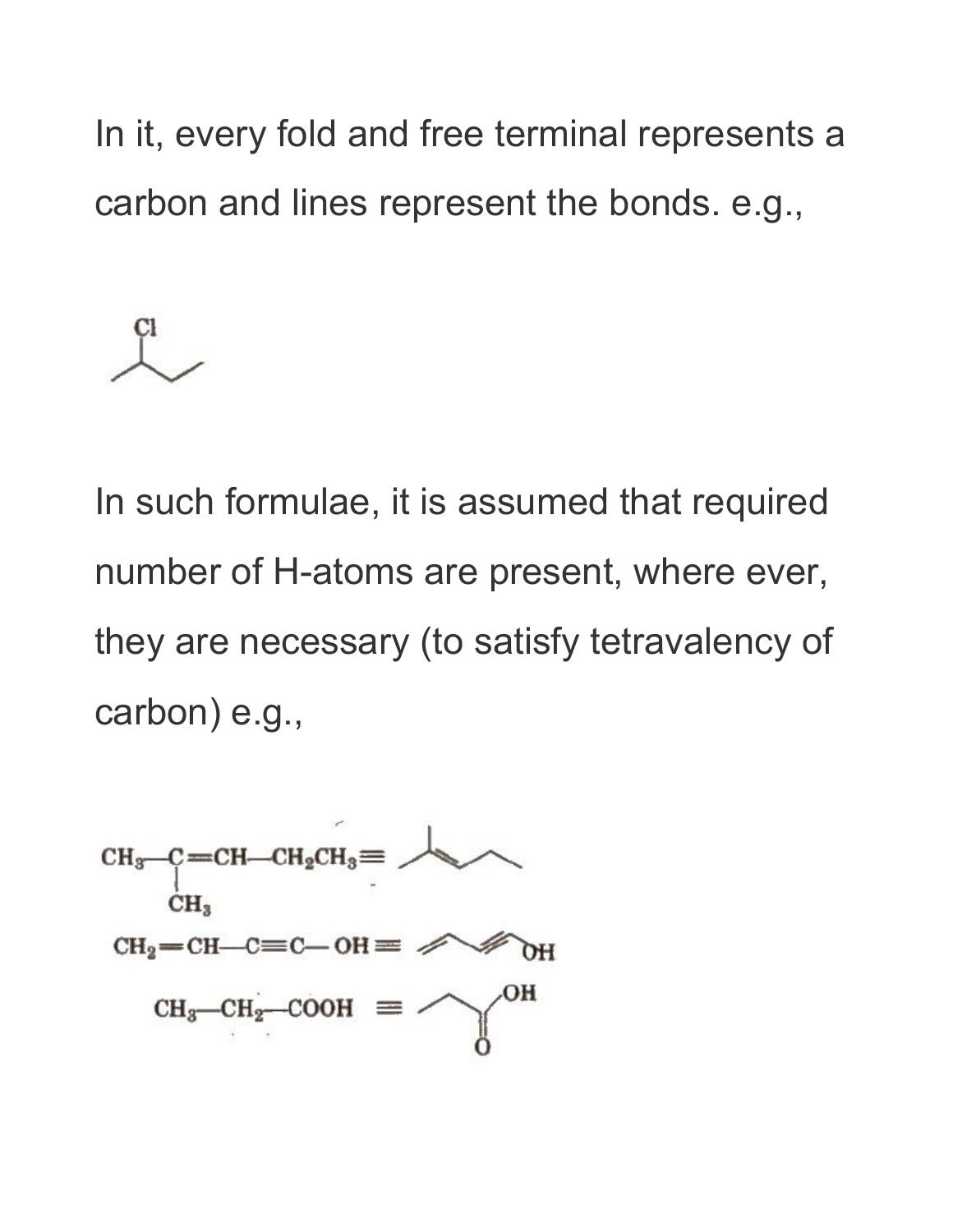### **Nomenclature of Organic Compounds**

### **Trivial System**

It is the oldest system in which names are derived from source or some property. These are mainly derived from Latin or Greek names e.g.,

acetic acid (acetum = vinegar), oxalic acid (oxalic), malic acid (pyrus malus), citric acid (citric), formic acid (obtained from red ant)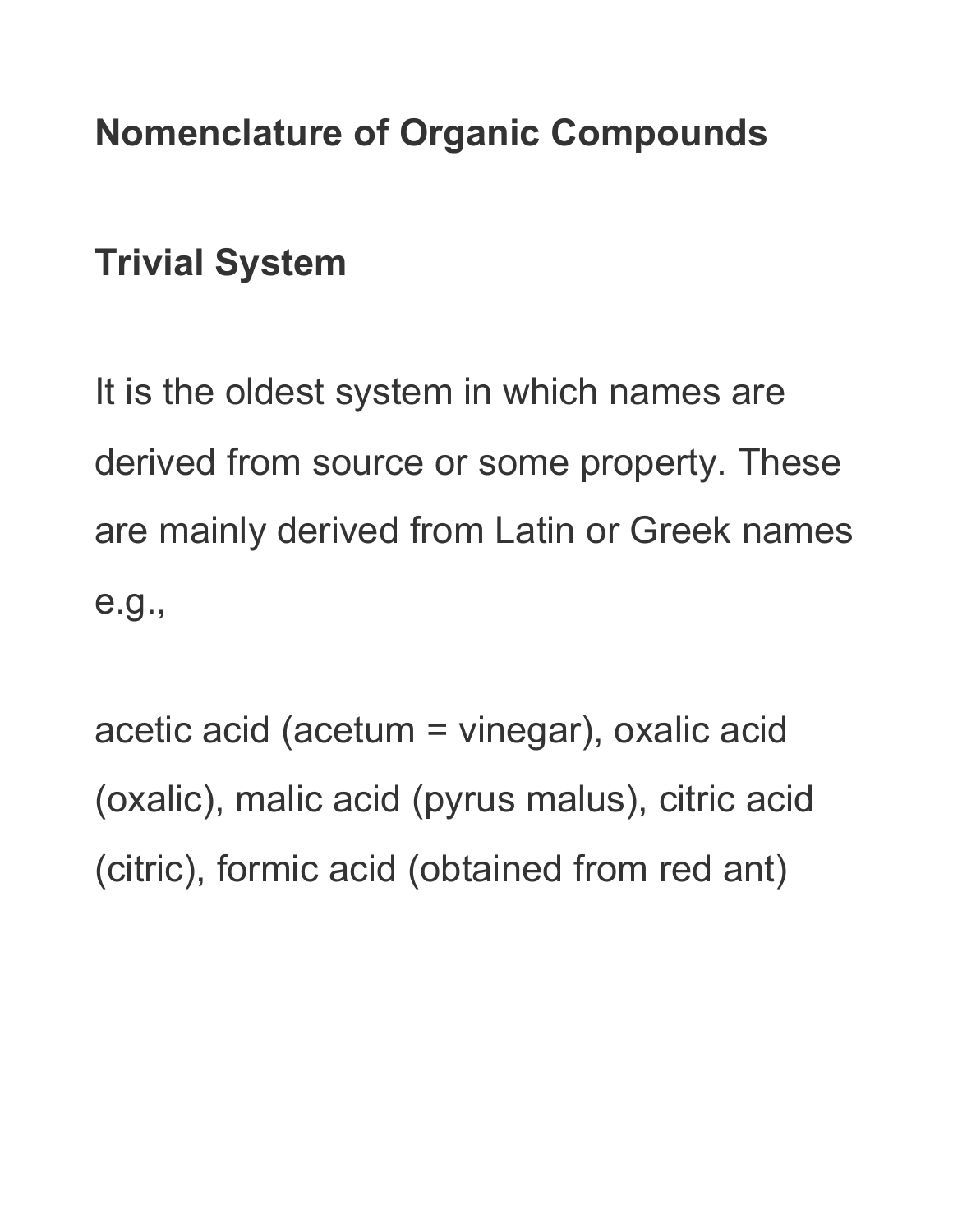### **IUPAC System**

The IUPAC (International Union of Pure and Applied Chemistry) system, given in 1957, is superior and widely used. IUPAC amends these rules from time to time. Here. we are following the 1993 recommendations of IUPAC nomenclature.

Following rules are used to write the IUPAC name of an organic compound.

**Rule I**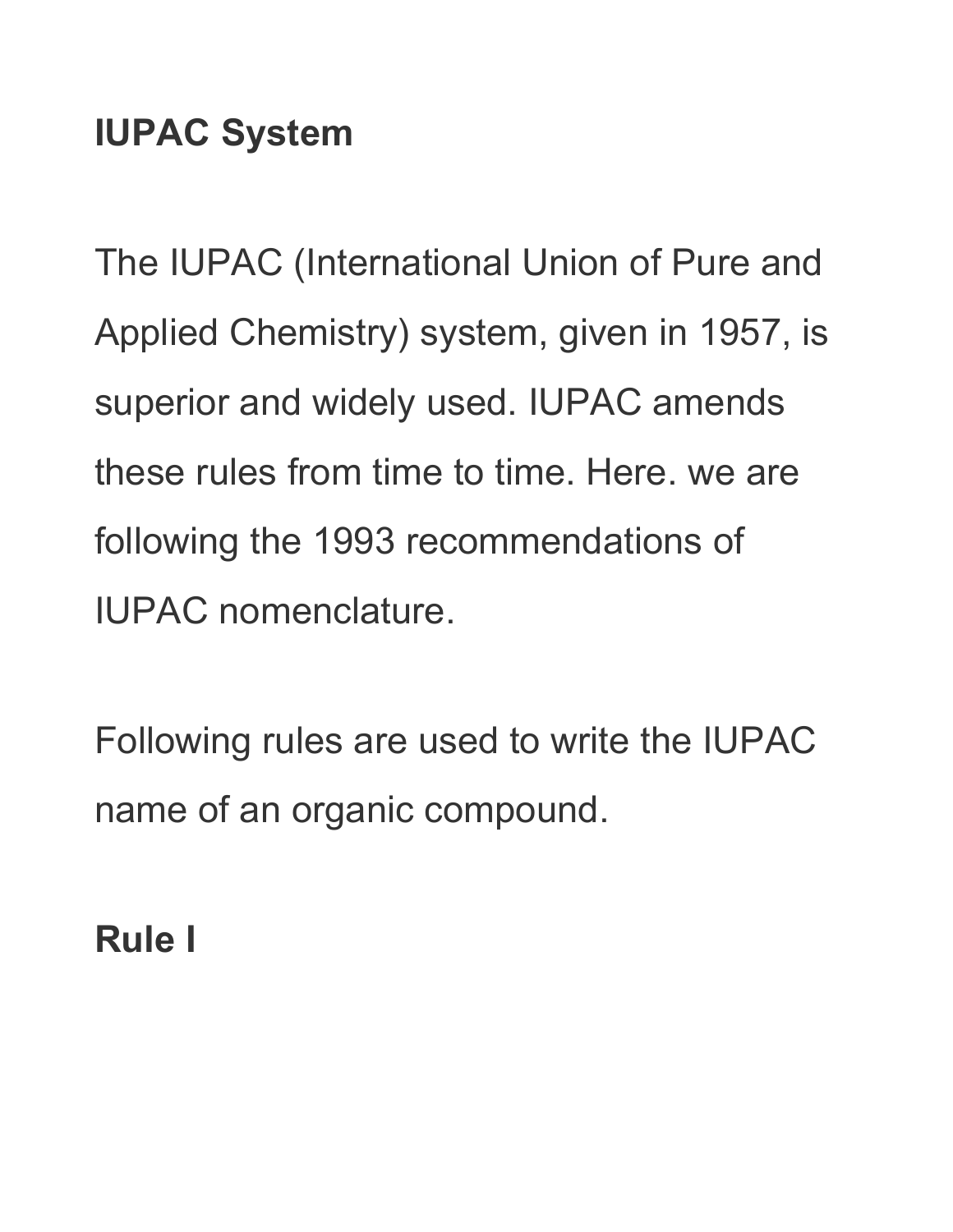**Longest chain rule** The chain containing the principal functional group, secondary functional group and multiple bonds as many as possible is the longest possible chain.

In the absence of functional group, secondary group and multiple bonds, the chain containing the maximum number of C-atoms will be the longest possible chain e.g

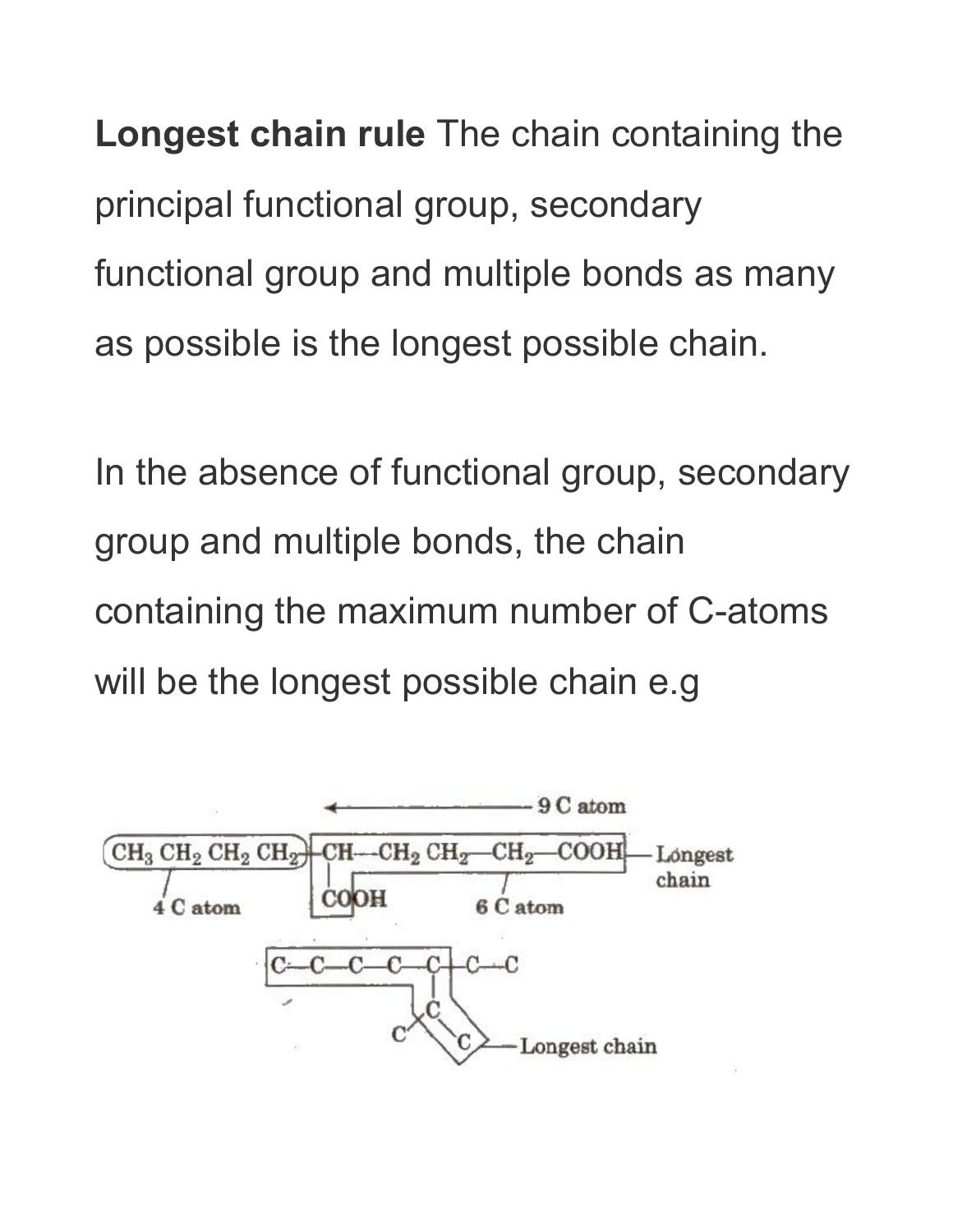Choose the word root from the table given below for the longest possible chain.

### **Word Root for Carbon Chain**

| <b>Chain length</b> | <b>Word root</b> | <b>Chain length</b> | <b>Word root</b>                  |
|---------------------|------------------|---------------------|-----------------------------------|
| $\mathtt{C}_1$      | Meth-            | С7.                 | Hept                              |
| $C_2$               | Eth-             | $C_{8}$             | $\mathcal{O}(\mathcal{A})$<br>Oct |
| $C_3$               | Prop-            | C <sub>9</sub>      | Non<br>g.                         |
| $C_4$               | But-             | $C_{10}$            | $-1$<br>Dec                       |
| $C_{5}$             | Pent             | $C_{11}$            | Undec                             |
| $\mathsf{C}_6$      | Hex-             | $C_{12}$            | <b>Dodec</b>                      |

### **Rule 2**

**Lowest number rule** Numbering is done in

such a way so that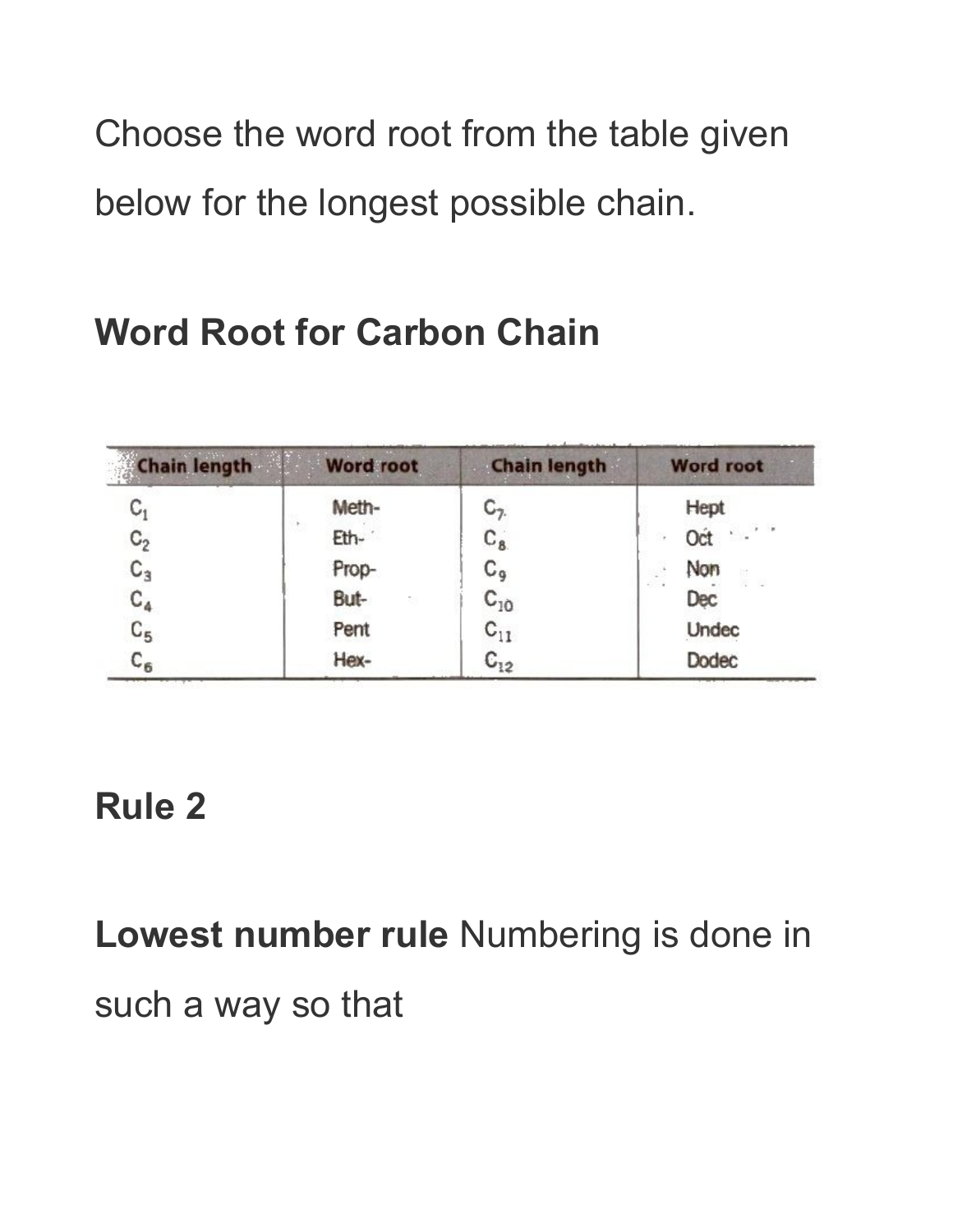1. branching if present gets the lowest number.

2. The sum of numbers of side chain is lowest.

3. The principal functional group gets the lowest number.

Select the principal functional group from the preference series :

$$
-COOH > -SO3H > -COOR > -COX > -CONH2 > CN > -NC
$$
  
\n
$$
> -CHO < 0 > -OH > -SH
$$
  
\n
$$
> -NH2 > -OR > -C-C
$$
  
\n
$$
O
$$
  
\n
$$
> = > = > NO2 > X > R
$$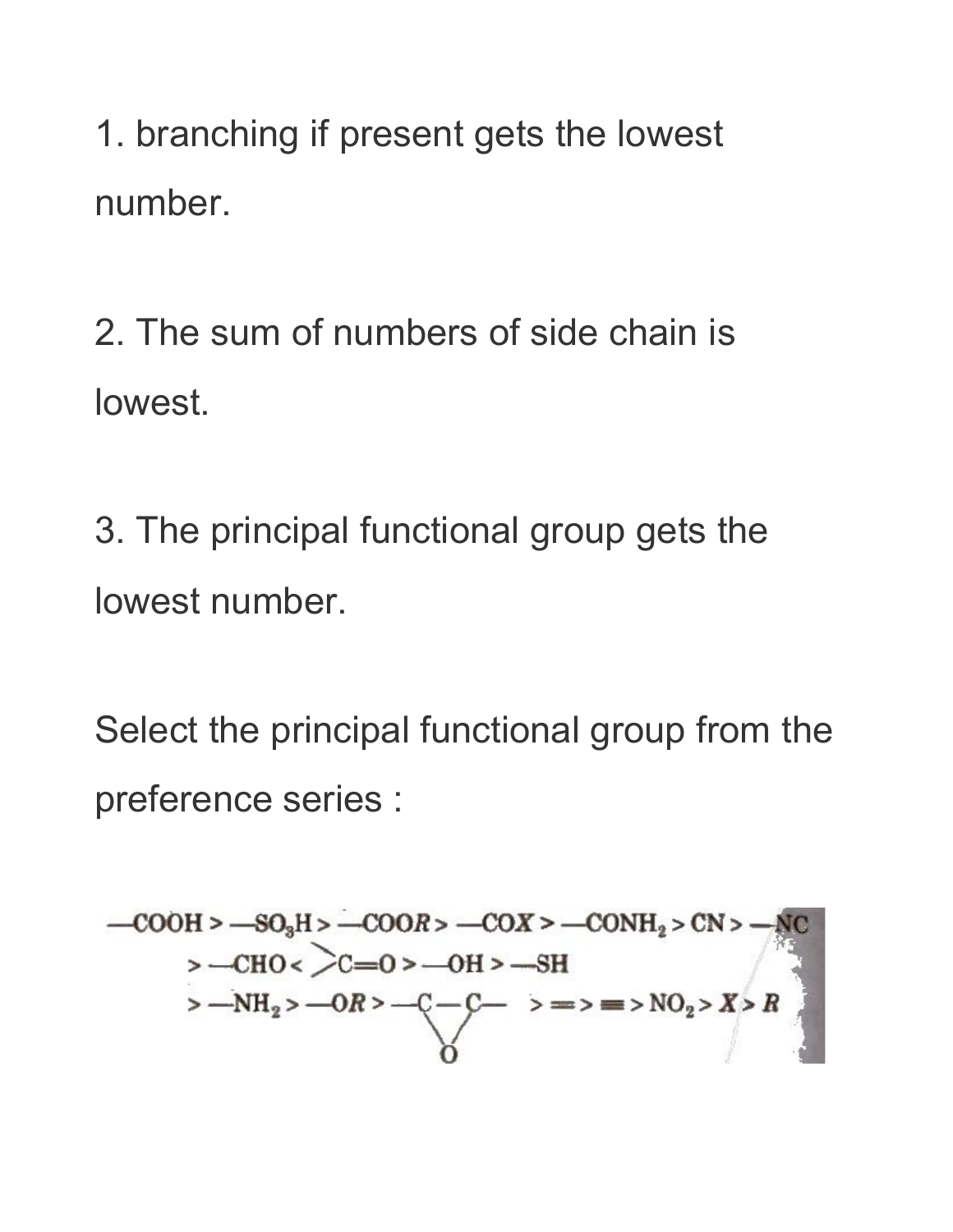Functional group other than the principal functional group are called substituents.

**Rule 3.**

**Naming the prefixes and suffixes** Prefix represents the substituent and suffix is used for principal functional group.

Primary prefixes are cycle, bicycle, di, tri, tetra, tries. tetrakis etc.

Secondary prefixes are tabulated below :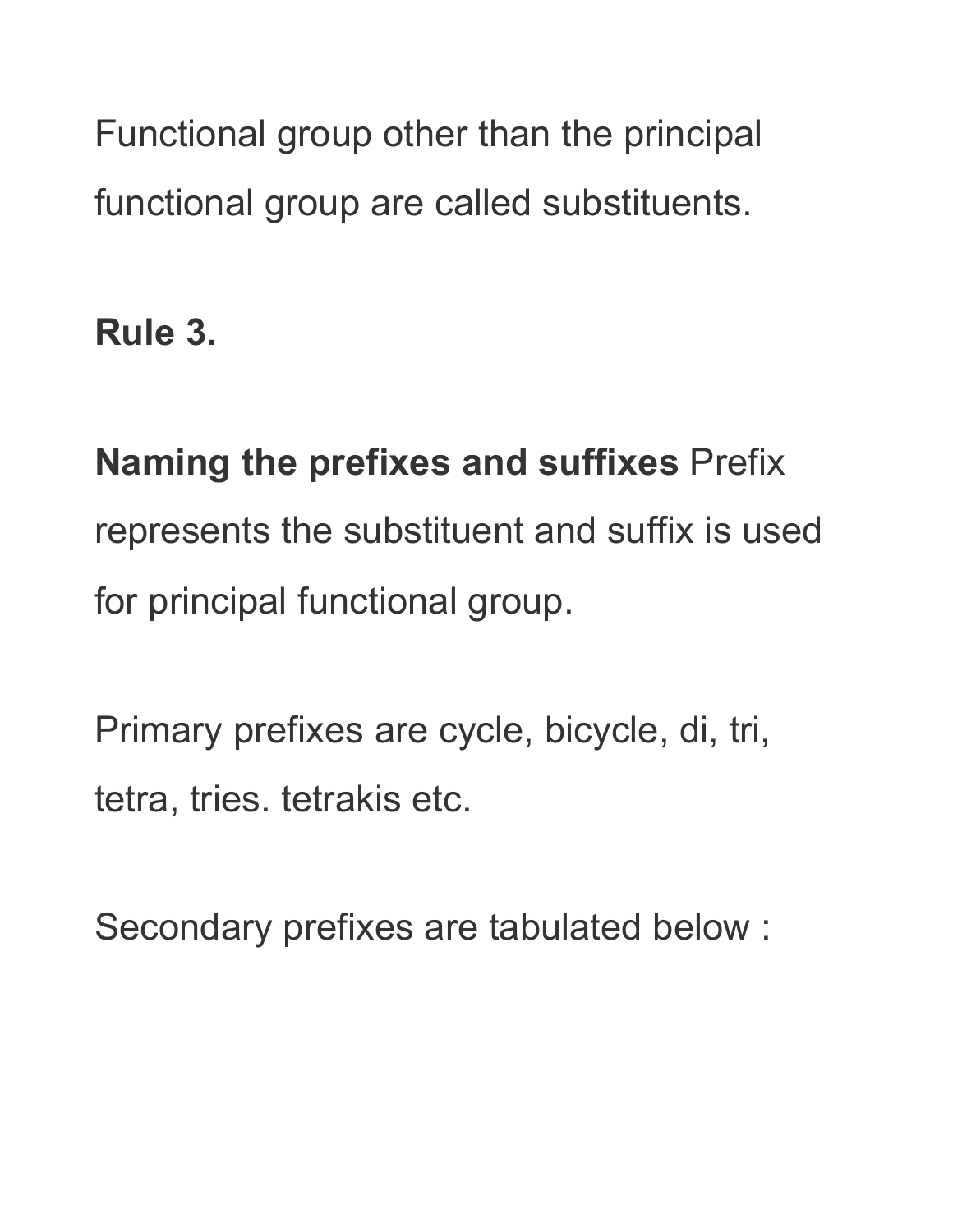| Fluoro       |                 | diazo   |
|--------------|-----------------|---------|
| Chloro       | $N=0$           | nitroso |
| <b>Bromo</b> | NO <sub>2</sub> | nitro   |

Primary suffix are ene, ane, or yne used for double, single and triple bonds respectively.

Secondary suffixes are tabulated below :

| <b>S. No.</b> | <b>Class</b>        | Formula                    | <b>Prefix</b><br>$\overline{H}$ | Suffix                          |
|---------------|---------------------|----------------------------|---------------------------------|---------------------------------|
|               | <b>Acid halides</b> | $-c-x$                     | halocarbonyl                    | -oyl halide<br>carbonyl halider |
| 2.            | <b>Alcohois</b>     | -OH                        | hydroxy                         | $-\alpha$                       |
| 3.            | Aldehydes           | $-$ CHO                    | formyl                          | $-a$<br>-carbaldehyde           |
| 4.            | Ketones             | $c = 0$                    | <b>OXO</b>                      | $-$ one                         |
| 5.            | <b>Amides</b>       | $-$ CONH <sub>2</sub>      | carbamoyl                       | -amide                          |
| 6.            | Amine               | $-MHb$                     | amino                           | -amine                          |
| 7.            | Carboxylic acid     | $-$ COOH                   | carboxy                         | -carboxylic acid                |
| 8.            | Ester               | $-COOR$                    | oxy carbonyl                    | -alkyl alkanoate                |
| 9.            | <b>Nitriles</b>     | $-cN$                      | cyano                           | -nitrile                        |
| 10.           | Sulphonic acid      | $-$ SO <sub>2</sub> $-$ OH | sulpho                          | -sulphonic acid                 |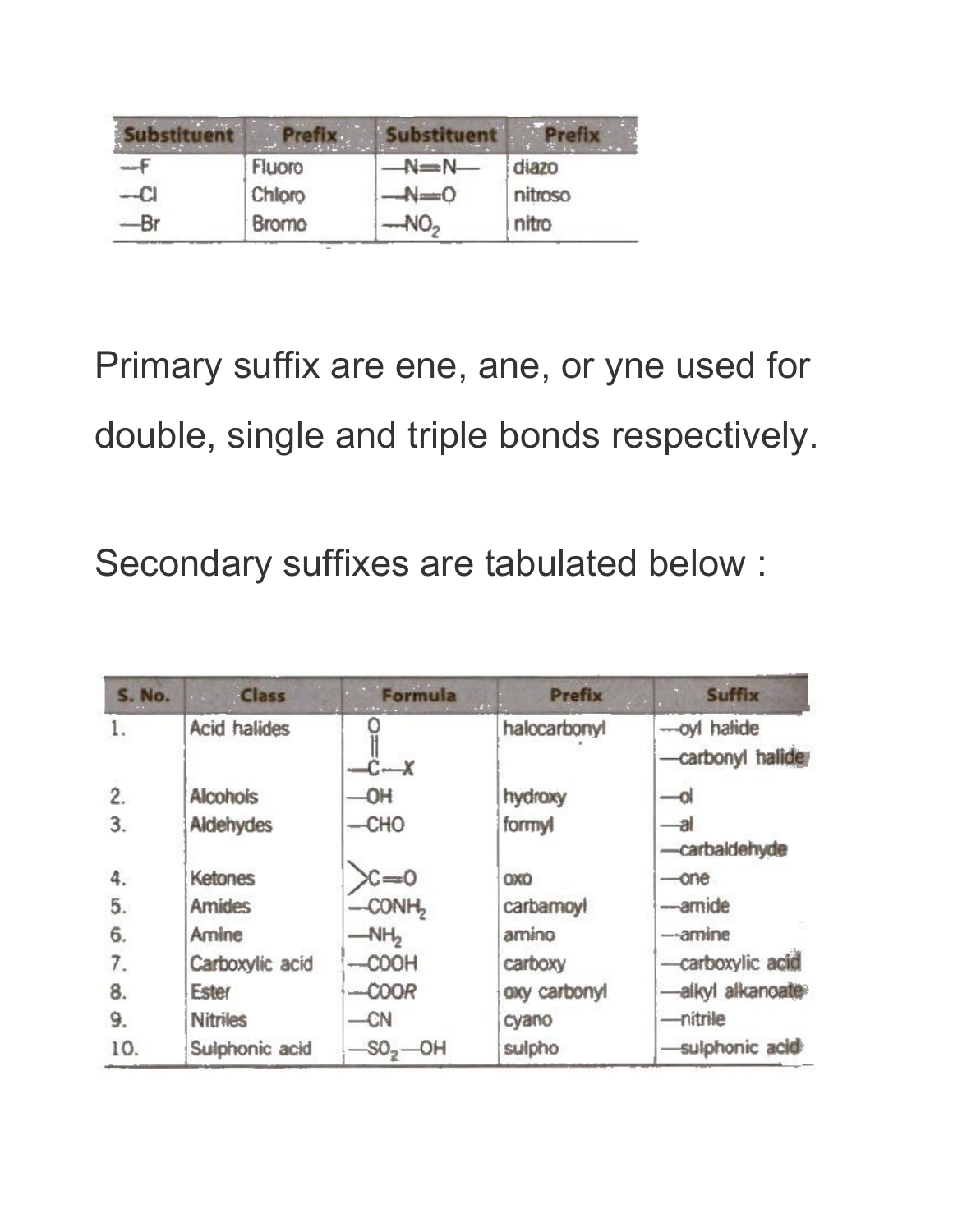Hence. according to the rules. given above, the IUPAC name of a compound can be written as

or Prefixes + Root word + Suffixes Primary prefix + secondary prefix + Root word + primary suffix + secondary suffix

If more than two similar functional groups are present, all the groups are considered as substituent, e.g.,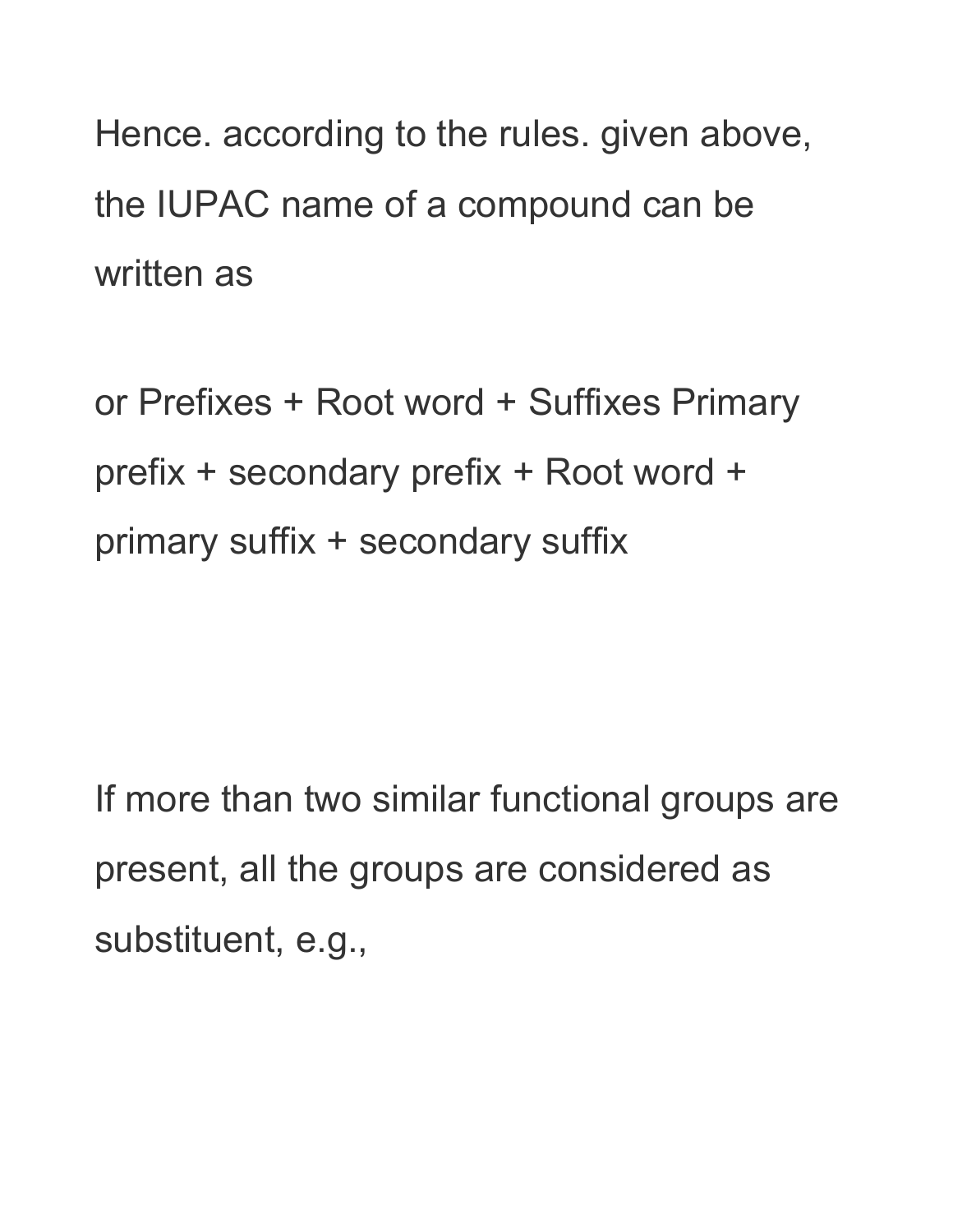

### **Naming Alicyclic Compounds**

For alicyclic compounds, prefix cyclo is used e.g.,

If the alkyl chain contains a greater number of C-atoms than the ring, the ring is designated as substituent, e.g.,

 ${}_{\rm CH_2}^{1}$   ${}_{\rm CH_2}^{2}$   ${}_{\rm CH_2}^{3}$   ${}_{\rm CH_3}^{4}$ cyclopropylbutane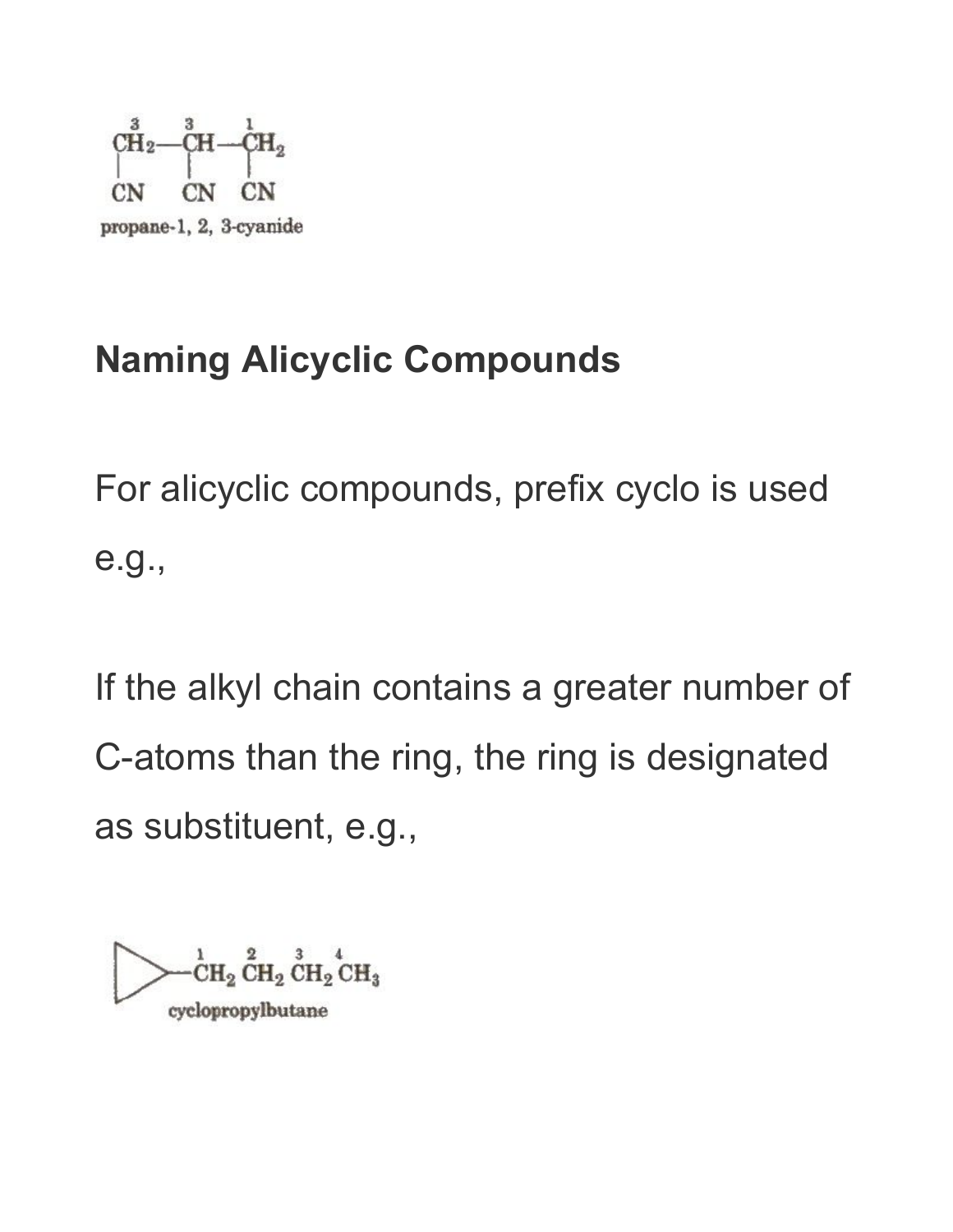If side chain contains a multiple bond or a functional group, the ring is treated as a substituent e.g

3-cyclo propyprop-1-ene

#### **Naming Aromatic Compounds**

IUPAC accepted their common trivial names e.g.,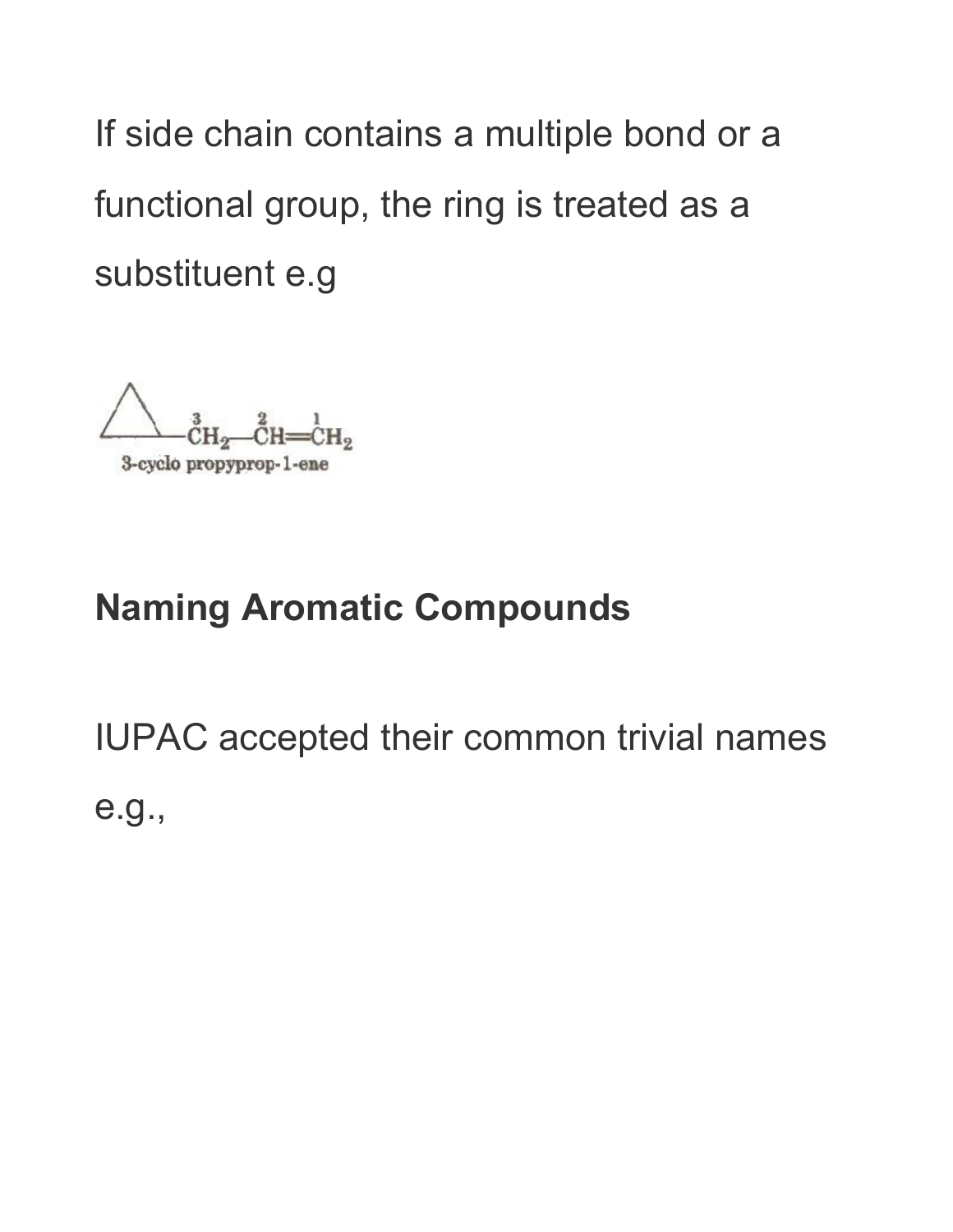

#### **Fission of a Covalent Bond**

### 1.**Homolytic Fission**

In this, one of the electrons of the shared pair in a covalent bond goes with each of the bonded atoms. The neutral chemical species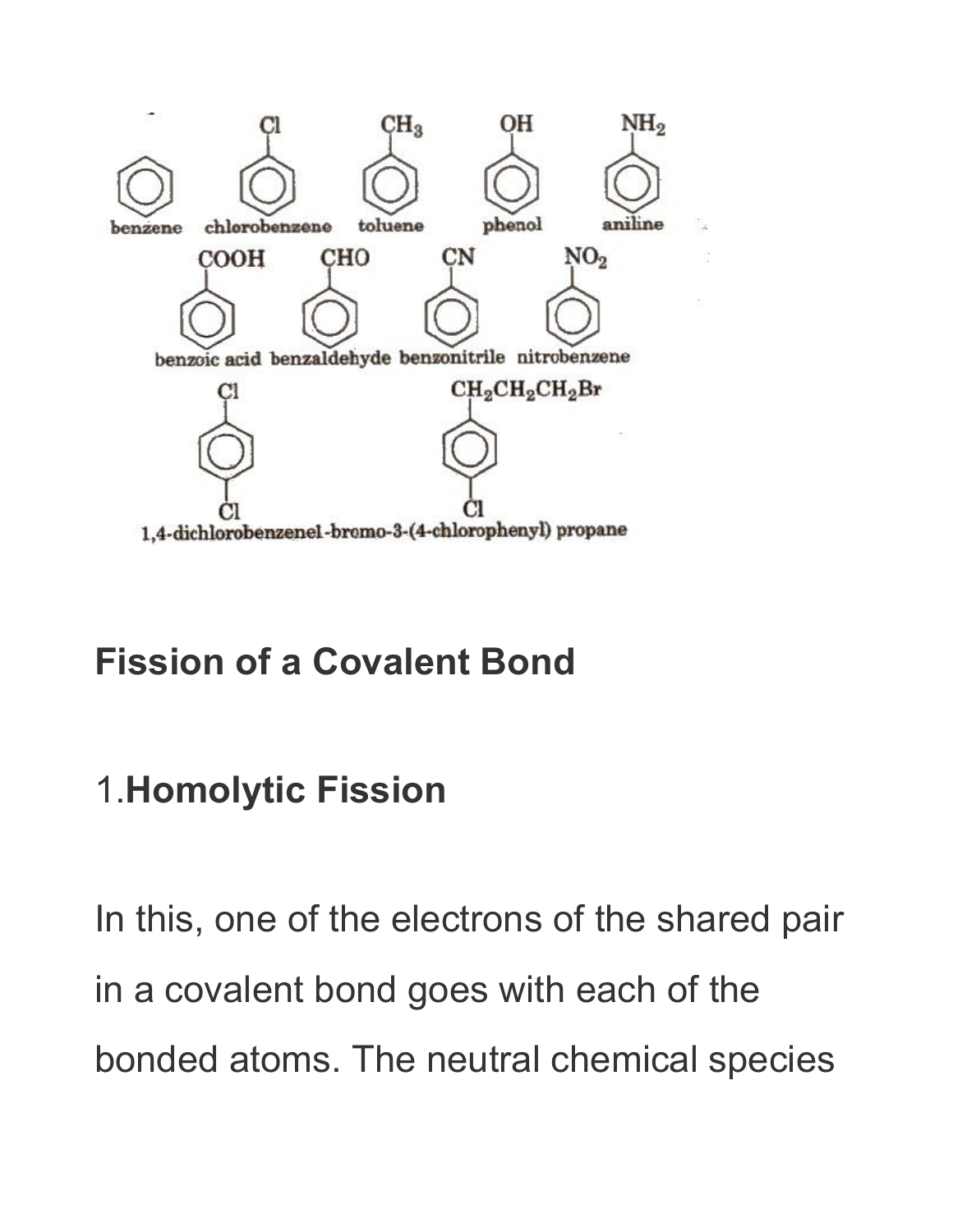thus formed, is called free radical. Generally, homolytic fission takes place in non-polar, covalent molecules in the presence of sunlight or high temperature.



Free radicals are highly reactive. neutral and electron deficient species

### 2. **Heterolytic Fission**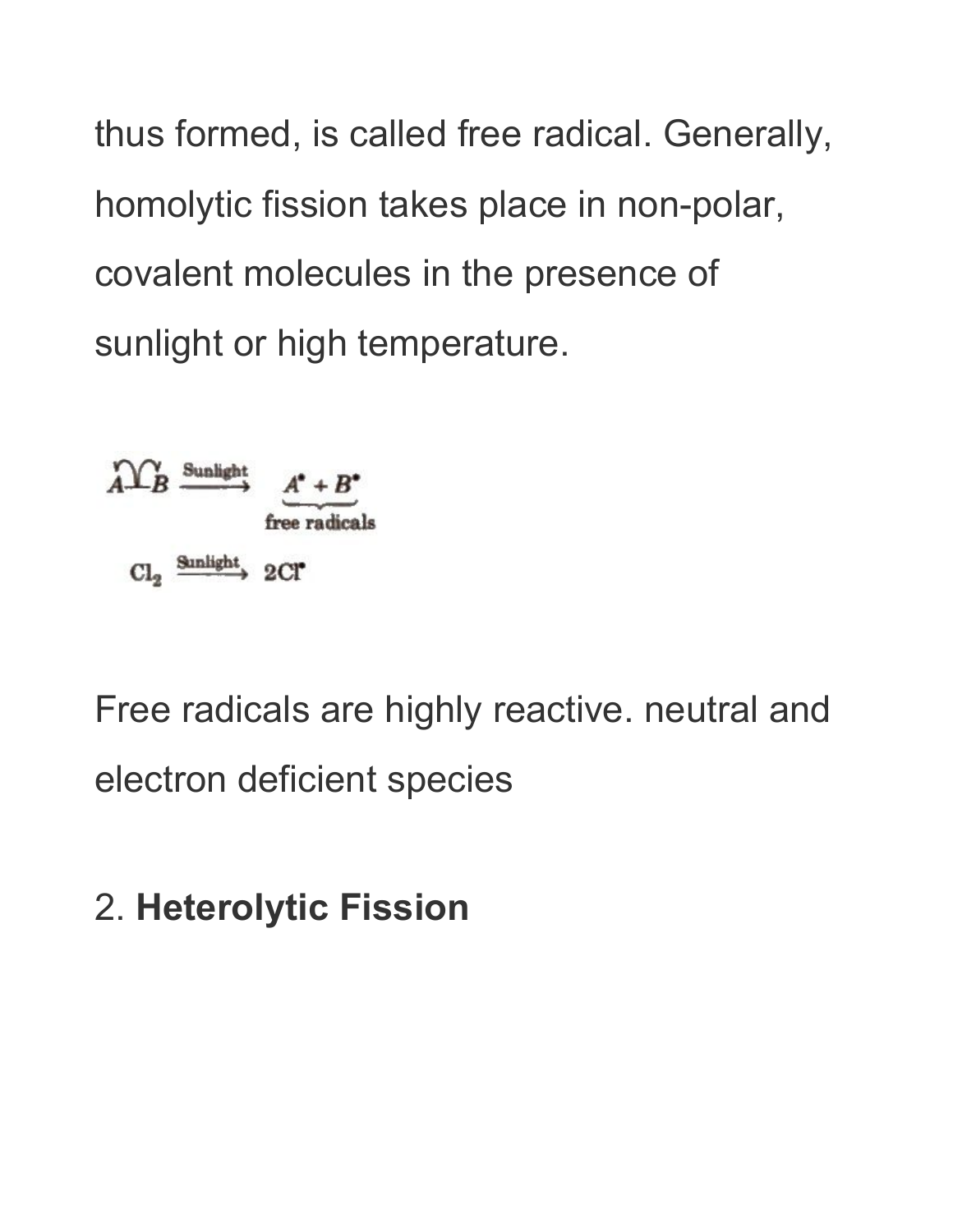In this, the bond breaks in such a fashion that the shared pair of electrons goes with one of the fragments.



Carbon bearing a positive charge is called carbocation and carbon bearing negative charge is called carbanion.

Heterolytic fission generally takes place in polar covalent molecules but in non-polar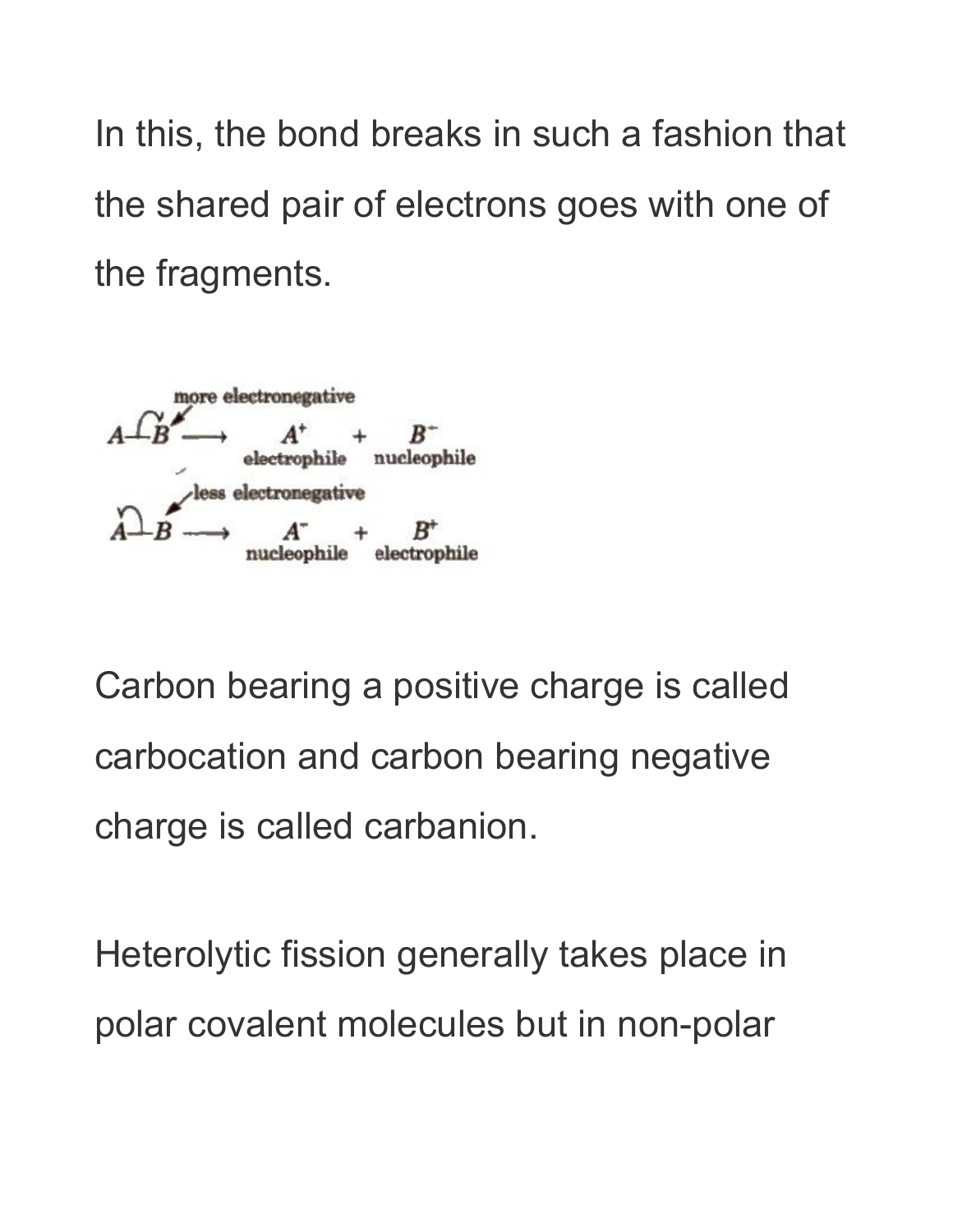molecules, it takes place in the presence of catalyst like  $\text{AiCl}_3$ ) (anhy.),  $\text{FeCl}_3$ )(anhy.)etc.

### **Attacking Reagent**

These are of two types :

### 1. **Electrophiles or Electrophilic Reagents**

These are electron deficient species i.e., behave as Lewis acids. The following species behave as electrophiles :

(i) All non-metal cations and metal cations which have vacant d- orbitals.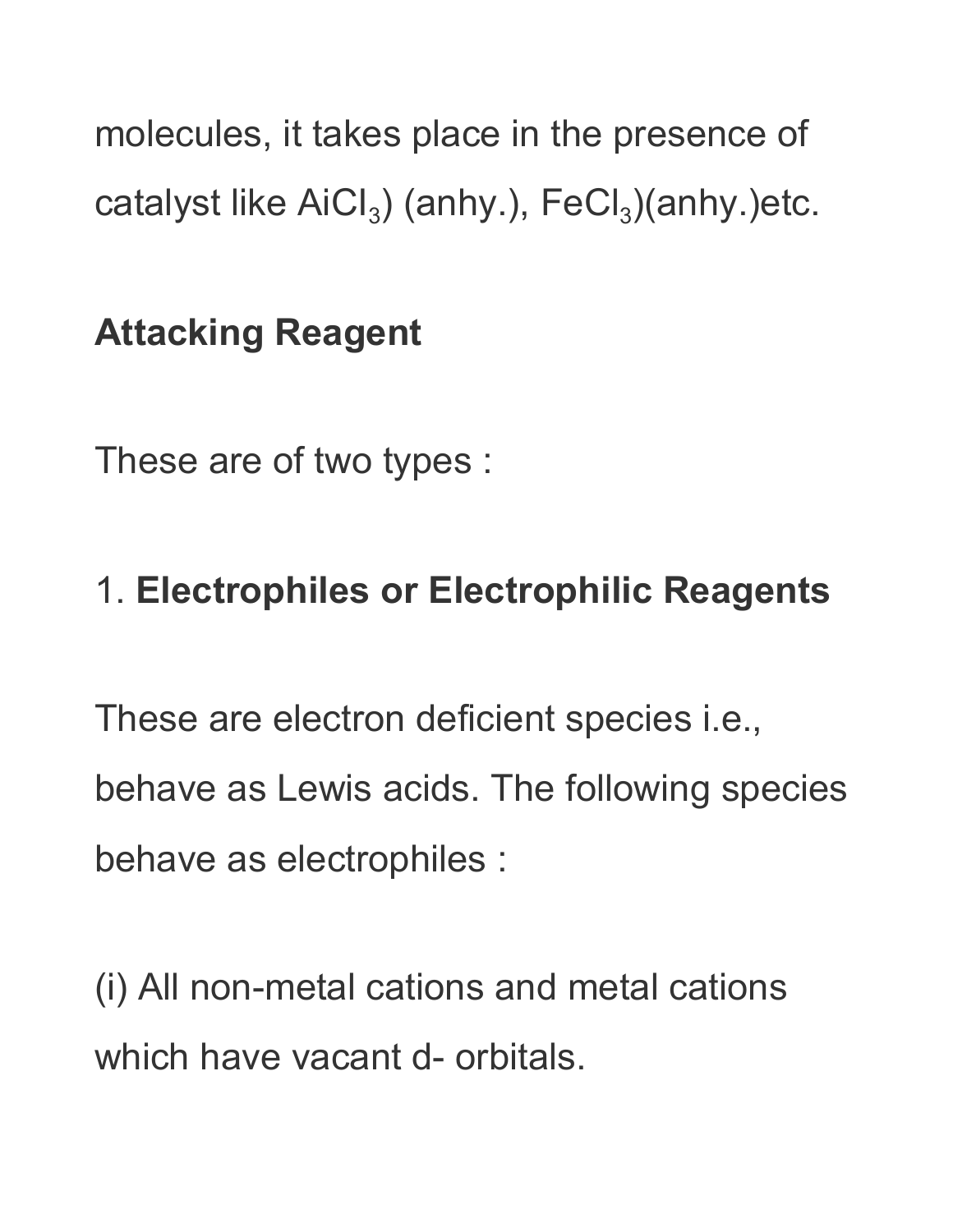e.g.,  $Cl^+$ , NO<sup>+</sup><sub>2</sub>, CH<sub>3</sub>CO<sup>+</sup> etc.

(ii) Lewis acids (incomplete octet) e.g.,  $BF_3$ , ZnCl $_2$  (anhydrous), FeCl $_3$  (anhydrous), AlCl $_3$ (anhydrous),  $:CH<sub>2</sub>$  etc.

(iii) Non-metal (acidic) oxides e.g.,  $CO_2$ ,  $SO_2$ etc.

### 2. **Nucleophiles or Nucleophilic Reagents**

These are electron rich species i.e., behave as Lewis bases.

These attack at electron deficient area.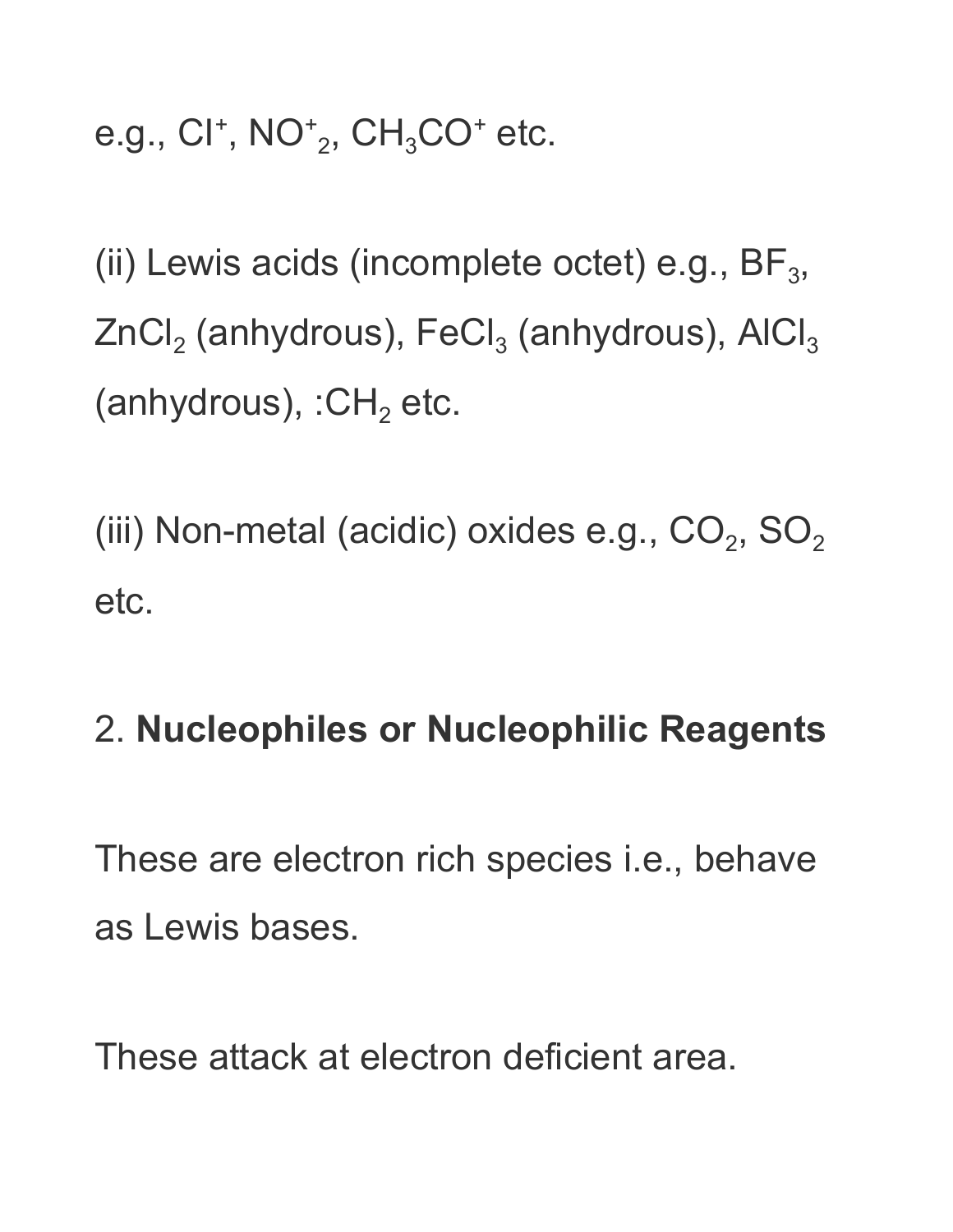#### The following species behave as nucleophiles

(i) All anions e.g.,  $\text{C}\Gamma$ ,  $\text{NH}_2^-$ ,  $\text{OH}^-$  etc.

:

- (ii) Lewis bases e.g.,  $\cdot$ NH<sub>3</sub>, H<sub>2</sub>O, R—O—R, R—OH etc.
- (iii) Benzene, alkenes etc.  $\sim$ Nucleophilicity order is  $H^- > CH_3^- > NH_2^- > RO^- > OH^-$

In case of same nucleophilic site, nucleophilicity parallels basicity i.e.. as the basicity increases, nucleophilicity also increases.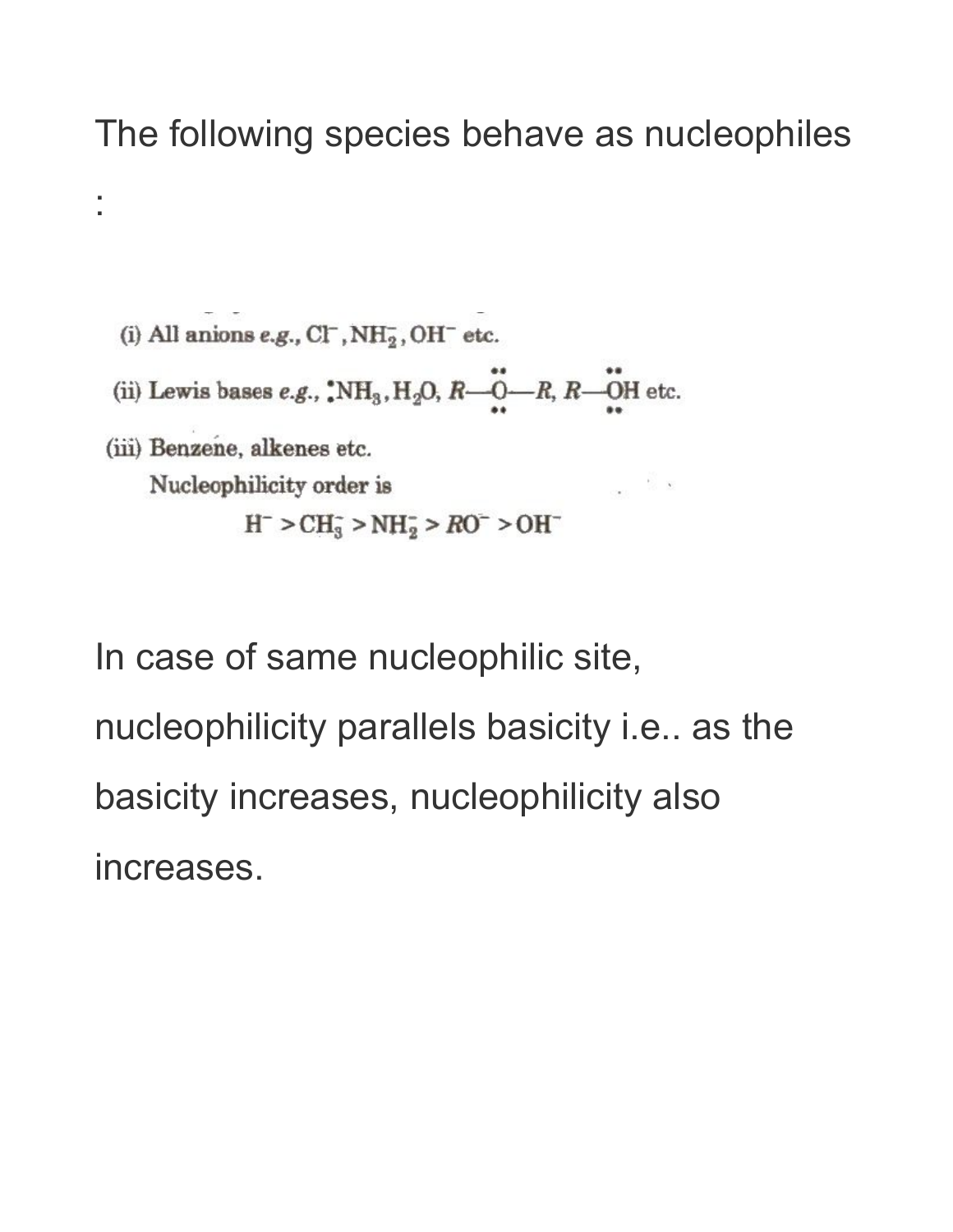



#### electrophile nucleophile

#### **Reaction Intermediates**

These are formed as a intermediate during the course of a reaction.

These are short lived and highly reactive.

Free radicals, carbocations, carbanions, carbenes and nitrenes are important reactions intermediates.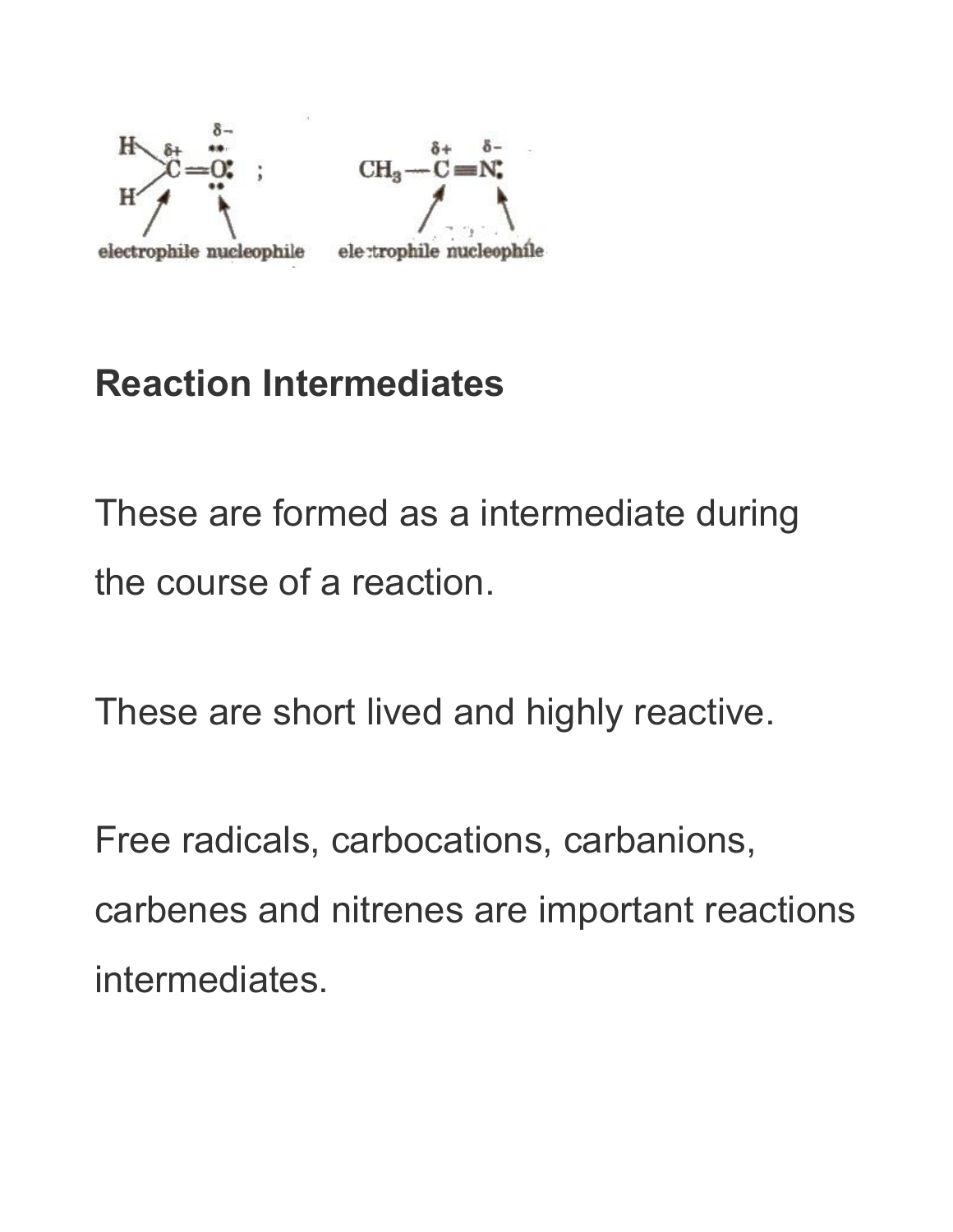### 1. **Free Radicals**

These are the product of homolysis and contain an odd electron. These are highly reactive planar species with Sp<sup>2</sup> hybridisation.

Their order of stability is

$$
(\mathrm{C}_{\theta}\mathrm{H}_{5})_{3}\overset{\bullet}{\mathrm{C}} > (\mathrm{C}_{\theta}\mathrm{H}_{5})_{2}\overset{\bullet}{\mathrm{CH}} > \mathrm{C}_{\theta}\mathrm{H}_{5}\overset{\bullet}{\mathrm{CH}}_{2}
$$
  
>  $\mathrm{CH}_{2}=\mathrm{CH}\overset{\bullet}{-\mathrm{CH}}_{2} > 3^{\circ} > 2^{\circ} > 1^{\circ} > \mathrm{CH}_{2}=\overset{\bullet}{\mathrm{CH}}$ 

### 2. **Carbocations**

These are the product of heterolysis and contain a carbon bearing positive charge.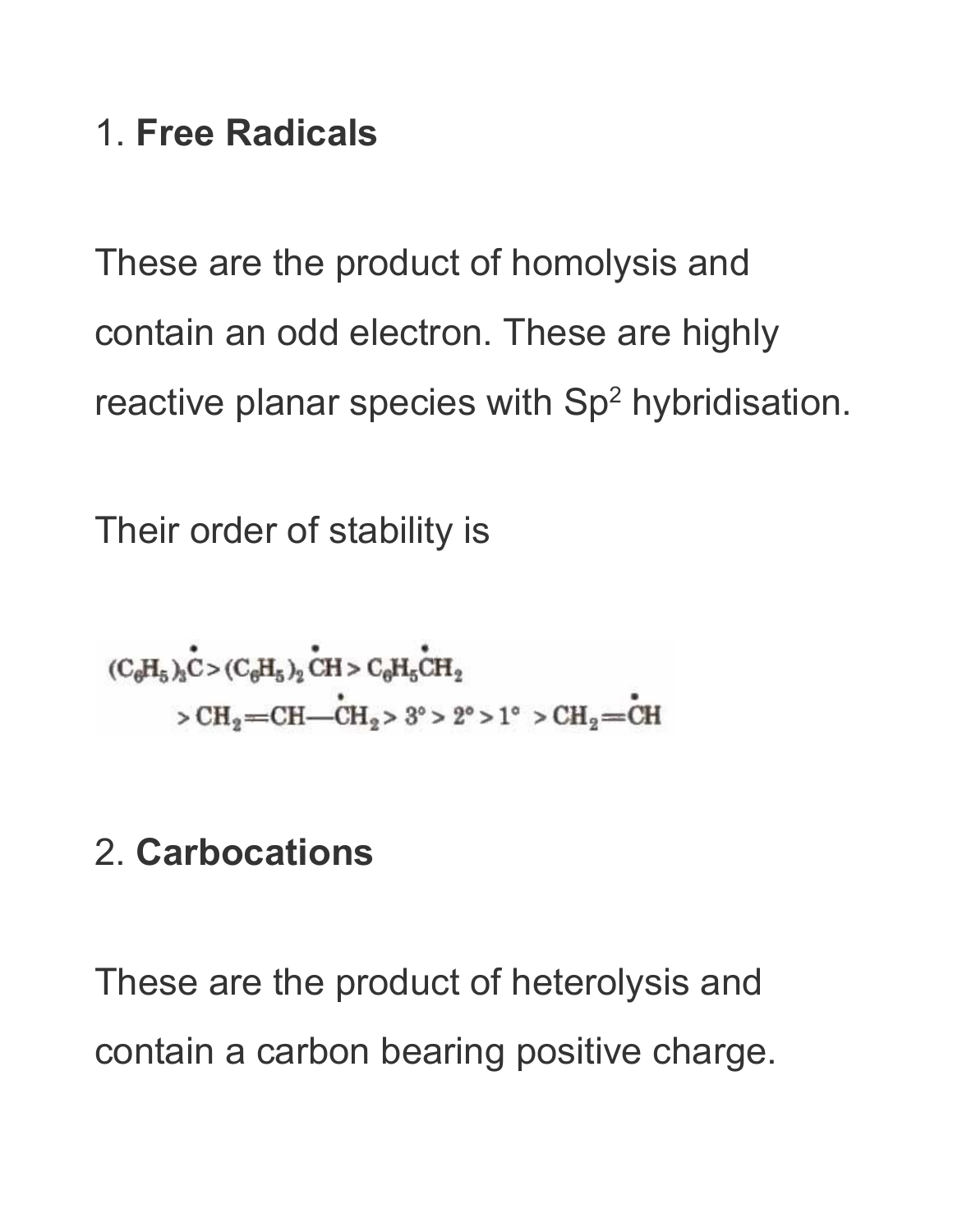These are electron deficient species. Carbocations contain six electrons in the valence shell.

These are also planar chemical species i.e., sp<sup>2</sup> hybridised with an empty p-orbital

$$
\sigma\bigodot \sigma \text{ empty } p\text{-orbital}
$$

The stability order of carbocations is

$$
\begin{array}{l}(\mathrm{C}_6\mathrm{H}_5)_3\mathrm{C}^+>(\mathrm{C}_6\mathrm{H}_5)_2\mathrm{CH}>(\mathrm{CH}_3)_3\mathrm{C}> \mathrm{C}_6\mathrm{H}_5\mathrm{CH}_2>2^\circ\\ >\mathrm{CH}_2\mathrm{=CH}\mathrm{=CH}_2>1^\circ>\mathrm{C}_6\mathrm{H}_5>\mathrm{CH}_2\mathrm{=CH}\end{array}
$$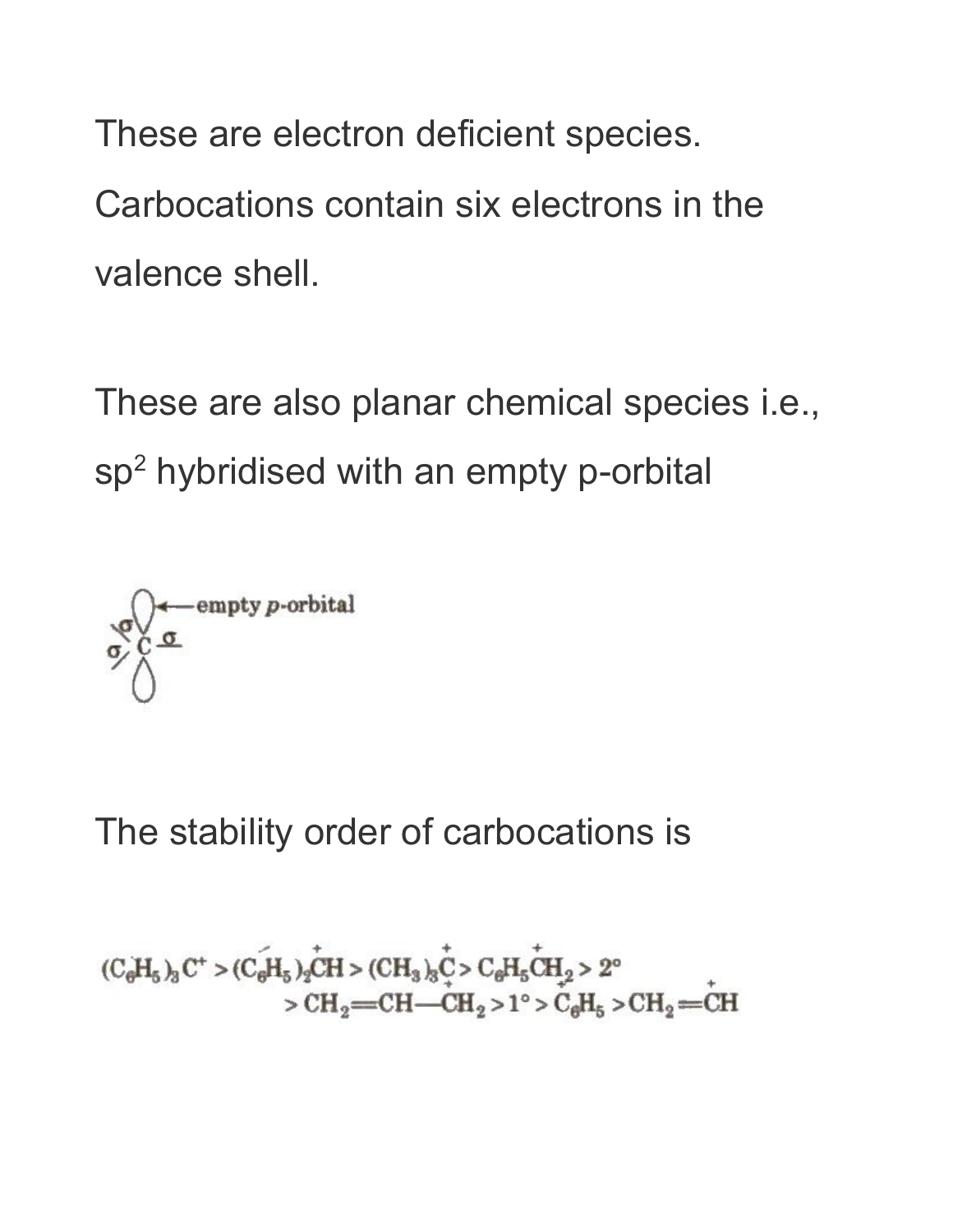#### 3. **Carbanions**

These are also the product of heterolysis and contain a carbon bearing negative charge and 8 electrons in its valence shell

These have pyramidal shape with  $Sp<sup>3</sup>$ hybridised carbon (having one lone pair)

The order of stability of carbanions is

$$
(C_{\theta}H_5)_8C^{\dagger} > (C_{\theta}H_5)_2CH > C_{\theta}H_5CH_2 > CH_2=CH-CH_2
$$
  
 $\ge CH_3 > 1^{\circ} > 2^{\circ} > 3^{\circ}$  carbonions

#### 4. **Carbenes**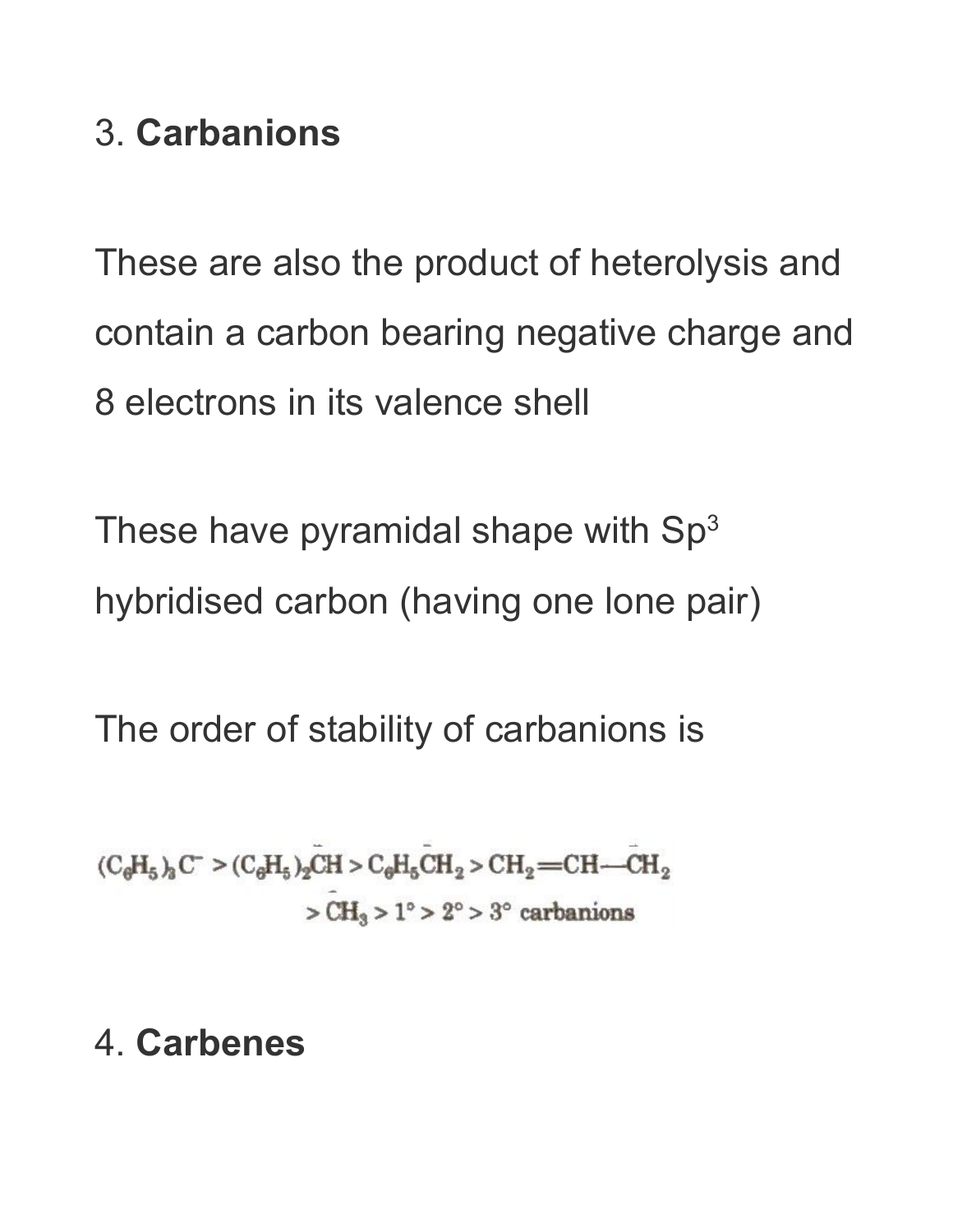These are divalent carbon species having two non-bonding electrons along WIth two bond pairs.

These are obtained by photolysis or pyrolysis. e.g.,

$$
CH2=C=O
$$
  $\xrightarrow{\hbar v \text{ or } \Delta}$   $CH2$  +  $CC=O$ 

These being electron deficient behave as Lewis acids. These are of two types:

(i) **Singlet carbene** In it, the C-atom is Sp2 hybridised. Then Hybridised orbitals contain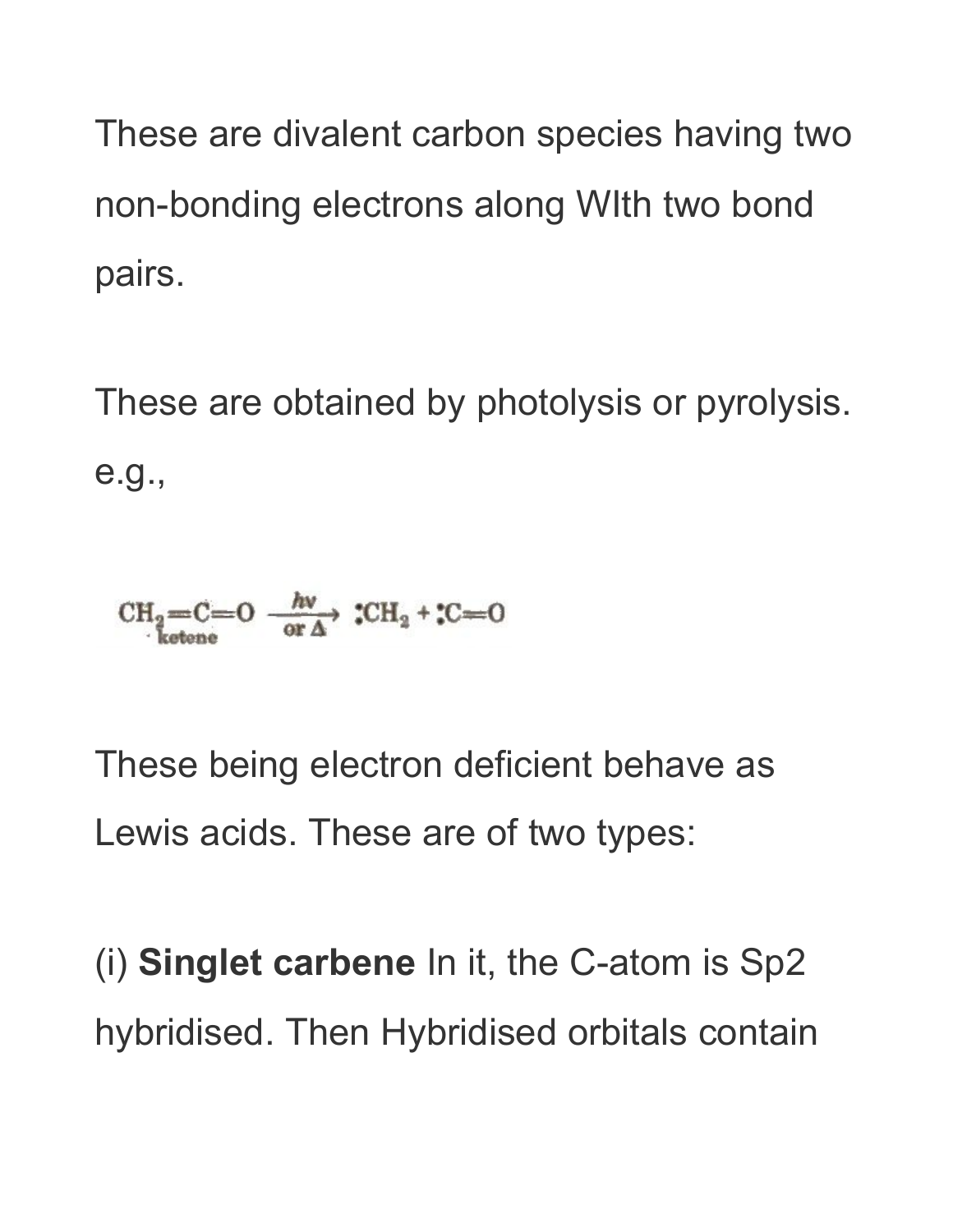no electrons and a hybridised orbital contains two electrons :



Singlet carbene has bent structure and is less stable than triplet carbene.

The order of stability of singlet carbenes is

 $CH_2 > CH_2 > CCl_2 > CBr_2$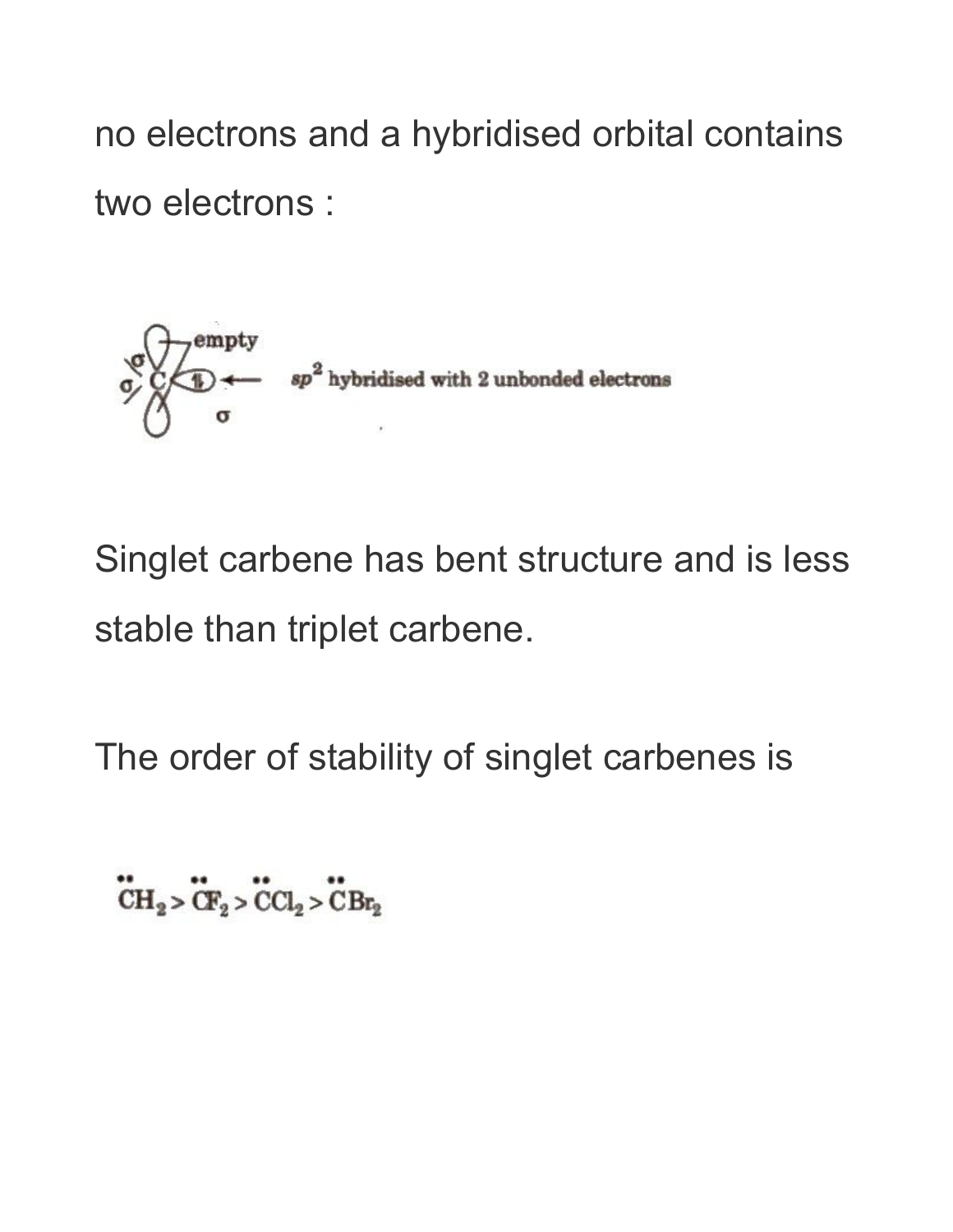(ii) **Triplet carbene** In it, the central C-atom is sp-hybridised. The sp – hybridised orbitals contain 1 electron each .



Triplet carbene has linear geometry.

#### 5. **Nitrene**

These are neutral monovalent nitrogen species in which N atom has two unshared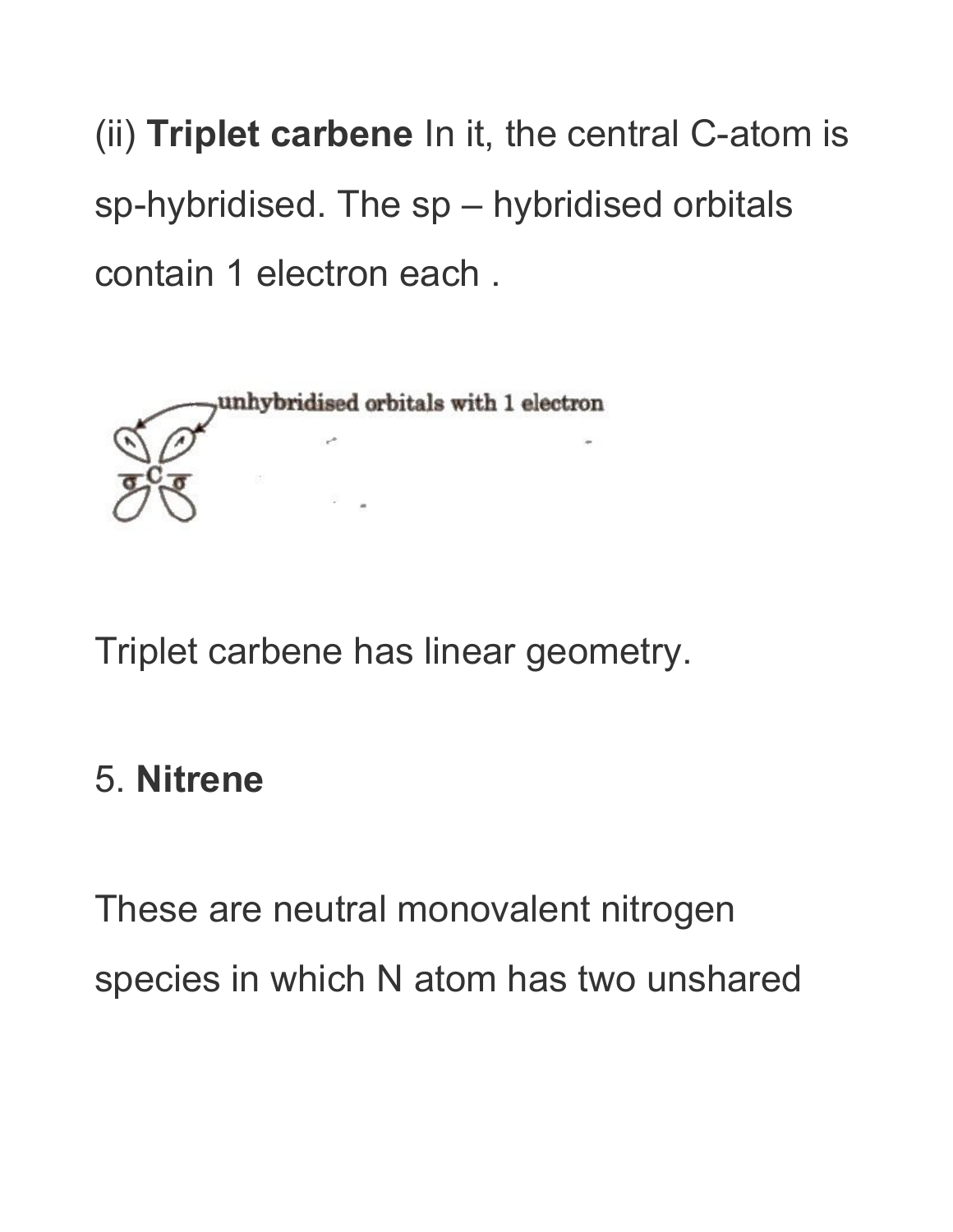pair of electrons with a monovalent atom or group attached.



These are obtained by thermolysis of azides and as reactive as carbenes.

### 6. **Arynes**

It contains a formal carbon-carbon triple bond in aromatic molecule.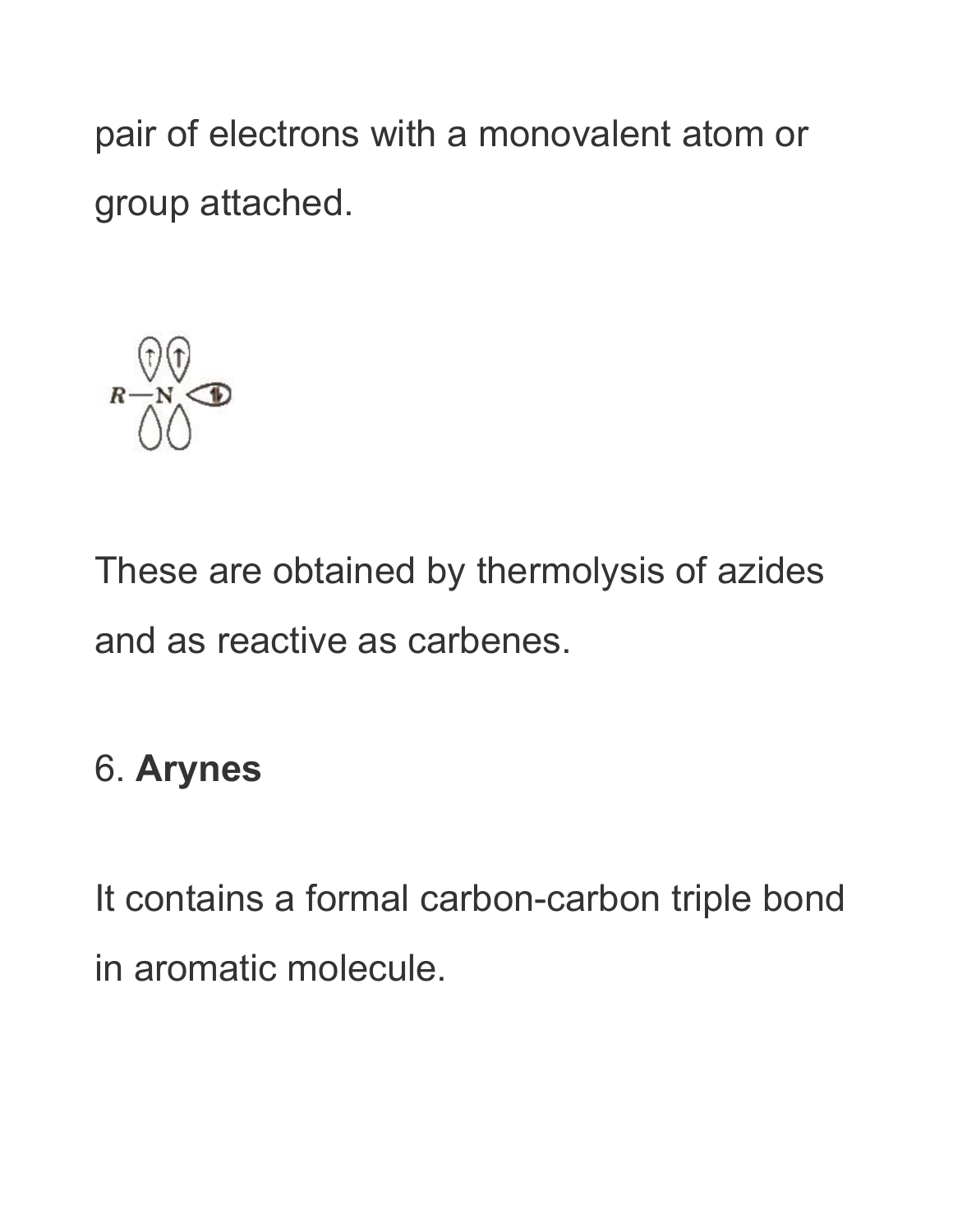

The additional bond is formed between two neighbouring C-atoms by sideways overlapping of two  $Sp<sup>2</sup>$  orbitals. The new bond lies along with side of the ring and has little interaction with the 1t electron cloud lying above and below the ring.

The sideways overlapping is weak and thus, makes the benzene more reactive.

**Inductive Effect**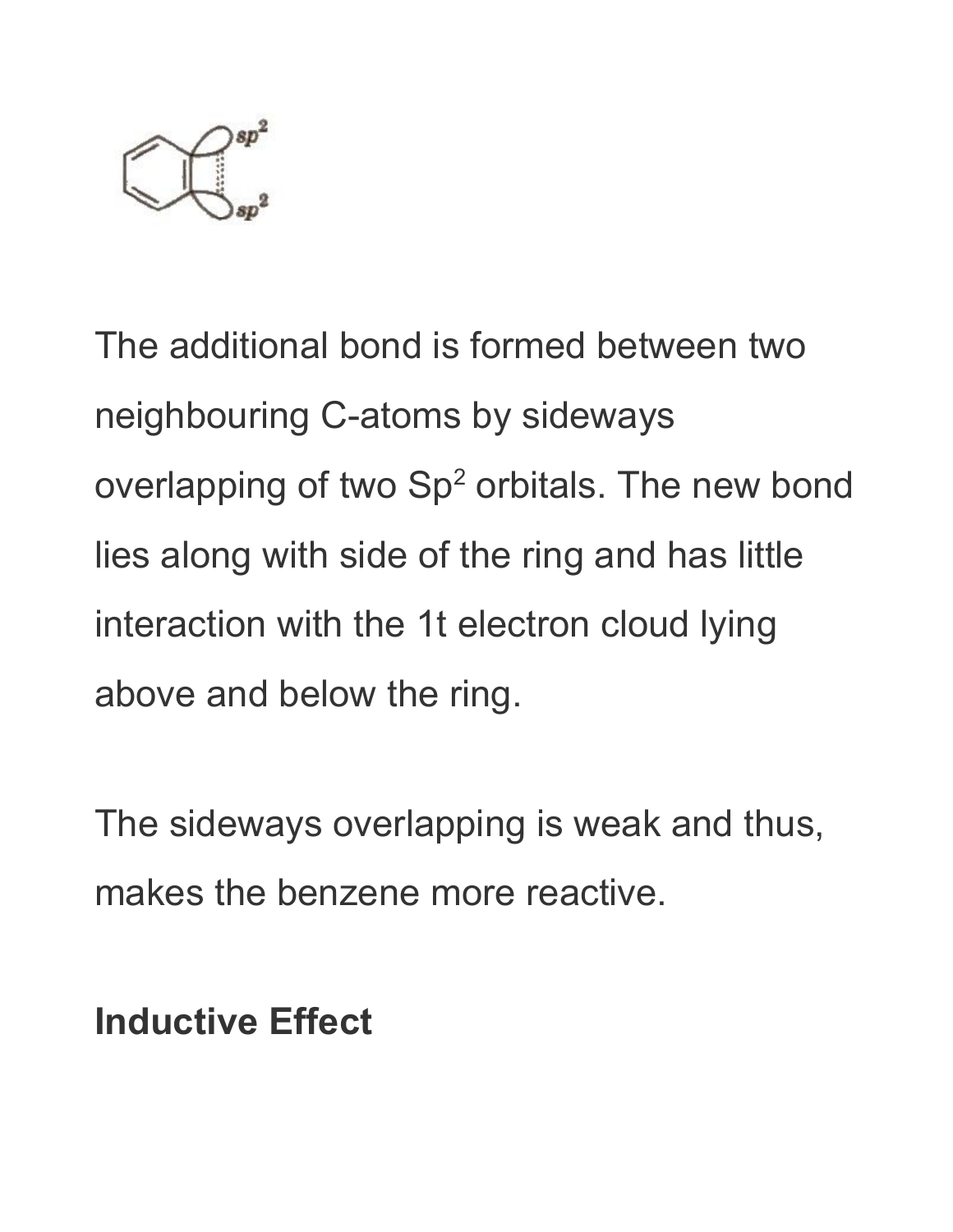It is just like shifting of shared pair of electrons in polar covalent molecules. If shared pair is more shifted towards the more electronegative atom, the less electronegative atom acquires slight positive charge and more electronegative atom acquires partial negative charge, e.g.,

 $CH_3 \rightarrow \begin{array}{c} -8 \\ \text{CH}_3 \rightarrow \end{array}$ 

It is a permanent effect and propagates through carbon chain.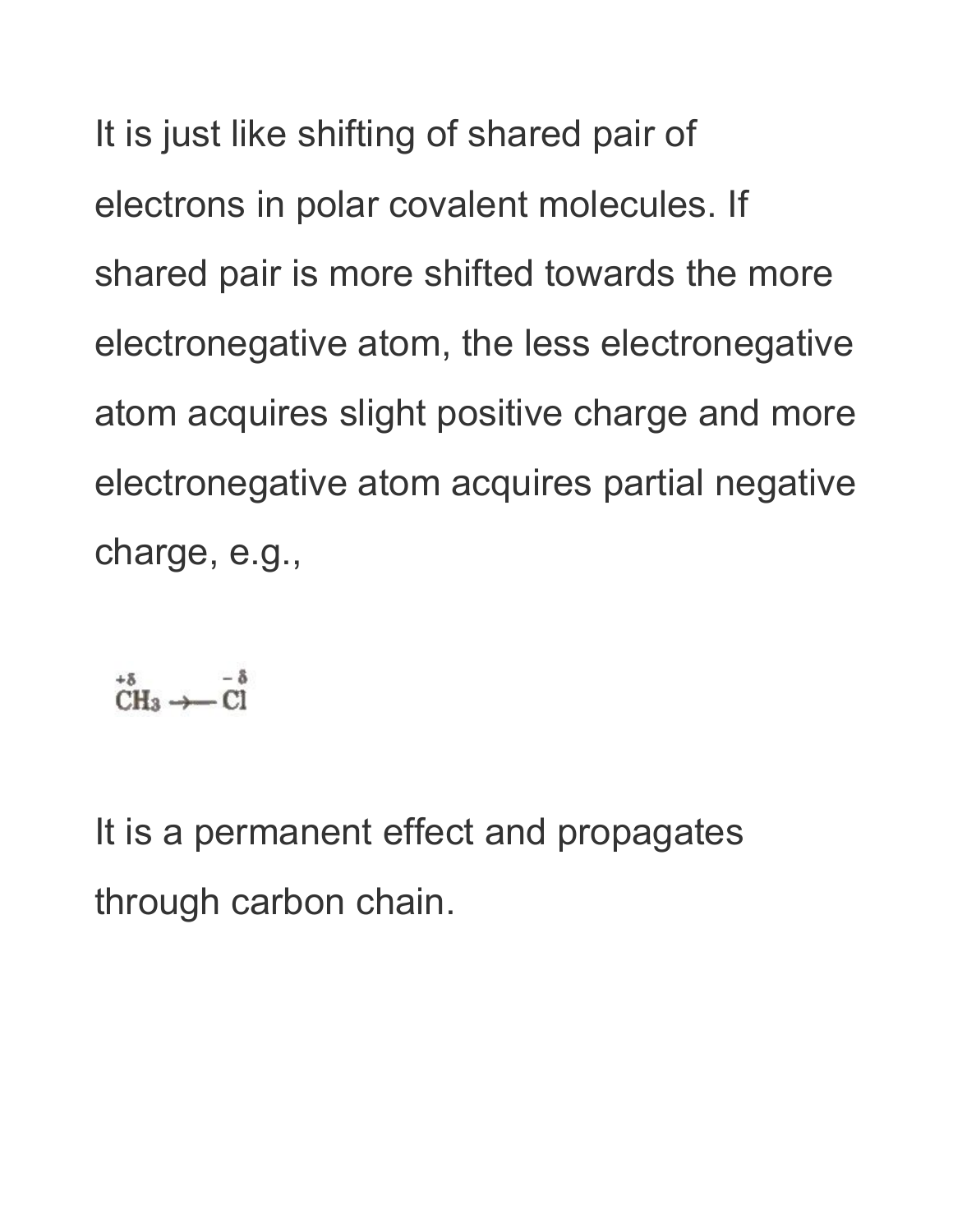Atoms or groups having greater electron affinity than hydrogen. are said to have electron attracting or negative inductive effect (- I) while that having, smaller electron affinity than hydrogen are said to have electron releasing or positive inductive effect (+ I) e.g.,

$$
\begin{array}{r} \stackrel{+ \ 8 \ 6 }{C} H_3 \ + \stackrel{+ \ 8 }{C} H_2 \ + \stackrel{+ \ 8 }{C} H_3 \ + \stackrel{+ \ 8 \ 6 }{C} H_3 \ + \stackrel{+ \ 8 \ 6 }{C} H_2 \ + \stackrel{+ \ 8 }{C} H_2 \ + \stackrel{+ \ 8 }{C} H_2 \ + \stackrel{+ \ 8 }{C} H_2 \ + \stackrel{+ \ 8 }{C} H_2 \ + \stackrel{+ \ 8 }{C} H_2 \ + \stackrel{+ \ 8 }{C} H_2 \ + \stackrel{+ \ 8 }{C} H_2 \ + \stackrel{+ \ 8 }{C} H_2 \ + \stackrel{+ \ 8 }{C} H_2 \ + \stackrel{+ \ 8 }{C} H_2 \ + \stackrel{+ \ 8 }{C} H_2 \ + \stackrel{+ \ 8 }{C} H_2 \ + \stackrel{+ \ 8 }{C} H_2 \ + \stackrel{+ \ 8 }{C} H_2 \ + \stackrel{+ \ 8 }{C} H_2 \ + \stackrel{+ \ 8 }{C} H_2 \ + \stackrel{+ \ 8 }{C} H_2 \ + \stackrel{+ \ 8 }{C} H_2 \ + \stackrel{+ \ 8 }{C} H_2 \ + \stackrel{+ \ 8 }{C} H_2 \ + \stackrel{+ \ 8 }{C} H_2 \ + \stackrel{+ \ 8 }{C} H_2 \ + \stackrel{+ \ 8 }{C} H_2 \ + \stackrel{+ \ 8 }{C} H_2 \ + \stackrel{+ \ 8 }{C} H_2 \ + \stackrel{+ \ 8 }{C} H_2 \ + \stackrel{+ \ 8 }{C} H_2 \ + \stackrel{+ \ 8 }{C} H_2 \ + \stackrel{+ \ 8 }{C} H_2 \ + \stackrel{+ \ 8 }{C} H_2 \ + \stackrel{+ \ 8 }{C} H_2 \ + \stackrel{+ \ 8 }{C} H_2 \ + \stackrel{+ \ 8 }{C} H_2 \ + \stackrel{+ \ 8 }{C} H_2 \ + \stackrel{+ \ 8 }{C} H_2 \ + \stackrel{+ \ 8 }{C} H_2 \ + \stackrel{+ \ 8 }{C} H_2 \ + \stackrel{+ \ 8 }{C} H_2 \ + \stackrel{+ \ 8 }{C} H
$$

Here, Cl has – I effect and alkyl group has + I effect.

Order of groups producing – I effect is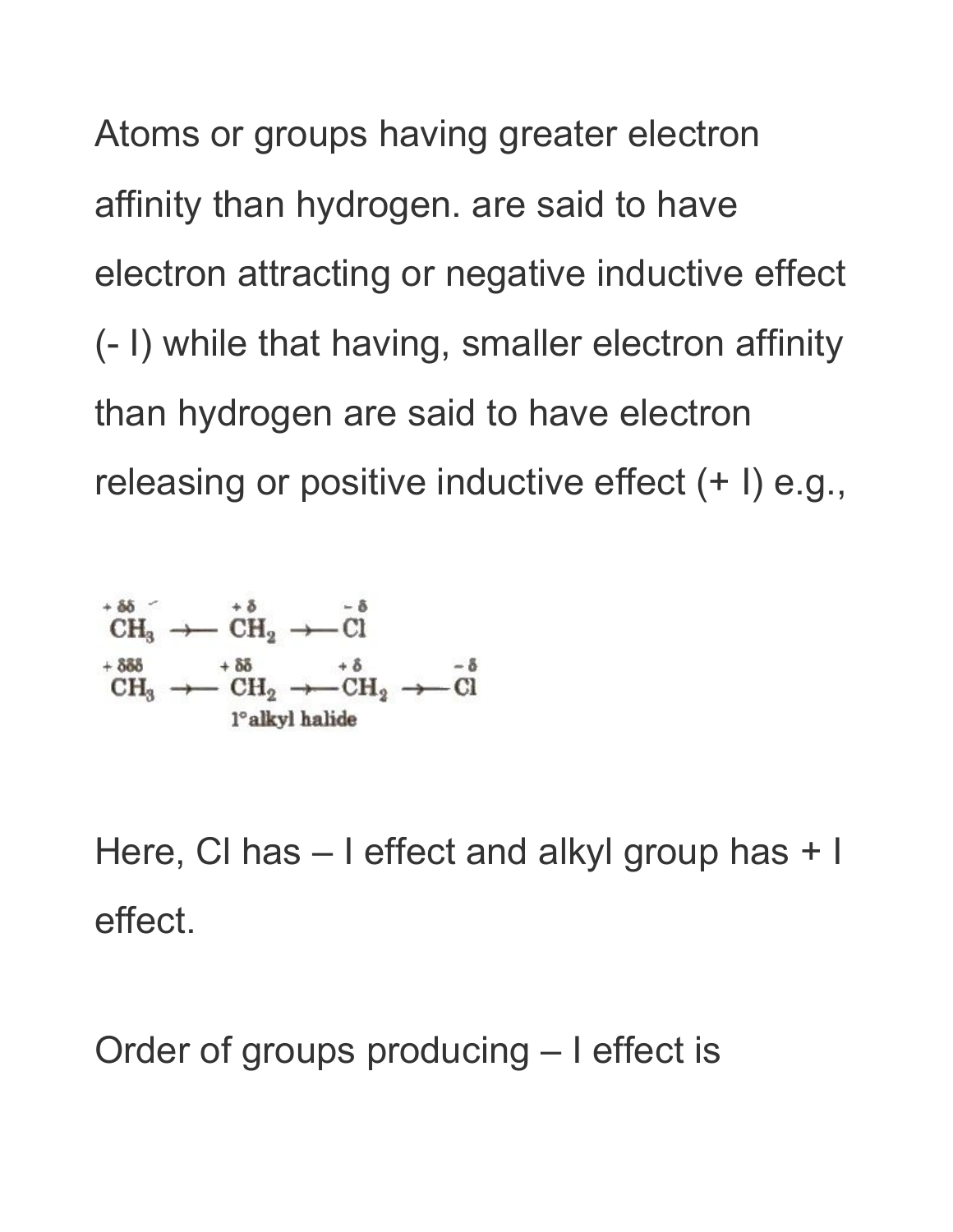$R_9N > NO_2 > CN > SO_3H > CHO > CO > COOH > F >$  $Cl > Br > I > OH > OR > NH<sub>2</sub> > C<sub>0</sub>H<sub>5</sub> > H$ 

Order of groups producing + I effect is

 $0^-$  > -COO<sup> $-$ </sup> > 3° alkyl group > 2° alkyl group  $>1^\circ$  alkyl group  $>CH_a$  > H

#### **Applications of Inductive Effect**

1. Presence of groups showing + I effect increases the stability of carbocation while presence of groups showing – I effect decreases their stability.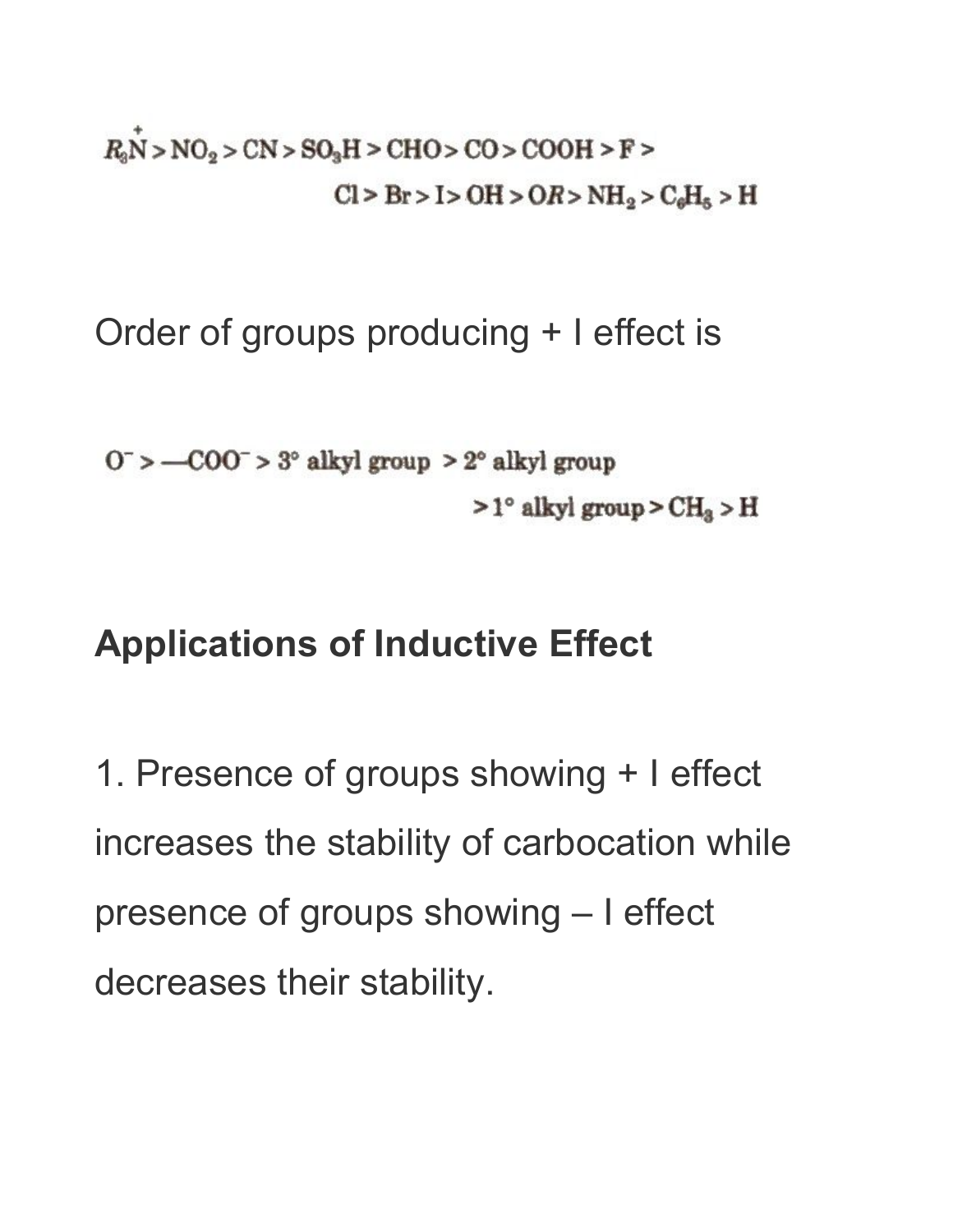2. Strength of acid increases with the attachment of group showing – 1 effect and decreases with the attachment of group showing + I effect.

3. Presence of + I showing groups increases the basic strength of amines.

4. Reactivity of carbonyl compound is increased by – I showing groups.

5. Reactivity of alkyl halides towards  $S_N$  1 is increased by + 1 showing groups.

**Electromeric Effect**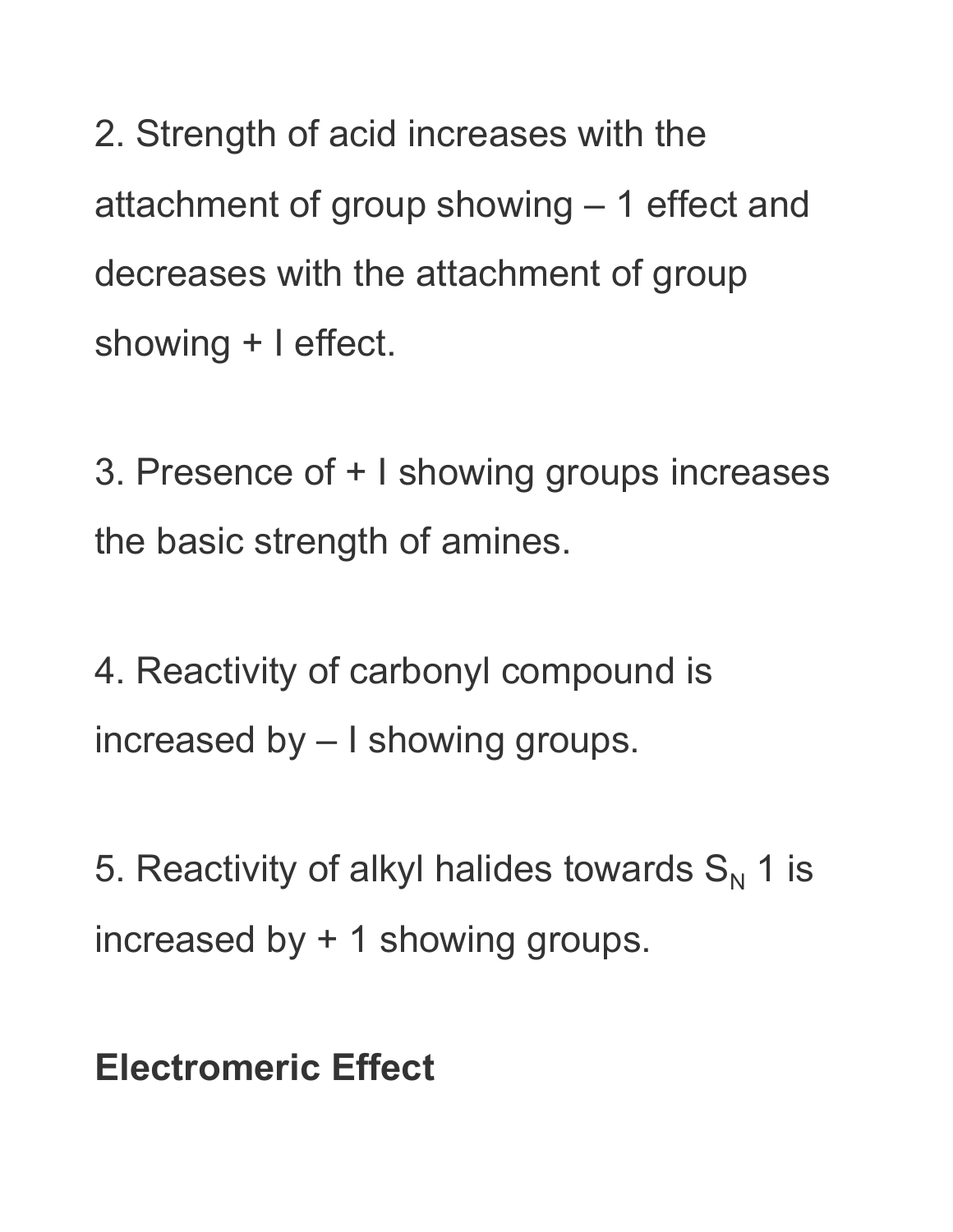It is defined as the polarity produced in a multiple bonded compound as a reagent approaches it. In the presence of attacking reagent, the two π electrons are completely transferred to any of the one atom. This effect is temporary.

This may be of + E type (when displacement of electron pair is away from the atom or group) or of – E type (when the displacement is towards the atom or group). e.g.,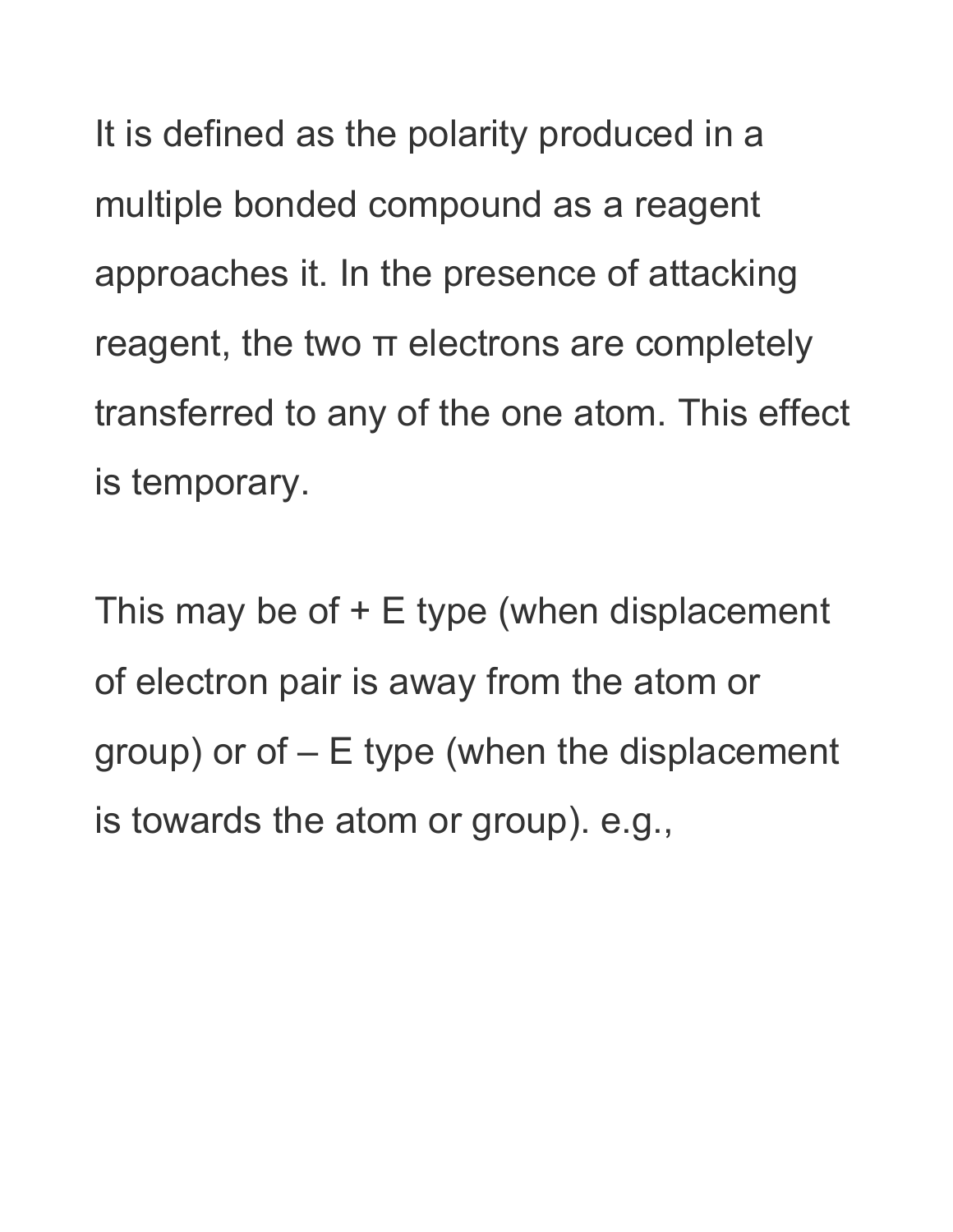

#### **Hyperconjugation**

It involves delocalisation of σ electron of a C – H bond of an alkyl group attached directly to an atom of unsaturated system or to an atom with an unshared p-orbital.

$$
\overleftrightarrow{CH_2}^{\text{H}}\text{CH}_2 \xrightarrow{H^+} \text{CH}_2 \xleftarrow{H^+} \text{CH}_2 \xleftarrow{\bar{C}} \text{H}_2
$$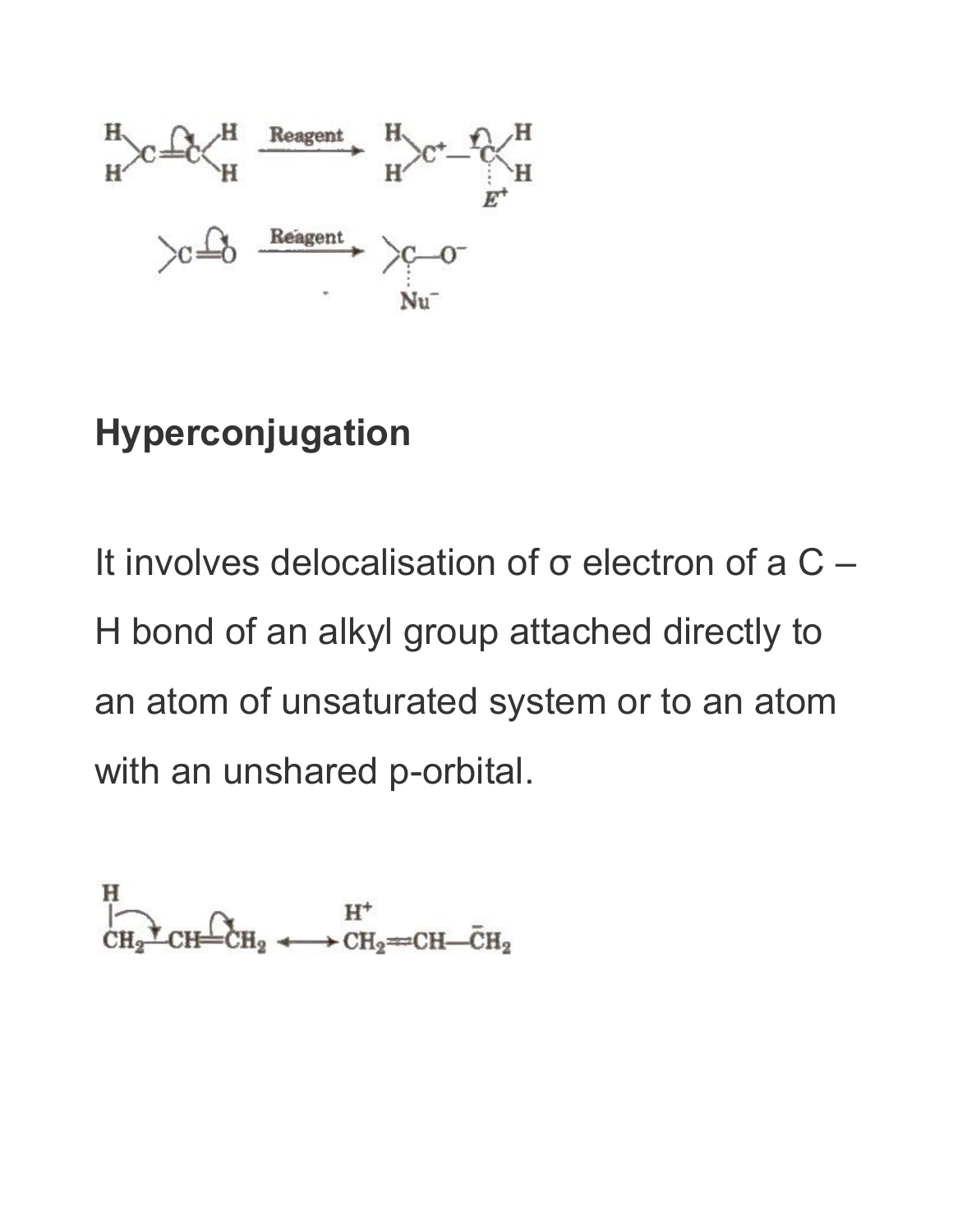This effect is also called no bond formation or Baker Nathan effect.

### **Applications of Hyperconjugation**

(i) **Stability of alkenes** More the number of a-hydrogen atoms, more stable is the alkene.



(ii) **Stability of carbocation** Greater the number of alkyl groups attached to a positively charged carbon atom, the greater is the stability.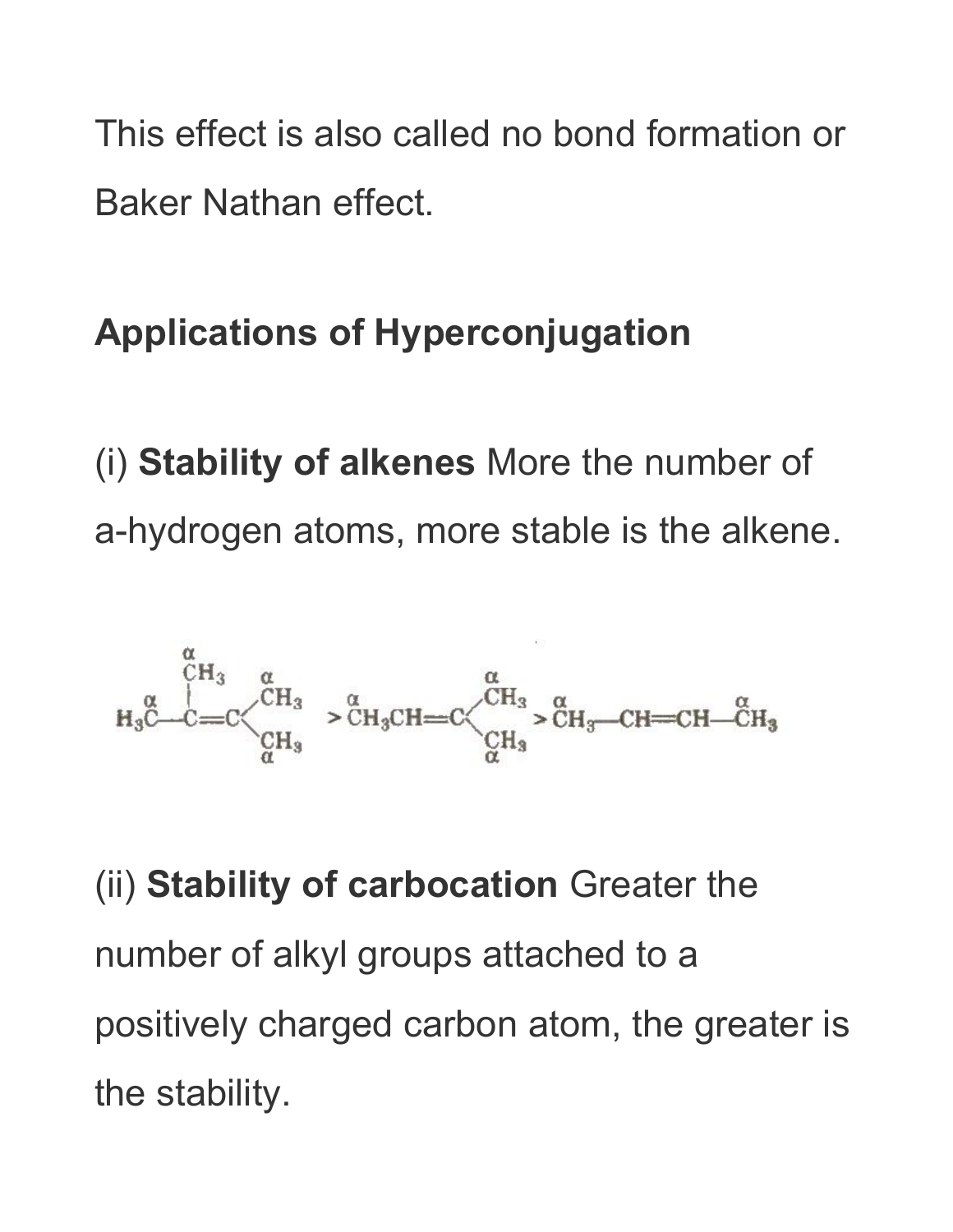$(CH_{a})_{a}C^{+} > (CH_{a})_{2}CH > CH_{a}$  -  $CH_{a} > CH_{a}$ 

#### **Resonance Effect**

When all the properties of a molecule cannot be shown by a single structure and two or more structures are required to show all the properties of that molecule, then the structures are called resonating structures or canonical forms and the molecule is referred as resonance hybrid. This phenomenon is called resonance.

In resonance,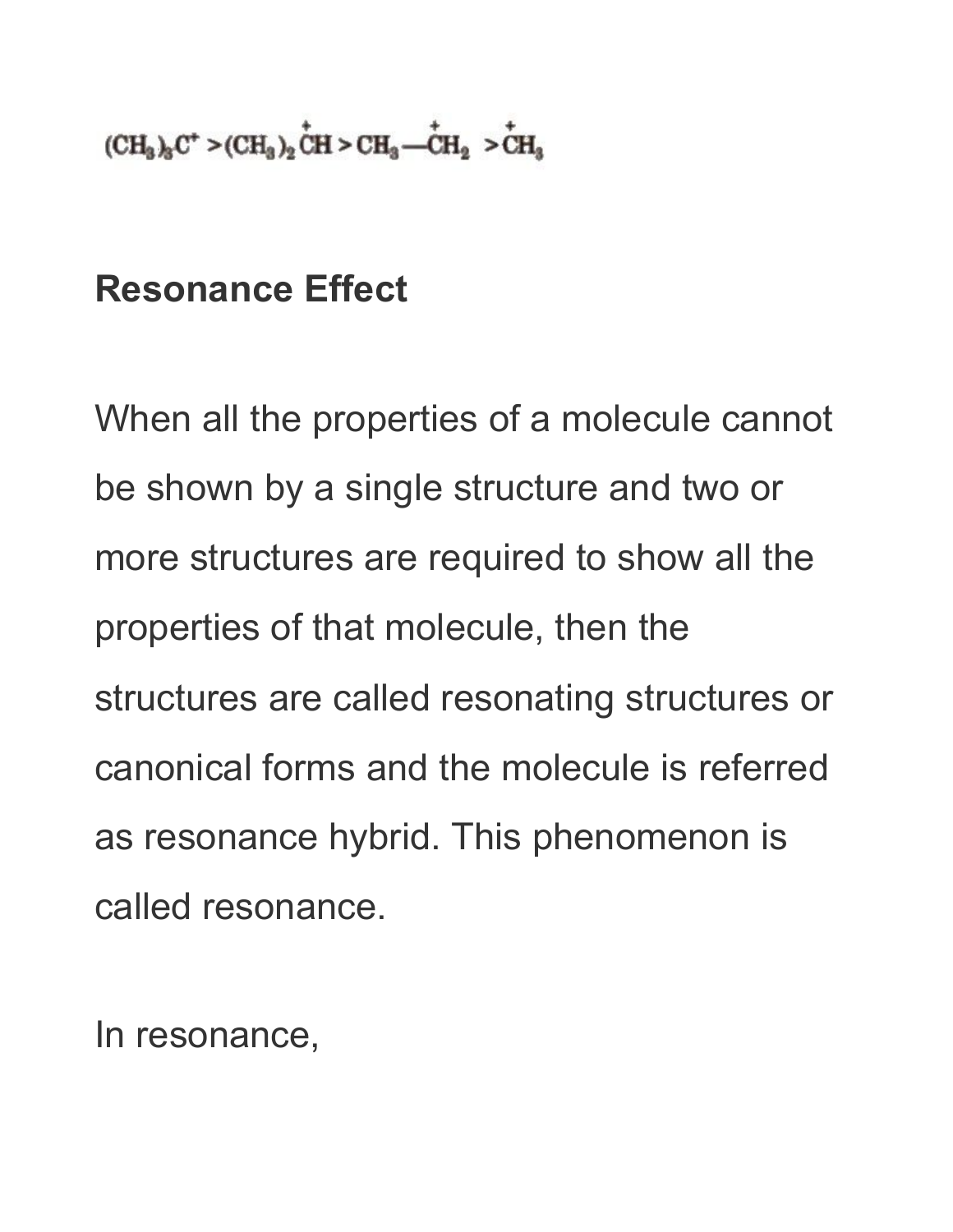1. The arrangement of atoms must be identical in all the formulae.

2. The energy content of all the canonical forms must be nearly same.

3. Each canonical form must have the same number of unpaired electrons.

It involves delocalisation of 1t electrons. This effect may be of  $+$  R type or  $-$  R type.

**Positive Resonance Effect** (+R)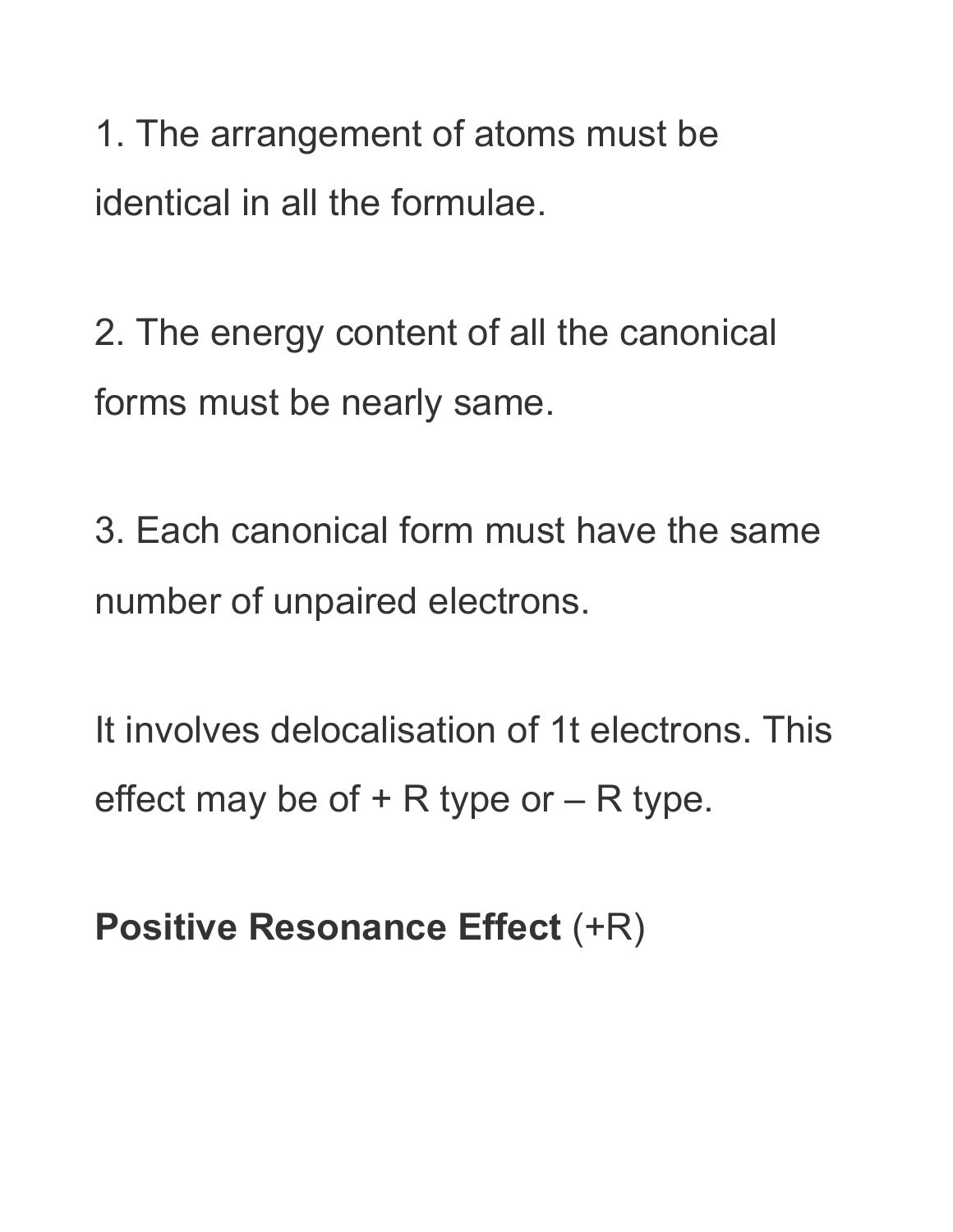Electron donating groups with respect to conjugate system show +R effect. Central atom of functional groups should be more electronegative than the surrounding atoms or groups to show +R effect. e.g., halogens, -OH. -OR, -OCOR, -NH2,-NHCOR etc



Electron donating groups producing. + R effect are ortho and para directing. 'They activate the benzene ring towards the electrophilic SUbstitution reactions except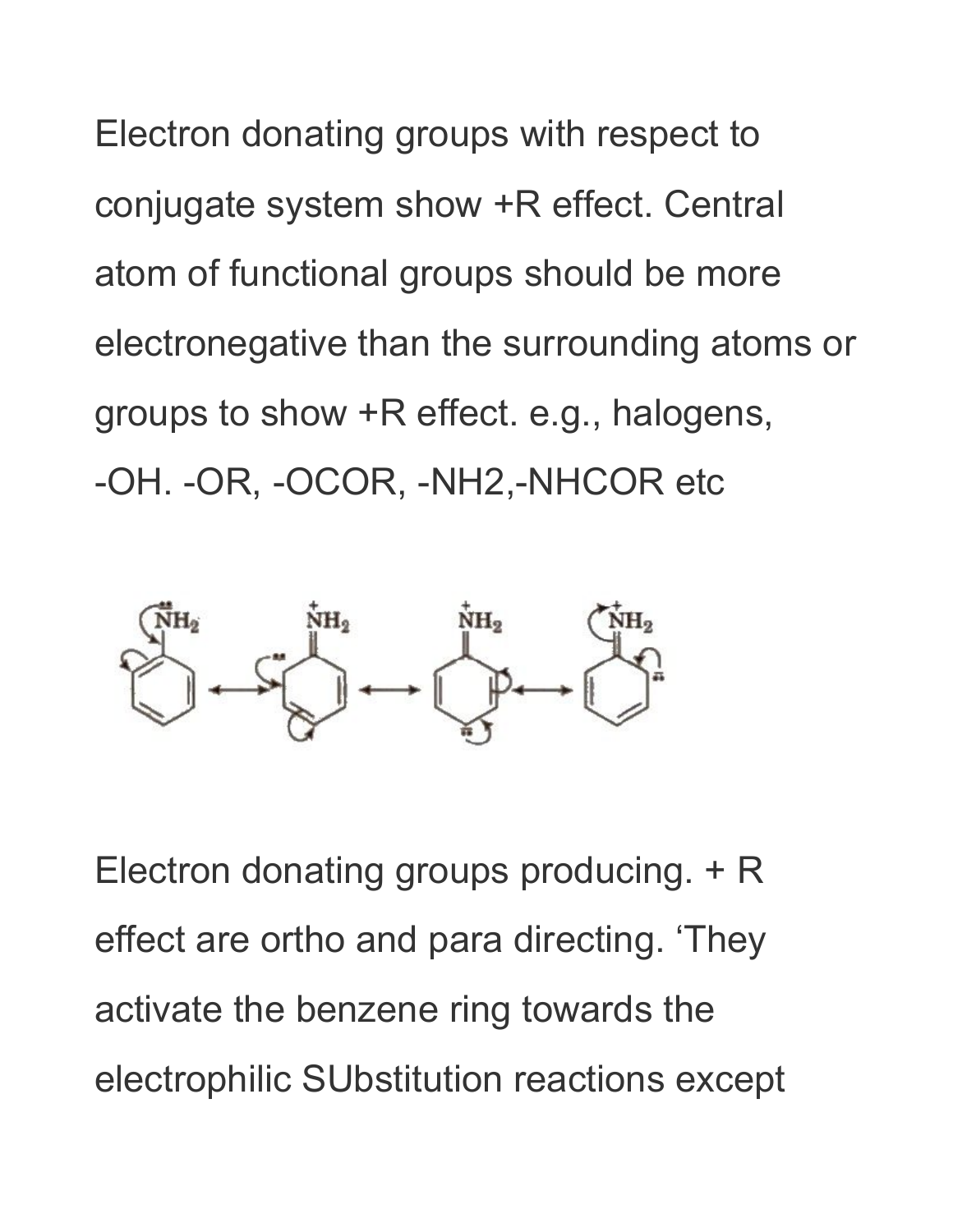halogens. Halogens slightly deactivate the benzene ring towards the electrophilic substitution reaction. More the E.D.G. more is the basic nature.

#### **Negative Resonance Effect** (-R)

Electron withdrawing groups with respect to conjugate system show – R effect. Central atom of functional groups should be less electronegative than surrounding atoms or groups to show – R effect. e.g., halogens, –  $COOH, - COOR, - CHO, - CN, -NO<sub>2</sub> etc.$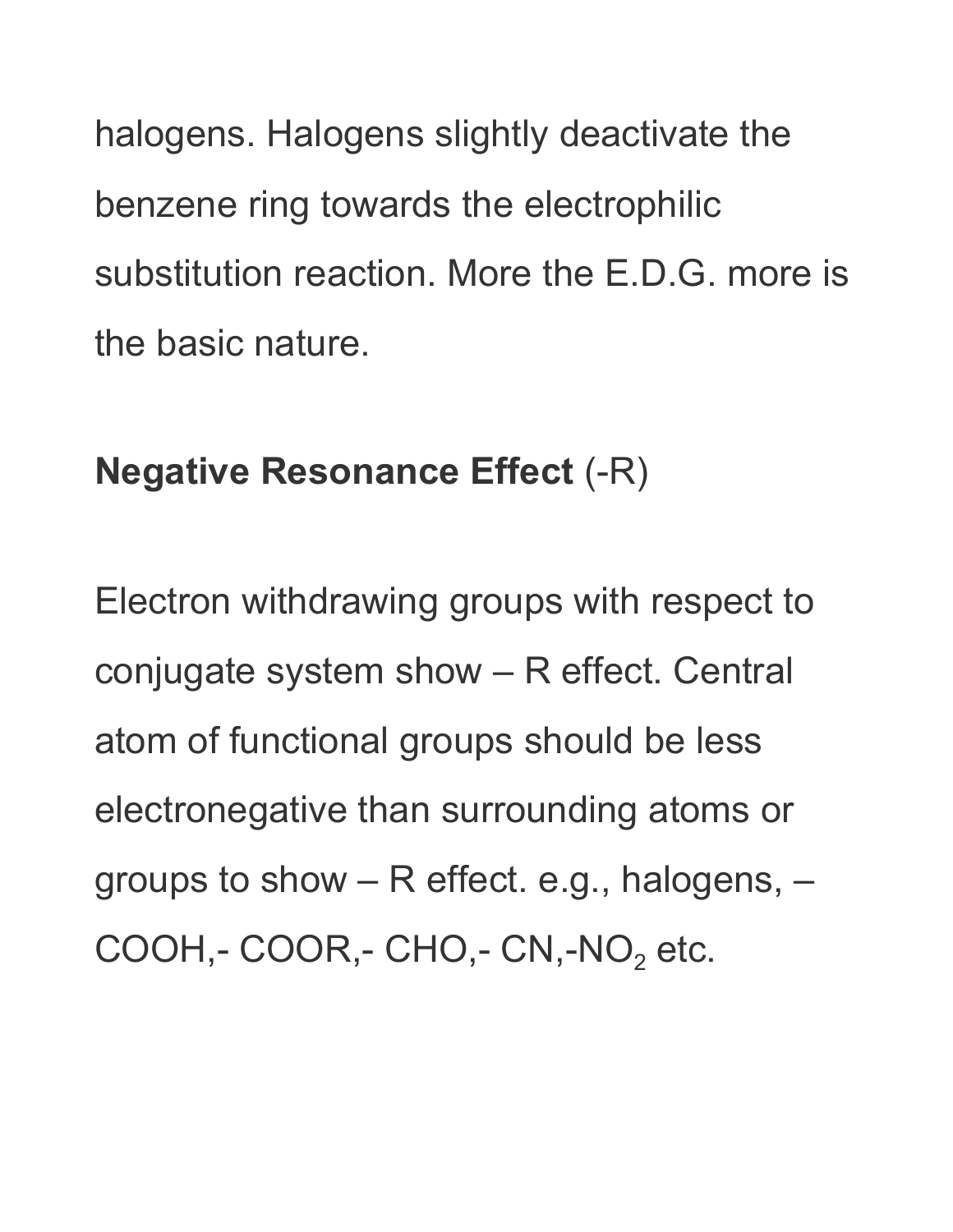

Electron withdrawing group (E.W.G.) producing – R effect are meta directing. They deactivate the benzene ring towards the electrophilic substitution reaction. More the E.W.G, more is the acidic nature.

#### **Resonance Energy**

Number of  $\pi$  bonds  $\infty$  contributing structures ∝ resonance energy ∝ stability.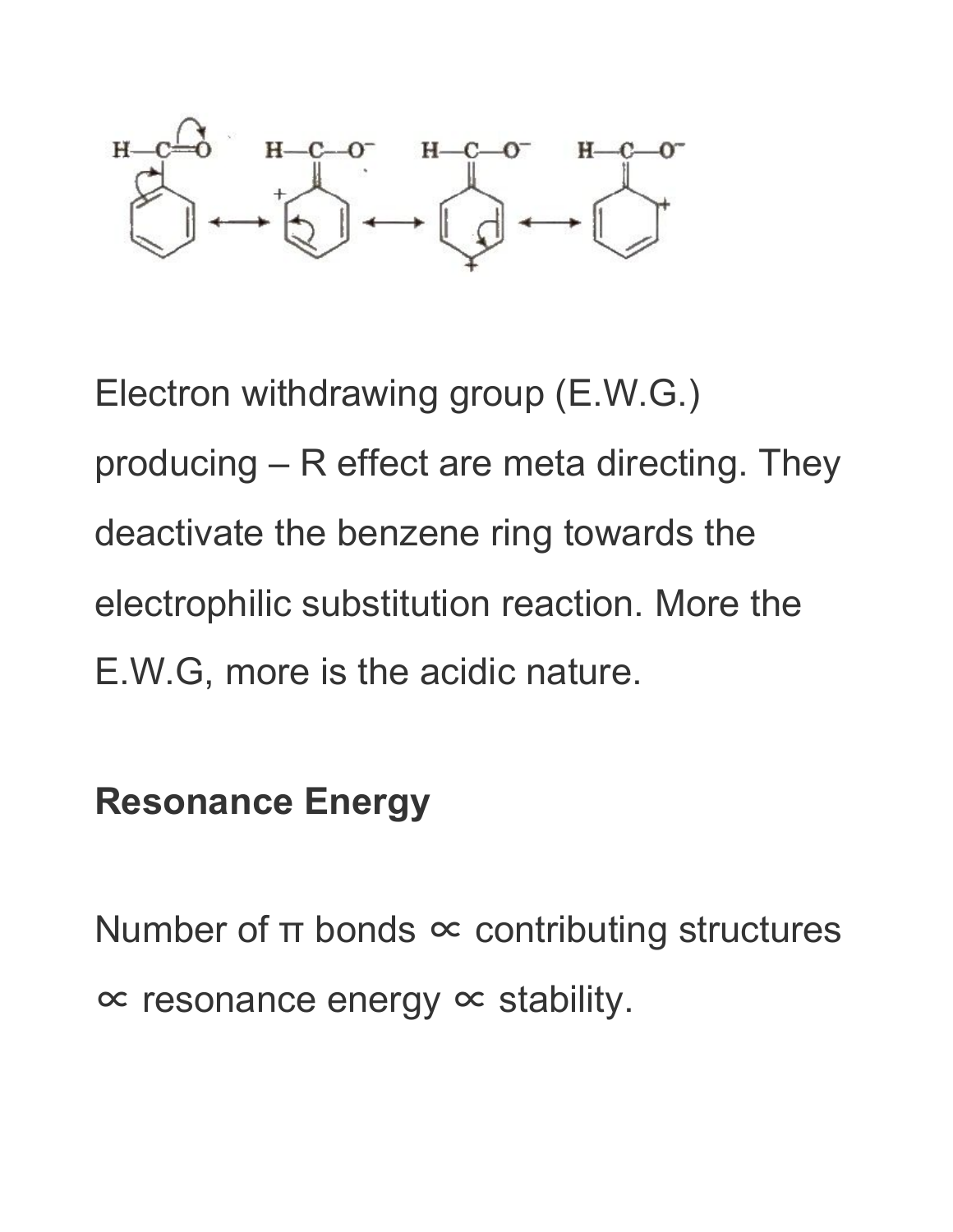In benzene, resonance energy is 36 kcal/mol.

#### **Stability of Canonical Forms**

It can be judged by the following rules :

1. Non-polar structure is more stable than the polar structure.

2. Among polar structures, structure with maximum number of covalent bonds is most stable.

3. The structure with maximum charge separation is more stable.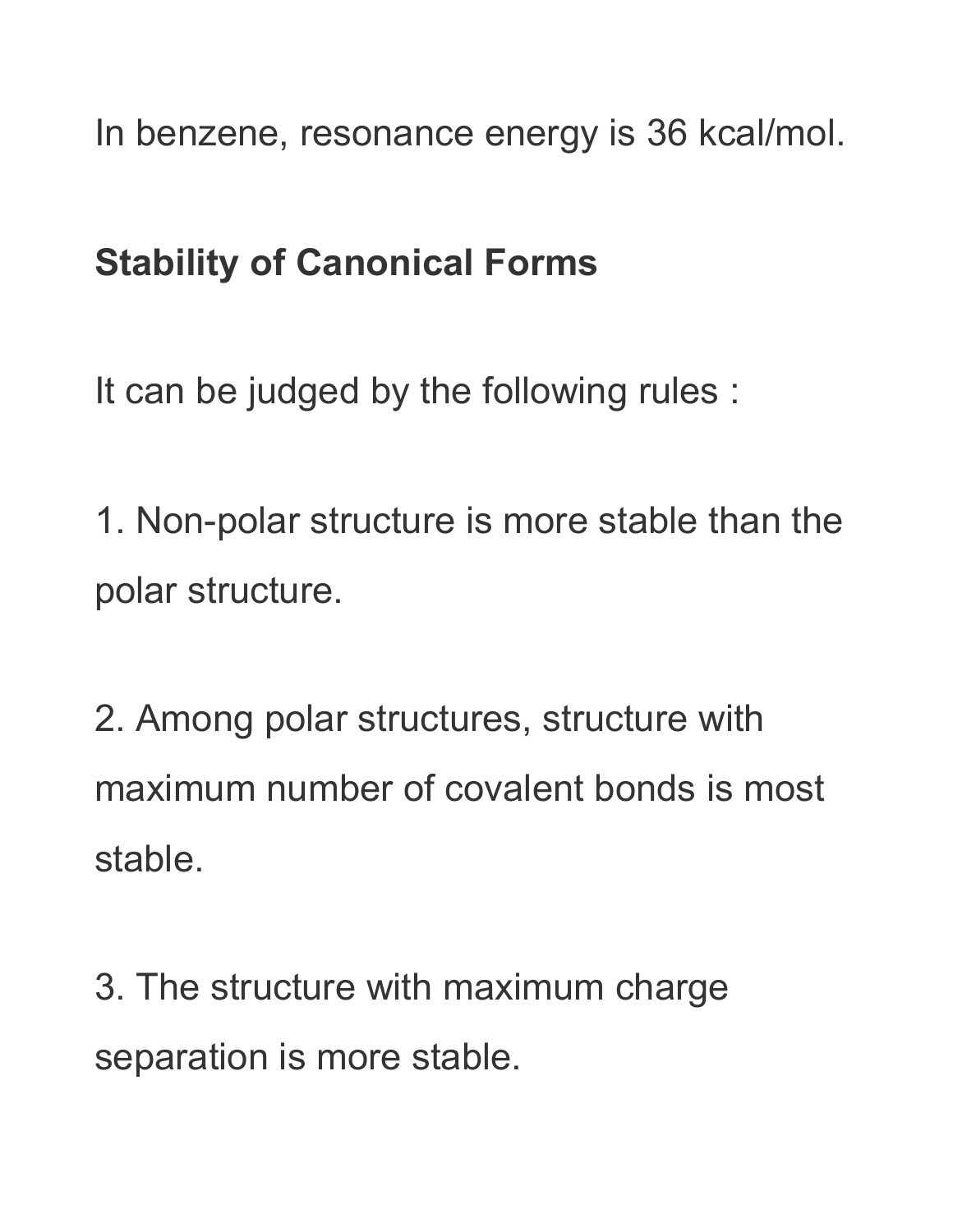4. Structure with positive charge on more electropositive element and negative charge on more electronegative element is more stable.

#### **Resonance and Bond order**



#### **Isomerism**

The compound having same molecular formula but differ in properties are known as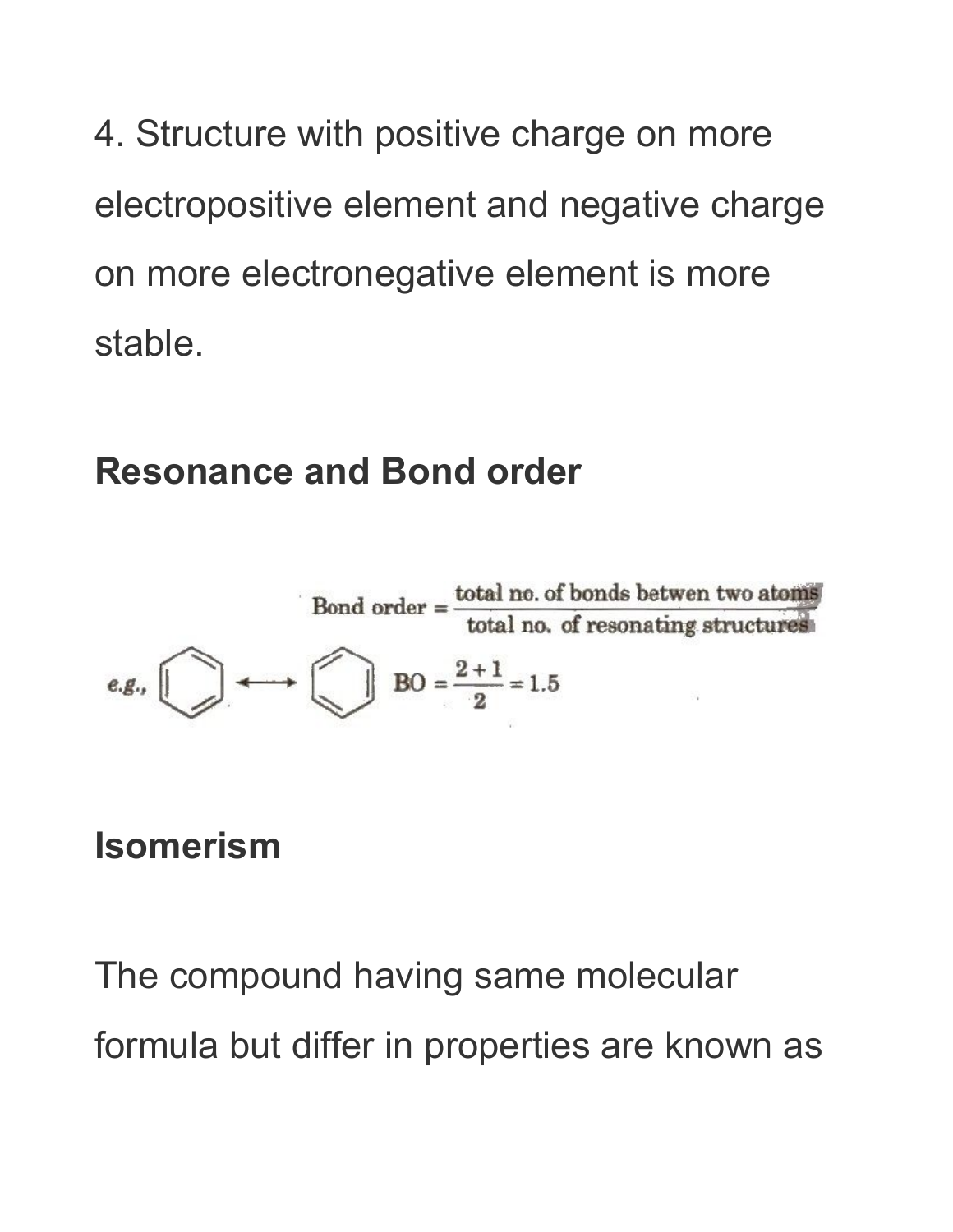isomers and the phenomenon is known as isomerism.

There are two main types of isomerism i.e.,

### 1. **Structural Isomerism**

In this type of isomerism, compounds have same molecular formula but different structures.

It can further be of following types:

(i) **Chain Isomerism**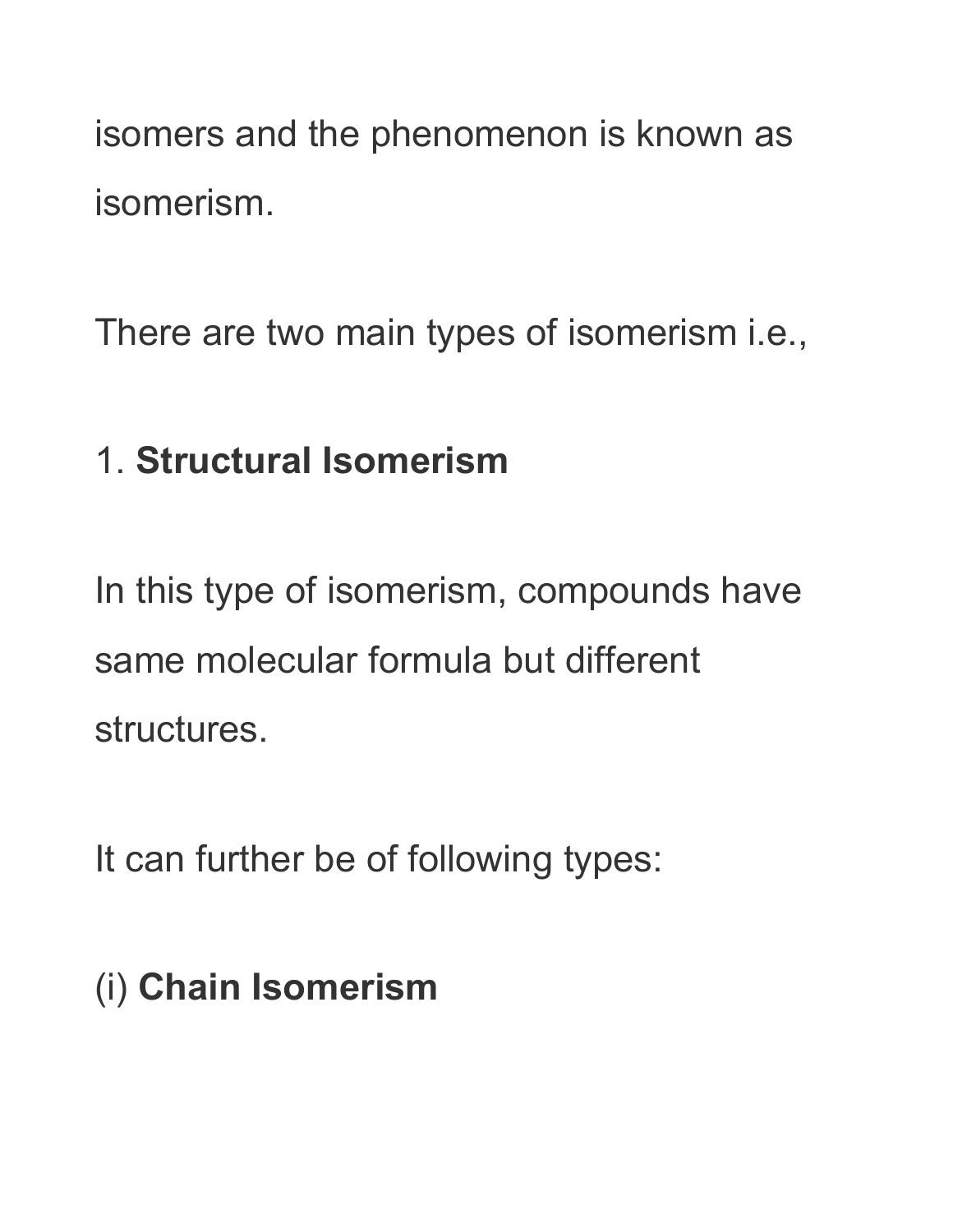It arises when two or more compounds have similar molecular formula but different carbon skeletons, e.g.,



### (ii) **Position Isomerism**

When two or more compounds have same molecular formula but different position of functional groups or substituents, they are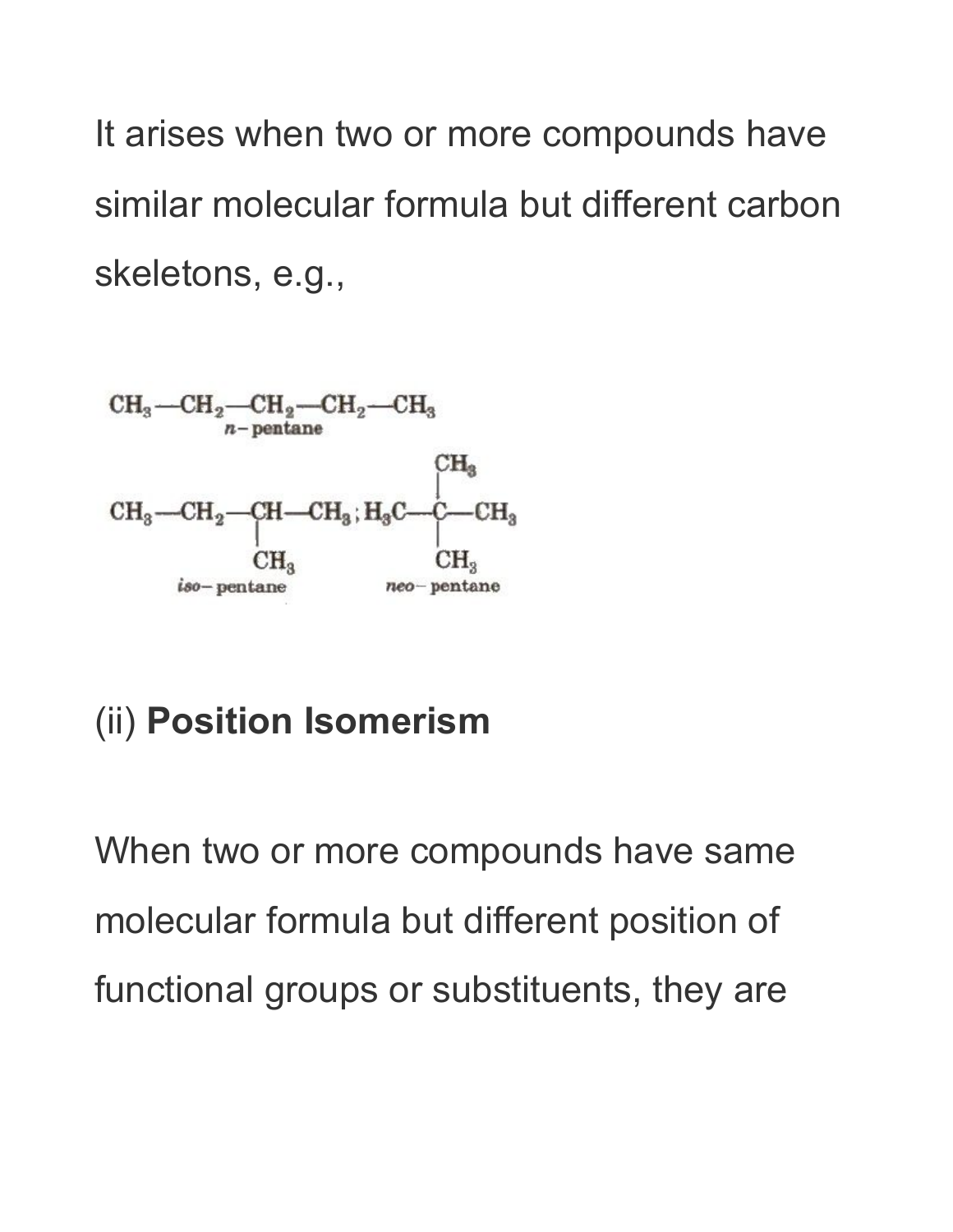called positional isomers and the phenomenon is called position isomerism



#### (iii) **Functional Isomerism**

It arises when two or more compounds have the same molecular formula but different functional group. e.g.,  $C_3H_6O$  represents an aldehyde and a ketone as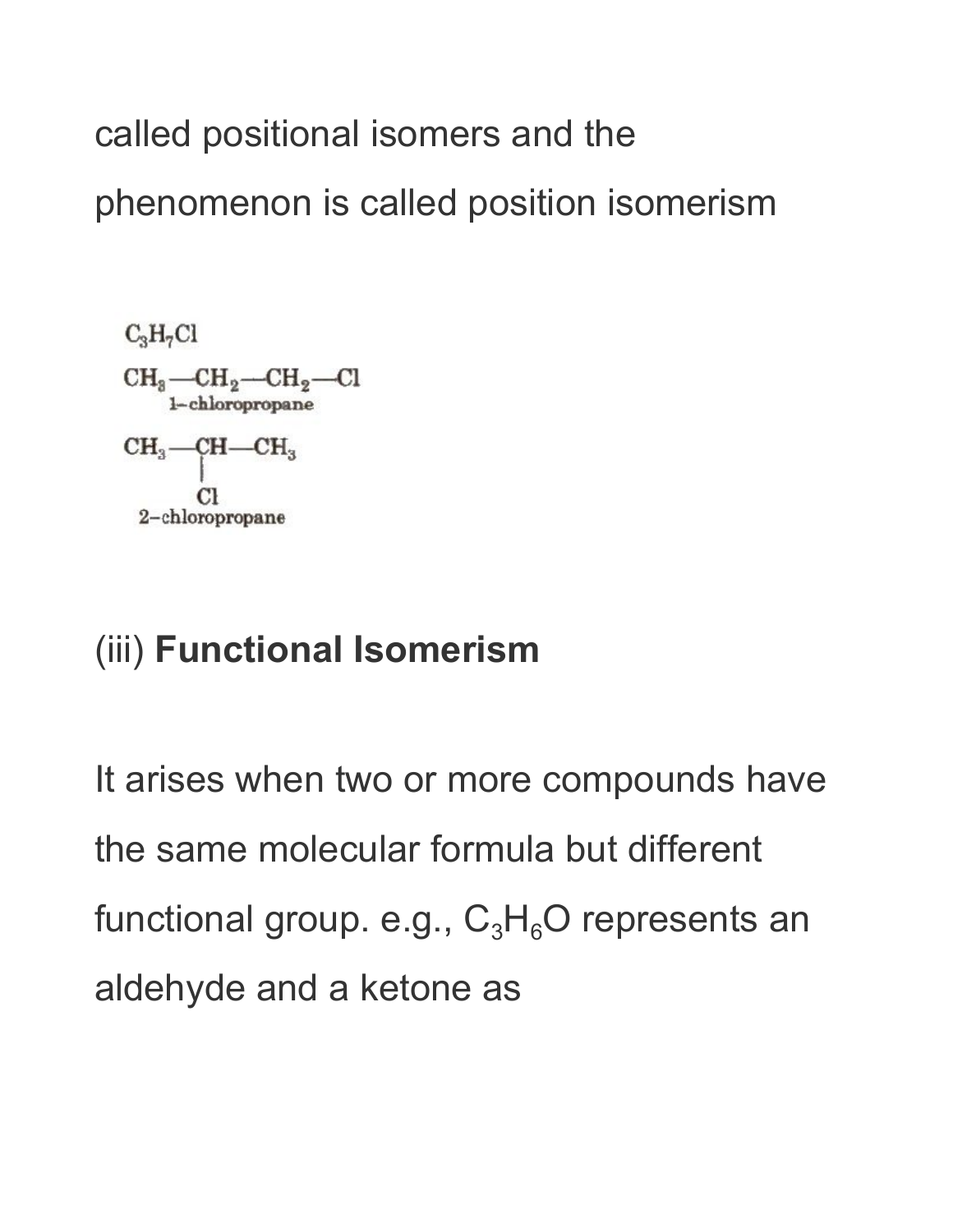$$
\begin{matrix} & & 0 \\ \text{CH}_3\text{---CH}_2\text{---CHO, CH}_3\text{---CH}_3 \\ \end{matrix}
$$

 $\rm{C_2H_6O}$  represents an alcohol and an ether.

$$
CH_3—CH_2—OH, CH_8—O—CH_8 etc.
$$

#### (iv) **Metamerism**

It arises due to different alkyl groups on either side of the same functional group in a molecule, e.g.,

$$
\mathrm{CH_3} \textcolor{blue}{\boldsymbol{-}\overset{ \bullet}{\boldsymbol{\mathrm{O}}} \boldsymbol{-} \mathrm{C_3} \mathrm{H}_7}, \, \mathrm{C_2} \mathrm{H_6} \textcolor{blue}{\boldsymbol{-}\overset{ \bullet}{\boldsymbol{\mathrm{O}}} \boldsymbol{-} \mathrm{C_2} \mathrm{H_5}}
$$

#### (v) **Tautomerism**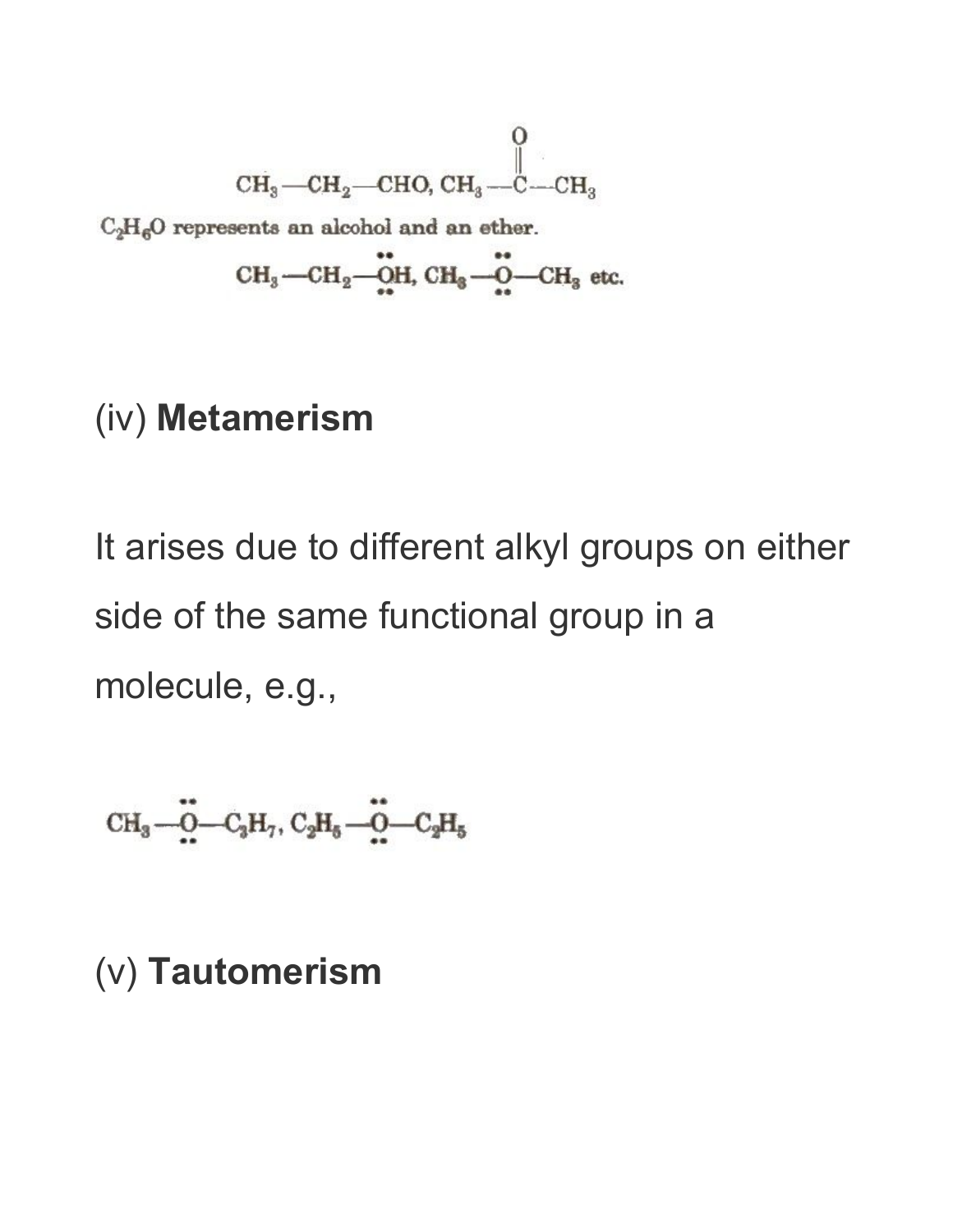It is a special type of functional isomerism which arises in carbonyl compounds containing  $α - H$  atom e.g.,



#### 2. **Stereoisomerism**

The compounds having same molecular formula but different spatial arrangement of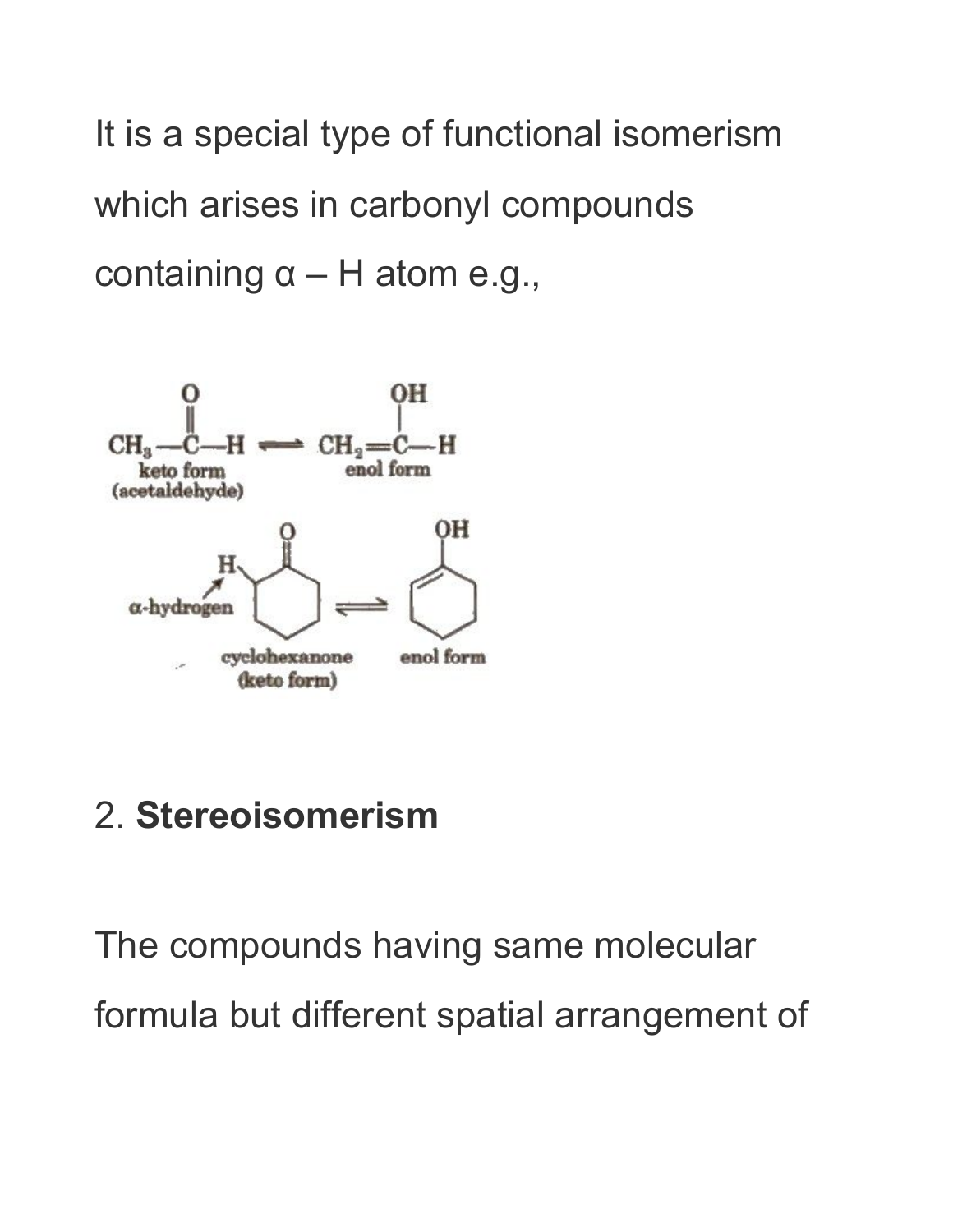atoms or groups are called stereoisomers and the phenomenon is called stereoisomerism.

Stereoisomerism is of three types : optical isomerism, geometrical isomerism and conformations.

### (i) **Optical Isomerism**

Compounds having similar physical and chemical properties but. differ only in behaviour towards plane polarised light are called enantiomer & or optical isomers and the phenomenon is known as optical isomerism. e.g.,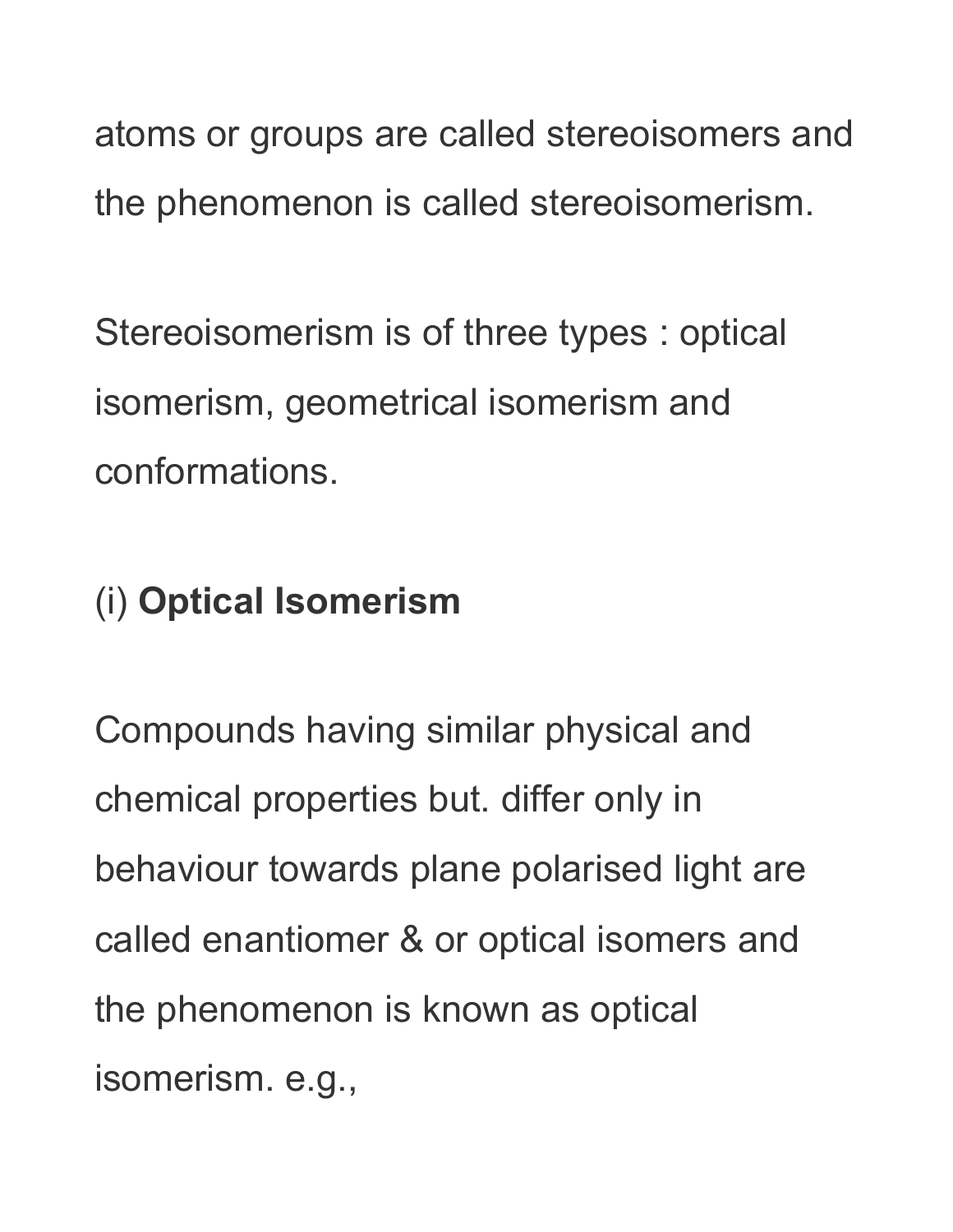

The isomer which rotate +he plane of polarised light towards right (clockwise) is known as dextrorotatory or d-form while that which rotates towards left (anticlockwise) is known as laevorotatory or l-form.

### **Types of Geometrical Isomers**

(a) **Cis-trans isomers** In cis-isomer, similar groups are present on the same side of the